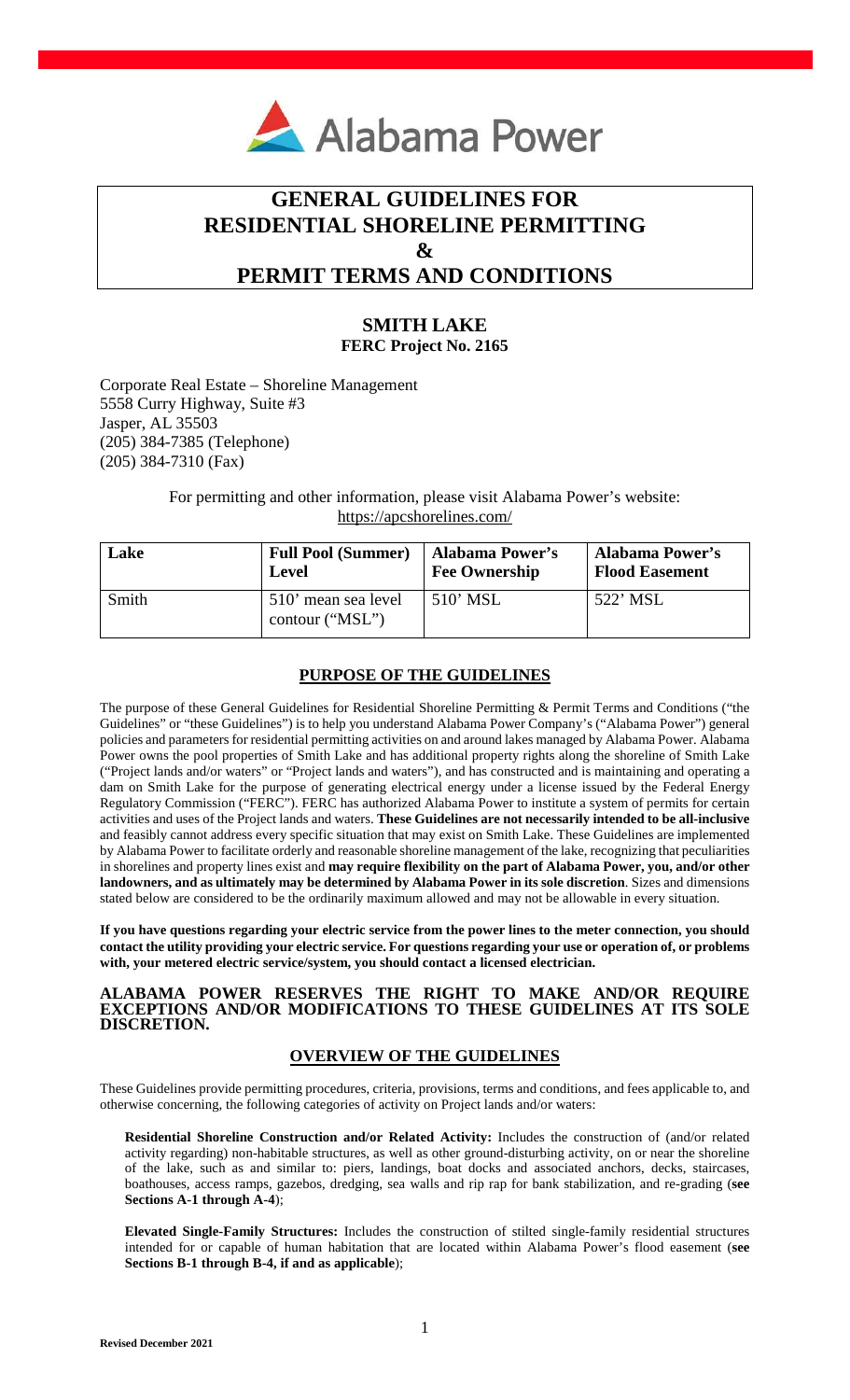**Unenclosed Legacy Structures:** Includes the maintaining of existing, non-fully walled structures that, although having been situated on Alabama Power's fee-owned and/or flood easement lands with Alabama Power's permission, generally are not encompassed by a written permit previously issued by Alabama Power and are not in strict compliance with these Guidelines (**see Sections C-1 through C-4, if and as applicable**); and/or

**Enclosed Legacy Structures:** Includes the maintaining of existing, fully walled structures that, although having been situated on Alabama Power's fee-owned and/or flood easement lands with Alabama Power's permission, generally are not encompassed by a written permit previously issued by Alabama Power and are not in strict compliance with these Guidelines (**see Sections D-1 through D-4, if and as applicable**).

**These Guidelines are incorporated into, and made a part of, any written permit issued by Alabama Power in regard to any of the above categories of activity on Project lands and/or waters.** 

### **SECTION A-1**

# **INITIAL STEPS FOR PERMITS REGARDING RESIDENTIAL SHORELINE CONSTRUCTION AND/OR RELATED ACTIVITY**

Contact your local Alabama Power Company ("Alabama Power") Shoreline Management Office via https://apcshorelines.com/ prior to beginning any construction and/or structure repair work on or within Project Lands and/or waters. **A written permit must be obtained from Alabama Power and a pending permit tag must be affixed and readily visible before any construction and/or applicable structure installation/repair/modification work may take place on Alabama Power's fee-owned and/or flood easement lands. Verbal approval is not sufficient. Further, Alabama Power does not issue any permits, or give verbal or written permission, to a permittee's contractors.**

Alabama Power may require a meeting with you at the site to discuss and review your proposed work. In order to receive a permit, you must provide the following to your Alabama Power Shoreline Management representative:

- 1. A signed copy of these Guidelines;
- 2. A copy of the current deed for the property at issue or a copy of the lease if the property at issue is being leased;
- 3. A copy of a current survey for the property at issue in cases where Alabama Power determines that it is necessary to make an informed permit decision;
- 4. Your contact information including current mailing address, phone number, and e-mail address;
- 5. The name and contact information of any of your agents, employees, or contractors who/that you authorize/hire (or will authorize/hire) to construct/install/significantly repair any structure on Alabama Power's fee-owned property and/or flood easement lands;
- 6. A sketch of all existing and proposed shoreline structures; and
- 7. Any other relevant documentation as determined and required by Alabama Power.

Alabama Power will review the requisite documentation and determine eligibility.

### **SECTION A-2**

# **PERMIT CRITERIA AND PROVISIONS APPLICABLE TO RESIDENTIAL SHORELINE CONTRUCTION AND/OR RELATED ACTIVITY**

The following criteria and provisions pertain to Alabama Power's issuance of a Residential Shoreline Permit regarding Residential Shoreline Construction and/or Related Activity (the "Permit") to the owner(s) of the non-habitable shoreline structure(s) at issue ("Permittee" or "the Permittee").

**Lots with less than 100 linear feet of shoreline may be restricted or may not be eligible for structures. Regardless of the amount of linear feet that Permittee owns (and which adjoins Alabama Power's fee-owned property along the shoreline), Permittee has no automatic right to place a structure on Alabama Power's fee-owned property under or pursuant to Alabama law and/or Alabama Power's FERC License(s).** 

**SETBACK:** Any and all lake front property construction (piers, walkways, boathouses, wet slips, personal watercraft flotations, etc.) should be set a minimum of 15 feet from an extension of Permittee's property line into the lake or at a reasonable distance determined by Alabama Power in its sole discretion. It is solely Permittee's responsibility to ensure the setback is maintained for the life of the structure. That being said, there is no right—whether under applicable law or these Guidelines—to a 15' (or other length) minimum setback, and it is not reasonable for this setback to be feasible in all cases. Moreover, the Permittee has no property rights that extend into the lake, as Alabama Power owns in fee this property.

**STRUCTURE SIZE AND CONFIGURATION:** The total allowable square footage for structures (e.g., floating dock, boathouse, wet slip, etc.) is **1,444** square feet. Structures shall not exceed 92 feet in length. Any walkway to a structure (*e.g.*, pier, boathouse, etc.) that is 6 feet or less in width is not counted in the allowable square footage. **Covered (roofed) structures must be open and cannot be walled or enclosed**; however, a portion of one exterior side may be walled for the placement/construction of an approved storage area. Storage areas must be placed on the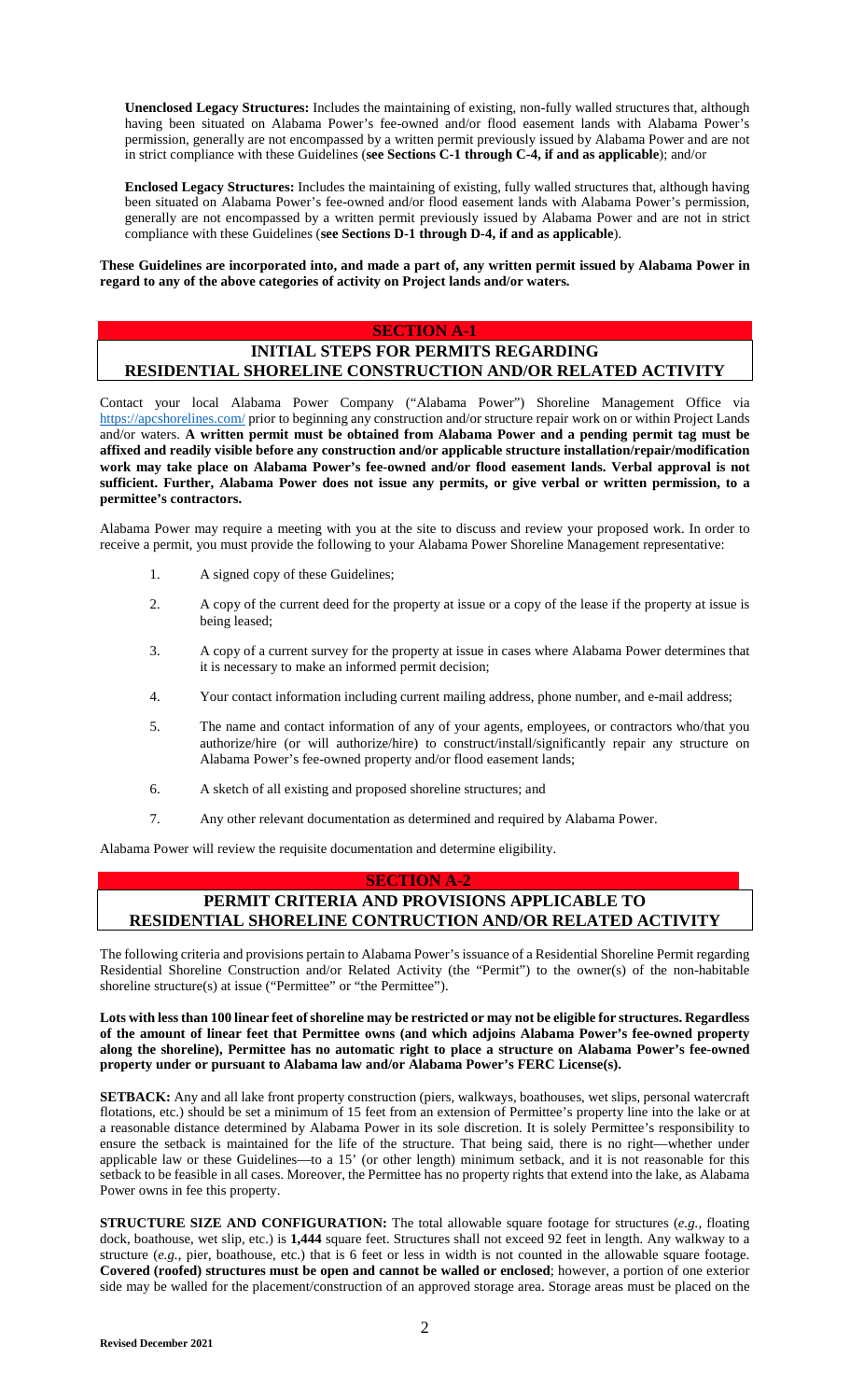portion of the structure closest to the shoreline, excluding any walkway. **Pavilions, gazebos, or any other appurtenant structure cannot be enclosed or walled** except that screening may be used for the exterior walls of the structure. No garbage or foreign materials (*e.g.*, remnants of building material, old appliances, tires, etc.) are to be placed on or within the Project Lands and/or waters. Non-reflective materials must be used. **No habitable fixtures (***e.g.***, toilets, sinks, showers, bathtubs, etc.) are allowed.** 

**DEEP WATER ANCHORS:** Alabama Power does not require Permittees to install deep water anchors (or any other similar floating structure-anchoring system) at Smith Lake. Should a Permittee wish to install deep water anchors, and provided the lakebed area at issue is sufficient to accommodate the same (whether from an environmental, water depth, and/or any other relevant standpoint, as may be determined by Alabama Power in its sole discretion), all methods and locations for any such floating structure-anchoring system must be documented in the application and any such floating structure-anchoring system must comport/comply with certain conditions, including but not necessarily limited to the following: i) all anchors (or anchoring hooks/instruments) must be installed, situated, and maintained so as not to create a navigation hazard or impediment; ii) all anchors (or anchoring hooks/instruments) must be of a sufficient size and weight so as not to create a navigation hazard or impediment; iii) all anchor cables must be installed, situated, and maintained so as not to create a navigation hazard or impediment; iv) each anchor cable must be placed in/directed through a vertical pipe extending downward from the floating structure/dock floor and into the water (and where each such pipe must measure at least 8' downward into the water); v) no fill material may be discharged into waters of the United States except for the concrete used for deep water anchor structures, and the total volume of deep water anchors shall not exceed twelve (12) cubic yards; vi) all anchors (or anchoring hooks/instruments) must sit flush with the lakebed bottom, must be situated at least 35' deep from the 510' MSL (or deeper, if needed in order to prevent the creation of a navigational hazard or impediment), and must be situated 25' or more from the water's edge at time of installation (or further, if needed in order to prevent the creation of a navigational hazard or impediment); vii) no environmentally unacceptable materials (*e.g.*, car batteries, tires, etc.) may be used as an anchoring device; and viii) any floating structure-anchoring system also must adhere to any applicable conditions, regulations, provisions, rules, laws, or codes of any local, state, or federal government entity or agency (including but not limited to the U.S. Army Corps of Engineers and the U.S. Fish and Wildlife Service).

**NARROW SLOUGH:** In a narrow slough, no structure can extend over 1/3 way across the slough (including vessels moored at the structure) when measured at full pool. Moreover, sloughs containing relatively restricted areas of space (as determined by Alabama Power in its sole discretion) may necessitate ever further limitations on structure extension. Further, a lot located within a narrow slough may not qualify for a Permit.

**WALLED STORAGE STRUCTURES IN FLOOD EASEMENT:** The owner of any walled storage structure (*e.g.*, storage building, storage shed, boat storage facility, etc.) situated on or within Alabama Power's flood easement area must accommodate Alabama Power's flood storage capabilities by either elevating the structure to where the base floor (or any portion located beneath the base floor) is located above Alabama Power's flood storage elevation or venting the structure to allow a sufficient amount of water to freely enter and exit the structure. For either measure chosen, Alabama Power may require the owner to provide Alabama Power with certification from a licensed engineer or contractor affirming the ability for a sufficient amount of water to freely enter and exit the structure and otherwise to accommodate Alabama Power's flood storage area, and Alabama Power reserves the right to require recertification of these requirements at any time. Alabama Power does not represent or warrant that any elevation and/or venting measure undertaken is safe or suitable for any structure. Alabama Power may require these elevation and/or venting measures ONLY to protect its flood storage capabilities and/or property rights and makes no warranty regarding the safety or suitability of any elevation and/or venting measure. Ultimately, whether any walled structure adequately allows for the free flowage of water and otherwise accommodates Alabama Power's flood storage area is to be determined by Alabama Power in its sole and unfettered discretion. Habitation of any walled storage structure situated on or within Alabama Power's flood storage area is not allowed.

**FLOTATION:** With regard to floating structures, flotation shall be encased or closed cell (extruded) expanded polystyrene of good quality and manufactured for marine use, which will not become waterlogged or sink when punctured. All beaded foam material being replaced shall be removed from the lake and properly disposed of upon completion of any permitted construction or significant repair activity. Certain other restrictions may apply according to seasonable water levels.

PWC FLOTATION: Permittee may be allowed up to two PWC (*i.e.*, personal watercraft) floats or lifts (or one of each), so long as the structure(s) is(are) in compliance with these Guidelines and the PWC floats maintain the requisite setback and length. A third or more PWC float or lift counts against the allowable square footage allotment and requires a written permit from Alabama Power.

**RAMPS:** Ramps (including boat ramps, access ramps, and follow the water structures) shall not exceed 20 feet in width (individually and/or cumulatively for all ramps on a property) and may extend into the lake only a reasonable distance from the shoreline, which will be determined by Alabama Power in its sole discretion. In areas identified as having the potential to be a Sensitive Resource Area, ramps may be limited in width and may extend into the lake only a reasonable distance from the shoreline as determined by Alabama Power in its sole discretion.

**SENSITIVE RESOURCE AREA: In regard to a lot or site identified as a Sensitive Resource Area, no construction or other potentially disturbing activity may take place unless and until specifically authorized by Alabama Power in writing.** Additional permitting requirements such as limited construction time periods and construction methods may be required. Prior to any construction or other potentially disturbing work being conducted in an area identified as environmentally sensitive, as well as following the conclusion of any authorized work, Permittee must contact the Alabama Power Shoreline Management office to document the permit close-out process.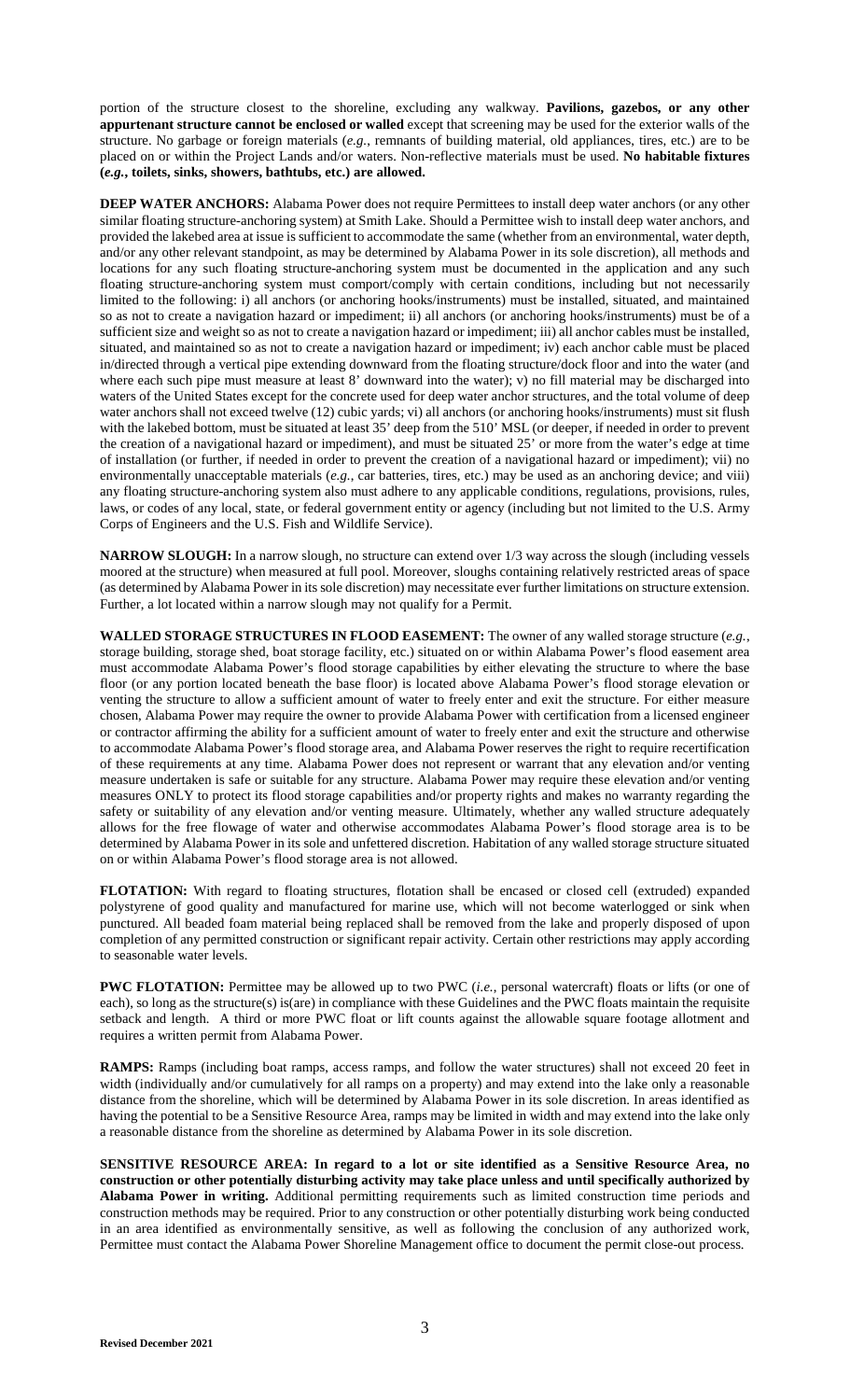**BANK STABILIZATION:** Rip-rap and natural bank stabilization are the preferred methods of erosion control; however, potential use of seawalls will be evaluated on a case-by-case basis. Approved seawalls should be constructed as close to the existing shoreline as possible for the purpose of preventing erosion of the shoreline bank. The source and kind of backfill must be approved by Alabama Power in its sole discretion. Backfill may be placed only to the contour of the natural slope of the property. No debris or foreign materials may be used as backfill. No new creosote products may be used. Rip-rap may be required at the toe of all new and reconstructed seawalls two feet above the lakebed and two feet out from the bottom of the seawall.

**DREDGING:** Dredging material from the lakebed must be approved by Alabama Power prior to the removal of any material. Applications for dredging will be reviewed on a case-by-case basis and may require additional documentation. The proposed location of the spoil site for placement of dredged materials requires approval by Alabama Power and must be identified and included within the application. Spoils may not be placed in areas identified as potentially environmentally sensitive, adjacent waters, bottomland hardwoods, or wetlands, and spoils shall be placed in a confined upland area in such a manner that sediment will not re-enter the waterway or interfere with natural drainage.

FENCES: Fences are prohibited at the shoreline and may be restricted in other areas, and fences may not impede Project access. In any event, no fence may be constructed on or within Alabama Power's fee-owned property without Alabama Power's express written consent (*i.e.*, via Alabama Power's issuance of a written Permit), and no fence may be constructed on or within Alabama Power's flood easement lands unless said fence allows for the free flowage of water.

**LEVEES OR FLOODWALLS:** No levee or floodwall may be placed or maintained on or within Alabama Power's fee-owned and/or flood easement lands.

**CAMPER/TRAILER UNDERPINNINGS:** In regard to a camper, trailer, or similar facility situated within Alabama Power's flood easement lands, no such facility may be outfitted with underpinnings or otherwise rendered to be anything other than immediately mobile in the event of a flood/water rising occurrence.

**ROPE SWINGS:** No rope swing may be placed or maintained on or within Alabama Power's fee-owned property.

**SWIMMING POOLS/SPAS/HOT TUBS:** No swimming pool (whether an "in-ground" or "above-ground" pool), spa, or hot tub may be placed/installed or maintained on or within Alabama Power's fee-owned and/or flood easement lands.

**RESIDENTIAL WATER WITHDRAWAL:** Permittee may withdraw water from the lake for residential use only. Permission may be temporarily suspended by Alabama Power in the event drought conditions exist. Nothing herein authorizes Permittee to withdraw water for commercial purposes.

**COVENANTS/DESIGN SCHEMES:** Alabama Power cooperates with developers and encourages compliance with covenants and/or other regulatory/design schemes put in place by developers in order to encourage best practices for shoreline management within the developments. It is Permittee's responsibility to obtain the necessary architectural board and/or other approvals, if such approval is a requirement, prior to any construction. **Lots purchased within Alabama Power subdivisions may be subject to additional restrictions.**

**PERMIT ISSUANCE:** Upon approval by Alabama Power and payment of the requisite permit fee, Permittee will be issued a complete Permit and a pending permit tag will be placed at or near Permittee's lot. The Permittee will have one year to complete construction and/or other permitted activity. Once the construction and/or permitted activity is complete, Permittee must notify Alabama Power of the completed construction and/or permitted activity, and an Alabama Power representative will confirm compliance with the terms of the permit and take photographs of the structure(s), remove the pending permit tag, and affix a permit tag at or near Permittee's lot that may not be removed for the life of the Permit.

### **ALABAMA POWER RESERVES THE RIGHT TO MAKE AND/OR REQUIRE EXCEPTIONS AND/OR MODIFICATIONS TO THE ABOVE CRITERIA AND PROVISIONS AT ITS SOLE DISCRETION.**

### **SECTION A-3**

# **TERMS AND CONDITIONS OF PERMITS REGARDING RESIDENTIAL SHORELINE CONSTRUCTION AND/OR RELATED ACTIVITY**

Any Permit regarding Residential Shoreline Construction and/or Related Activity granted by Alabama Power to the Permittee does and shall include and incorporate the following Terms and Conditions, and such Permit does and shall require the Permittee to comply with, and otherwise adhere to, the following Terms and Conditions:

- A-3.1 The Permit granted by Alabama Power to the Permittee is solely for the purpose described in the Permit.
- A-3.2 For any structure to be modified or constructed, the Permittee shall have obtained Alabama Power's written approval prior to beginning modification or construction, and no addition or design change shall be made to any permitted structure without the prior written approval of Alabama Power.
- A-3.3 The Permittee agrees to complete any permitted activity within one (1) year of the Permit issuance date. The Permit shall become null and void if the permitted activity is not completed within that period, unless Permittee obtained an extension in writing from Alabama Power prior to the expiration of the initial one (1) year period. An extension of the Permit will be treated as a modification of the Permit,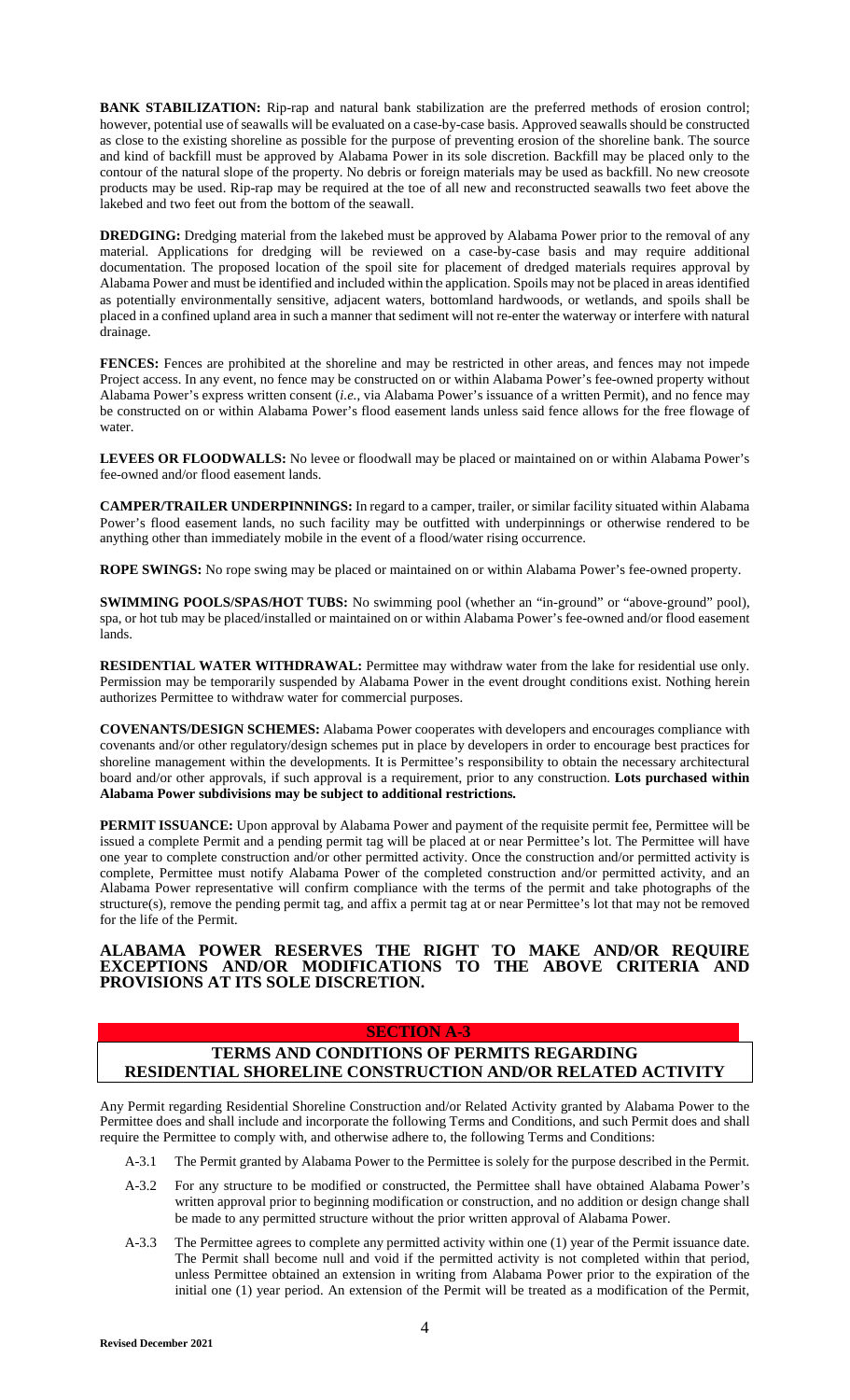and the Permittee may be required to pay a Permit Modification Fee (see Section A-4) prior to being issued an extension (and the maximum extension will be for ninety (90) days).

- A-3.4 The Permit Criteria and Provisions Applicable to Residential Shoreline Construction and/or Related Activity set forth above in Section A-2 shall apply to all Permits, and Permittee shall be bound thereby, unless and only to the extent that the Permit expressly provides or allows otherwise.
- A-3.5 Alabama Power must and does retain the full, unconditional, unrestricted, and complete right and privilege to raise or lower, restrict, control, store, retain, withhold, increase, decrease, retard, stop, obstruct, divert, or use the waters of the subject reservoir in any manner Alabama Power, its successors and assigns, may deem expedient; and the Permittee's erection, operation, maintenance, and use of facilities shall in no way interfere with such uses, regulations, or control of said reservoir or the waters thereof. The Permittee agrees that if subsequent operations by Alabama Power require an alteration in the location of any permitted facility, or if in the opinion of Alabama Power any permitted facility shall cause unreasonable obstruction to navigation or that the public interest so requires, or if for any other reason as determined by Alabama Power in its sole discretion, the Permittee shall be required, upon written notice from Alabama Power, to remove, alter, or relocate any permitted facility, without expense to Alabama Power.
- A-3.6 The Permit constitutes a mere license for use of Alabama Power's lands and/or waters, and Permittee agrees, on behalf of Permittee and Permittee's heirs, administrators, successors, and assigns, that no attempt will be made to set up any claim of property rights or interest in or to the subject reservoir or the adjacent lands of Alabama Power by reason of the use of any of the permitted facilities hereunder. The Permit does not convey any property rights, either in real estate or material, and does not authorize any unpermitted injury to private property or invasion of private rights or any infringement of Federal, State, or local laws or regulations. In keeping with the foregoing, should the Permittee cause (or allow to be caused) any unauthorized damage to Alabama Power's fee-owned lands (or any unauthorized interference to/with Alabama Power's flood easement rights), Alabama Power may require the Permittee to remediate any such damage (or any such interference) and, if so, the Permittee must complete such remediation work within the time period prescribed by Alabama Power and at the Permittee's sole expense (and the Permittee further may be subject to any applicable Permit Fee as determined by Alabama Power (see Section A-4)). This Permit does not eliminate the necessity of the Permittee obtaining any Federal, State, or local assent required by law for the construction, operation, or maintenance of any permitted facility. The Permit does not convey a view or easement in light or air, and Alabama Power makes no guarantee of any particular view. The Permittee acknowledges that there is no right to a view or light or air under Alabama law.
- A-3.7 The Permittee agrees and covenants to indemnify, release, and hold harmless Alabama Power, its officers, agents, and employees, from and against any and all causes of action, suits at law or equity, or claims or demands, or from any liability of any nature whatsoever for or on account of any actual or alleged damages to persons or property, including any permitted facility (including but not limited to any floating structure anchor/deep water anchor) and including without limitation any and all alleged damages resulting from any issue existing between Permittee and Permittee's adjoining landowners (*i.e.*, neighbors), growing out of Alabama Power's issuance of this Permit or the ownership, construction, operation, and/or maintenance by the Permittee of any of the permitted or other facilities situated within the Project boundary.
- A-3.8 Alabama Power shall in no case be liable for any damage or injury to any permitted facility that may be caused by nature or caused by or result from subsequent operations undertaken by Alabama Power, or any Federal, State, or local government agency, for the improvement of navigation or for other lawful purposes, and no claims or right to compensation shall accrue from any such damage. Moreover, no attempt shall be made by the Permittee to forbid the full and free use by the public of all navigable waters or Project lands adjacent to any permitted facility or to unreasonably interfere with navigation in connection with the ownership, construction, operation, and/or maintenance of any of the permitted facilities.
- A-3.9 The Permittee shall at all times ensure that the permitted facilities are constructed and maintained in such a manner as to be consistent with shoreline aesthetic values (as may be determined by Alabama Power in its sole discretion), and comply with all applicable Federal, State, and local health and safety codes, rules, ordinances, laws, and regulations.
- A-3.10 The construction, operation, maintenance, and use of any permitted facility are subject to all applicable Federal, State, and local laws, codes, rules, ordinances, and regulations, as well as all directives, instructions, or requirements of Alabama Power. All expenses and responsibilities for the construction and maintenance of the permitted facilities, including the expenses of obtaining any necessary Federal, State, and local permits or approvals, shall be borne solely by the Permittee.
- A-3.11 The Permittee is solely responsible for proper design, engineering, construction, modification, and/or maintenance of the permitted facilities. Issuance of the Permit is not a guarantee or assurance that Permittee's facilities (and/or any modifications thereto) are safe, proper, or adequate for the purpose intended. The Permittee solely shall have the obligation of ensuring that the permitted facilities are constructed, modified, and/or maintained in a good state of repair.
- A-3.12 The Permittee shall construct, operate, and/or maintain the permitted facilities in a manner so as to minimize any adverse impact on fish, wildlife, shoreline wetlands, adjacent streams, lake waters, or cultural resources.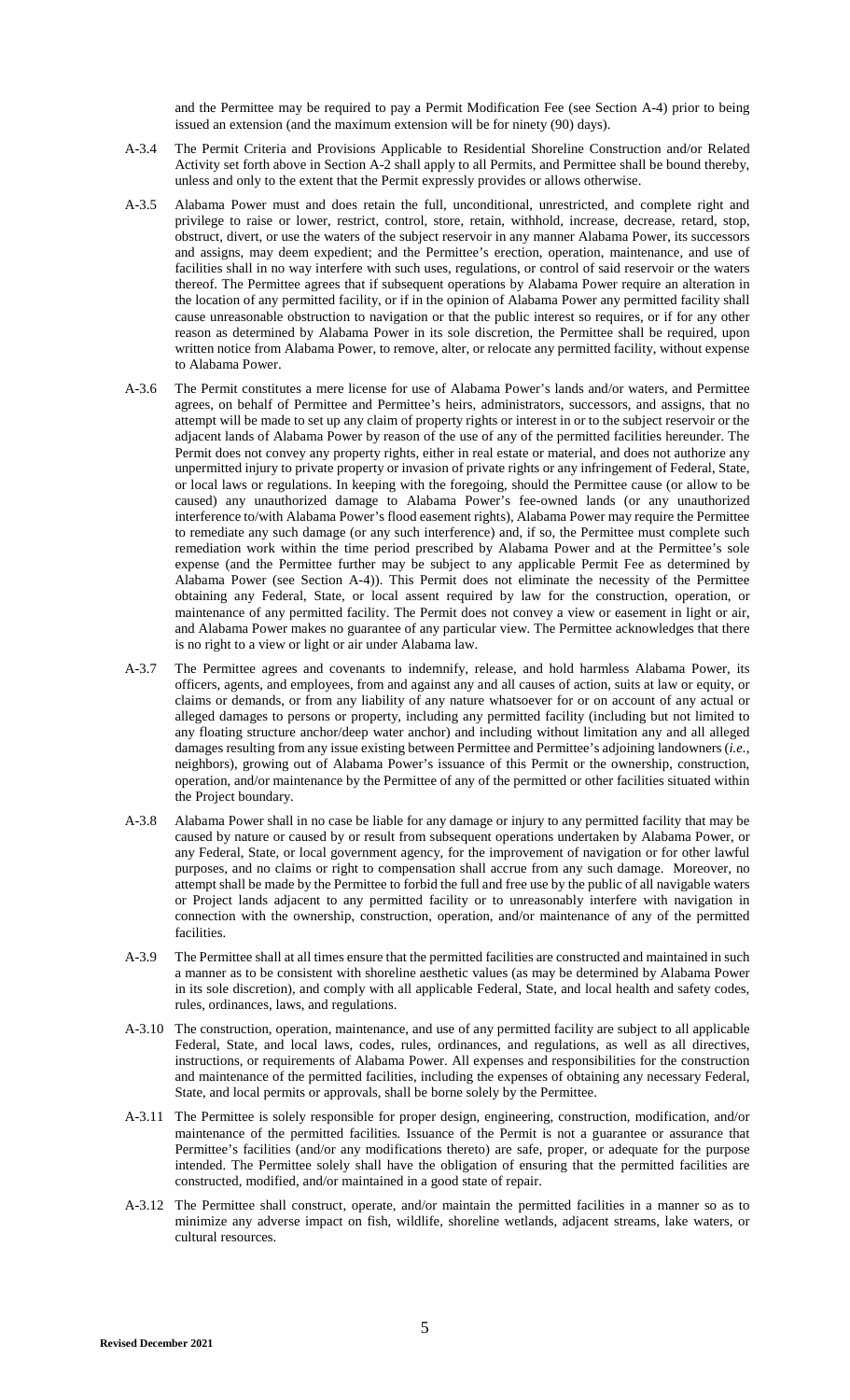- A-3.13 In the event artifacts or archaeological features are encountered or are believed to be encountered during construction or other activity, all potentially disturbing work/activity shall cease and Permittee shall immediately contact the appropriate Alabama Power Shoreline Management office.
- A-3.14 No permitted structures shall be used (or be usable) for human habitation on Alabama Power's feeowned or flood easement lands, and no habitable fixture (*e.g.*, toilet, sink, shower, bathtub, etc.) may be placed in or attached to any permitted structure.
- A-3.15 Save for the occasional (*i.e.*, non-primary) temporary rental-by-owner arrangement (*e.g.*, "Airbnb" or "VRBO"), Permittee shall not charge others for use of any permitted facility, and no commercial activity may be engaged in, on Alabama Power's fee-owned property. The Permittee hereby covenants and agrees that the Permittee will not cause or allow any illegal activity to take place on Alabama Power's fee-owned property.
- A-3.16 The size, design, location, and material (when specified by the Permit) of all permitted facilities shall conform to what is shown in the Permit's "Sketch of Permitted Structures" and/or as otherwise set forth in the Permit. Any proposed changes must be approved in writing by Alabama Power, and any applicable Permit Modification Fee (or any other applicable fee; see Section A-4) must be paid prior to any construction/modification activity.
- A-3.17 Permittee shall cooperate with and participate in the program of solid waste disposal in effect in the area of any permitted facility. Permittee shall keep the lands and waters occupied by and surrounding the permitted facilities free of all waste, garbage, and other unsightly debris, possessions, and materials (including but not limited to those of useless or limited value). Further, Permittee shall comply with all local health codes, rules, ordinances, laws, and regulations.
- A-3.18 The Permit is non-transferable absent Alabama Power's written consent; the Permit and Permittee's rights thereunder are personal to Permittee and may not be assigned without the express written consent of Alabama Power, which Alabama Power may grant or withhold in its sole discretion and without regard to any standard of reasonableness or otherwise. In the event Permittee conveys or otherwise transfers the adjacent land or leasehold, Permittee shall give to Alabama Power notice in writing of the name and address of the intended transferee at least seven (7) days prior to the transfer. Permittee shall provide prior notice to any potential transferee of the existence and terms of the Permit. In the event that Alabama Power shall not give its written consent to the assignment of the Permit to any purported transferee, any attempted transfer of the Permit shall be voidable by Alabama Power, but such purported transferee shall nonetheless be bound by the terms, conditions, and provisions of the Permit, and the continued use of the permitted facilities by any such purported transferee shall conclusively be deemed the purported transferee's agreement to be bound by all the terms, conditions, and provisions hereof.
- A-3.19 If, in the sole opinion of Alabama Power, the Permittee has failed to comply with any of the terms, conditions, and/or provisions hereof, or with any additional conditions imposed by Alabama Power, or any Federal, State, or local government agency, the Permittee shall take appropriate action to correct the violation. If the violation continues for a period of thirty (30) days after notice thereof by Alabama Power, Alabama Power may in its sole discretion, cancel/revoke/terminate the Permit and Alabama Power may remove or require Permittee to remove, or cause to be removed from the Project lands and waters within thirty (30) days, any facility constructed or maintained thereunder, at Permittee's sole expense and without any additional notice to Permittee. If the Permittee fails to remove and so restore to the satisfaction of Alabama Power, Alabama Power may do so and may recover the cost thereof from the Permittee.
- A-3.20 Notwithstanding the preceding condition, if in the opinion of Alabama Power emergency circumstances dictate or the public interest necessitates, or for any other reason whatsoever as determined by Alabama Power in its sole discretion, Alabama Power may summarily revoke the Permit. Once the Permit has been revoked, the Permittee must remove the permitted facilities within thirty (30) days and restore the Project lands and/or waters to their former condition at the Permittee's expense. If the Permittee fails to remove and so restore to the satisfaction of Alabama Power, Alabama Power may do so without any additional notice to Permittee and may recover the cost thereof from the Permittee.
- A-3.21 In the event Alabama Power removes any permitted facility for any reason herein, Alabama Power may, at its sole discretion, dispose of or destroy the same.
- A-3.22 Alabama Power's rights contained herein, including without limitation Alabama Power's rights to remove the Permittee's facilities upon revocation, cancellation, expiration, or termination of the Permit, rights to recover the cost thereof from the Permittee, and rights to recover attorneys' fees, shall survive the revocation, cancellation, expiration, or termination of the Permit.
- A-3.23 If it is determined by Alabama Power, the Permittee, or a Federal or State agency that the Permittee is performing work that may affect species listed as threatened or endangered under the Endangered Species Act or the habitat of such species, the Permittee must notify Alabama Power in writing (if determined by any person or entity other than Alabama Power) and must cease and desist any and all potentially affecting work until further notified in writing by Alabama Power.
- A-3.24 Any Permittee that is issued a Programmatic General Permit ("PGP") by Alabama Power on behalf of the U.S. Army Corps of Engineers will be responsible for complying with the Special and General Conditions contained within the PGPs and with any project specific conditions provided. A copy of the PGPs for minor activities on Alabama Power reservoirs is available from Alabama Power's Shoreline Management office and/or on the web sites of Alabama Power (https://apcshorelines.com/shorelinemanagement/) and the U.S. Army Corps of Engineers:

http://www.sam.usace.army.mil/Missions/Regulatory/GeneralPermits.aspx. The Permittee further shall minimize adverse impacts to State waters by strictly adhering to the ADEM Special Conditions and Best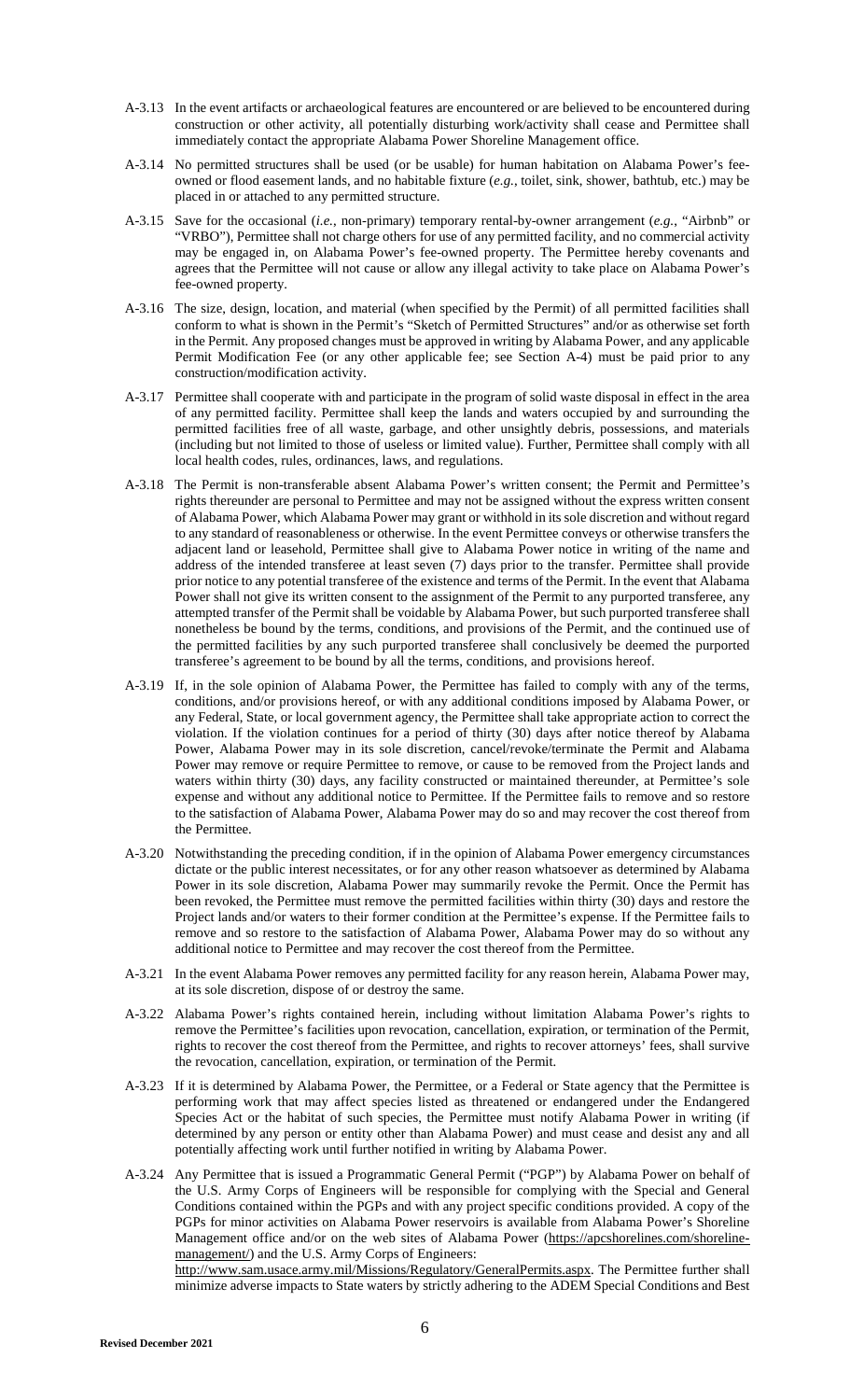Management Practices that can be found on Alabama Power's Shoreline Management website at: https://apcshorelines.com/shoreline-management/. The Permittee further shall comply with any specific terms and conditions as listed in any Approval Letter provided from Alabama Power's Environmental Affairs Department.

- A-3.25 Should Permittee fail to comply with any term, condition, criterion, or provision herein (and/or any other requirement or directive of Alabama Power or any government agency) regarding the protection of a Sensitive Resource Area, Permittee shall be solely responsible for correcting and remedying any and all such non-compliance within a time period determined by Alabama Power in its sole discretion.
- A-3.26 No delay or omission of Alabama Power to exercise any right, power, or remedy hereunder shall exhaust or impair any such right, power, or remedy or shall be construed to be a waiver of the same or a waiver of any default by the Permittee, or acquiescence in such a default; and every right, power, and remedy given hereunder to Alabama Power may be exercised from time to time and as often as Alabama Power may elect. No waiver of any default hereunder shall extend to or shall affect any subsequent or any other then existing default or shall impair any rights, powers, or remedies of Alabama Power. No right, power, or remedy conferred upon or reserved to Alabama Power under the Permit is intended to be exclusive of any other right, power, or remedy, but each and every such right, power, and remedy shall be cumulative and concurrent and shall be in addition to any other right, power, and remedy given hereunder or otherwise available at law or in equity. It is agreed that in any proceeding by Alabama Power to enforce the Permit (whether in whole or in part), damages alone may not be an adequate remedy, and Alabama Power shall have the unfettered right to seek and obtain injunctive and other equitable relief in addition to monetary damages. The obligations of the Permittee under the Permit are joint and several.
- A-3.27 The Permit and the rights of Alabama Power under the Permit may be assigned by Alabama Power, and the Permit shall be enforceable by any assignee, transferee, or successor of Alabama Power.
- A-3.28 The Permittee shall assess and pay all taxes attributable to any of the permitted facilities and all land and personal property of the Permittee.
- A-3.29 The Permit and the permission given hereby are subject to all easements, restrictions, reservations, and other matters that may affect Alabama Power's right, title, and interest in and to the Project lands and/or waters, whether the same are of record, are discoverable by an accurate survey or inspection of the Project lands and/or waters, or are shown in drawings on file with Alabama Power which shall be made available to the Permittee for inspection upon request made reasonably in advance of such inspection.
- A-3.30 The Permittee agrees and represents that the construction and use of any of the permitted facilities by the Permittee is with Alabama Power's consent and permission only and in consideration of the Permittee's recognition of Alabama Power's superior rights and the Permittee's agreement to comply with all of the terms and conditions of the Permit.
- A-3.31 Where written notice from Alabama Power to the Permittee is contemplated herein, any such notice shall be addressed to the Permittee at the Permittee's address set forth in the Permit. Where written notice from the Permittee to Alabama Power is contemplated herein, any such notice shall be addressed to Alabama Power's Shoreline Management office (5558 Curry Highway, Suite #3, Jasper, AL 35503).
- A-3.32 The Permit sets forth the entire understanding and agreement among and/or between Permittee and Alabama Power with respect to the subject matter of the Permit and supersedes any prior or contemporaneous oral and/or written agreements or representations among and/or between Permittee and Alabama Power with respect to the subject matter of the Permit.
- A-3.33 Should any of the terms, conditions, and/or provisions set forth in this Section A-3 be determined to be invalid by any court, agency, or any other tribunal of competent jurisdiction, such determination shall not affect the enforceability of the other terms, conditions, and/or provisions herein, and to this end the terms, conditions, and/or provisions of this Section A-3 are declared severable.

### **SECTION A-4**

# **APPLICABLE PERMIT FEES REGARDING RESIDENTIAL SHORELINE CONSTRUCTION AND/OR RELATED ACTIVITY**

The Permittee acknowledges and agrees to pay any below-described fee (as deemed applicable and appropriate by Alabama Power in its sole discretion) to Alabama Power:

### **General Construction Fee: \$400.00**

This non-refundable fee applies to any and all new residential shoreline construction activity (other than for an Elevated Structure) authorized by a single Permit (*e.g.*, a Permit issued to the Permittee authorizing the Permittee's construction of a new pier, boathouse, seawall (or adding linear footage to an existing seawall), rip rap (or adding linear footage to existing rip rap), boat ramp, stairs, steps, gazebo, pavilion, float, boardwalk, camper pad/cover, deck, wet slip, lakebed pylons/posts, etc.), and the Permittee shall pay this fee to Alabama Power prior to or at Alabama Power's issuance of the Permit. The Permittee must contact his or her local Alabama Power Shoreline Management office prior to conducting any construction activity.

### **Elevated Structure Construction Fee: \$500.00**

This non-refundable fee applies to any construction of an Elevated Structure authorized by a single Permit, and the Permittee shall pay this fee to Alabama Power prior to or at Alabama Power's issuance of the Permit. The Permittee must contact his or her local Alabama Power Shoreline Management office prior to conducting any Elevated Structure construction activity.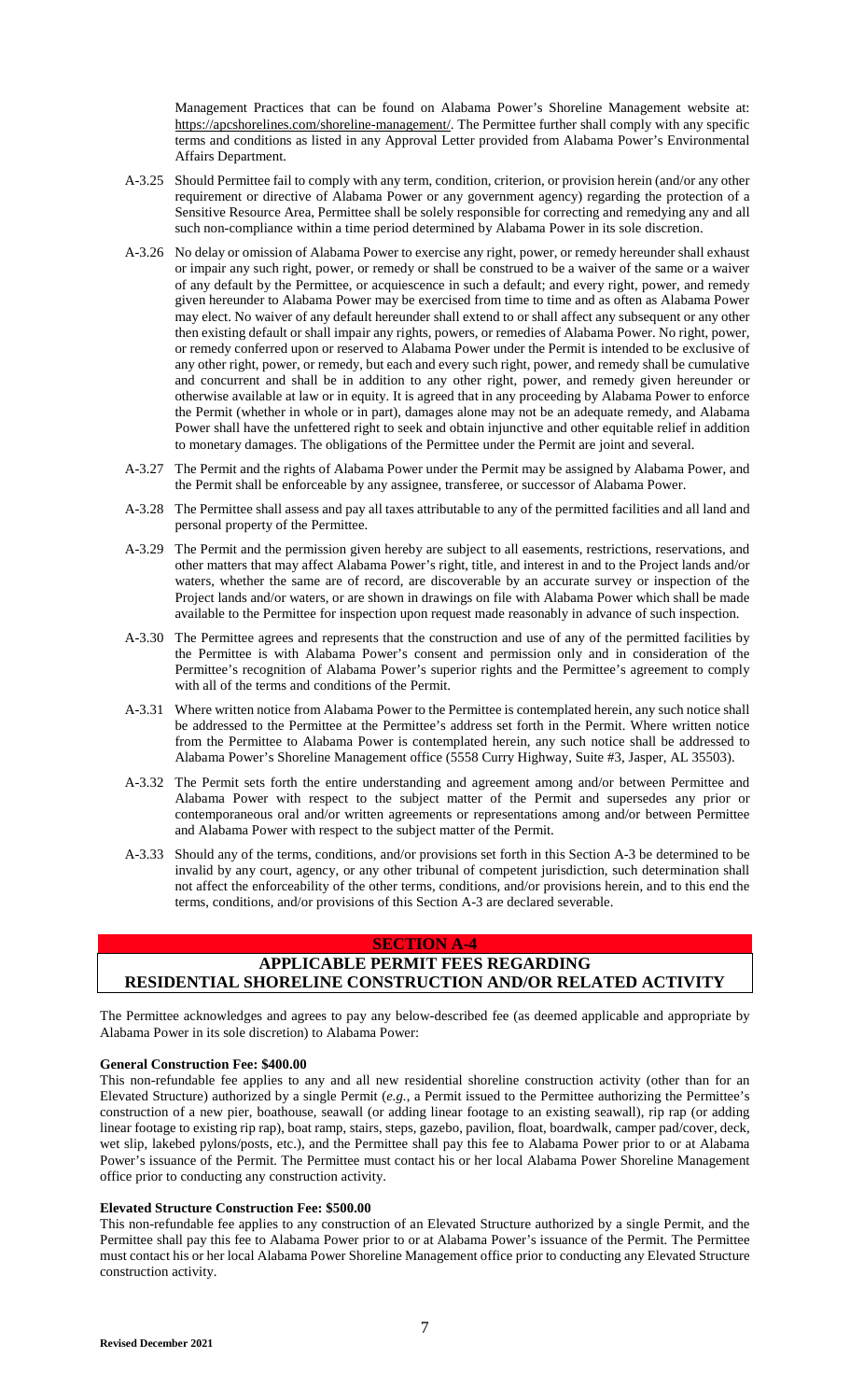#### **General Repair Fee: \$200.00**

This non-refundable fee applies to any and all residential shoreline structure repair activity of a substantial degree (including **but not limited to** adding rip rap to an existing rip rap footprint); whether such activity arises to a "substantial degree" shall be determined by Alabama Power in its sole discretion. The Permittee must contact his or her local Alabama Power Shoreline Management office prior to conducting any potentially substantial repair work; indeed, under certain circumstances, it may be that the Permittee first must obtain a new Permit from Alabama Power before the Permittee can conduct (or cause to be conducted) any substantial repair work of the structure at issue. The Permittee shall pay this fee to Alabama Power prior to the performance of any applicable repair work. (Note: A permitted dock or similar permitted structure may be moved offsite for purposes of repair work so long as the dock or similar permitted structure is placed back in its same prior permitted location, and this General Repair Fee will apply to such an occurrence.)

#### **Permit Modification Fee: \$100.00**

This non-refundable fee applies to any modification, revision, or change to an applied-for Permit, where such modification, change, or revision is requested or otherwise prompted by the Permittee after his or her Permit request has been approved by Alabama Power but before construction is complete. The Permittee shall pay this fee to Alabama Power prior to the issuance of any modified Permit.

#### **Unauthorized Construction Fee: \$600.00**

This non-refundable fee applies to any instance where the Permittee constructs (or allows the construction of) a structure within the Project lands and/or waters (including on or within Alabama Power's fee-owned and/or flood easement lands) without first having obtained Alabama Power's written approval. This fee shall be due to be paid by Permittee to Alabama Power within thirty (30) days of demand for payment made by Alabama Power; moreover, all unauthorized construction activity must cease unless and until Alabama Power permits the same in writing. Additionally, should the Permittee construct such an unauthorized structure, the Permittee may be required to remove the unauthorized constructed structure or bring the unauthorized constructed structure into compliance with these Guidelines (as determined and instructed by Alabama Power, and within the time period prescribed by Alabama Power) at the Permittee's sole expense.

### **Unauthorized Structure Repair Fee: \$400.00**

This non-refundable fee applies to any instance where the Permittee substantially repairs or modifies (or allows the substantial repair or modification of) a structure within the Project lands and/or waters (including on or within Alabama Power's fee-owned and/or flood easement lands) without first having obtained Alabama Power's written approval to do so; whether such activity arises to a "substantial" degree shall be determined by Alabama Power in its sole discretion. This fee shall be due to be paid by Permittee to Alabama Power within thirty (30) days of demand for payment made by Alabama Power; moreover, all unauthorized structure repair and/or modification activity must cease unless and until Alabama Power permits the same in writing.

### **Non-Compliance Fee: \$800.00**

This non-refundable fee applies to any instance where the Permittee has obtained Alabama Power's written approval to conduct certain construction and/or repair or modification activity, but thereafter the Permittee constructs (or allows the construction of) and/or repairs or modifies (or allows the repair or modification of) a structure within the Project lands and/or waters (including on or within Alabama Power's fee-owned and/or flood easement lands), and such construction and/or repair/modification activity does not comport with the specifications, dimensions, materials, and/or the like previously permitted or otherwise approved in writing by Alabama Power. This fee shall be due to be paid by Permittee to Alabama Power within thirty (30) days of demand for payment made by Alabama Power. Moreover, in addition to being required to pay this Non-Compliance Fee, the Permittee acknowledges and agrees that the Permittee must bring the subject structure(s) into compliance with the specifications, dimensions, materials, and/or the like previously permitted or otherwise approved in writing by Alabama Power and within the time period prescribed by Alabama Power and at the Permittee's sole expense.

The Permittee acknowledges and agrees that the Permittee also shall be responsible for the payment of all costs and expenses, including but not necessarily limited to attorneys' fees and court costs, incurred by Alabama Power in connection with Alabama Power's effort to collect any of the fees outlined in this section.

Should a previously permitted structure be totally destroyed by natural causes (*e.g.*, storm, fire, etc.), the Permittee may apply to Alabama Power for a permit to construct a replacement structure in compliance with and pursuant to these Guidelines, and the Permittee will not be subject to any of the above Permit Fees so long as application is made within one hundred eighty (180) days of the structure's destruction.

### **ATTORNEYS' FEES**

By accepting a Permit from Alabama Power Company and/or maintaining a structure or structures on Alabama Power's fee-owned and/or flood easement lands, the Permittee agrees and acknowledges that Alabama Power has a right to request, and the Permittee has an obligation to pay, any and all attorneys' fees, expenses, and/or costs incurred by Alabama Power relating to the enforcement of any of the provisions, terms, and/or conditions of the Permit (which includes these Guidelines), including, without limitation, any and all attorneys' fees, expenses, and costs incurred by Alabama Power relating to remedying any action, construction, or activity that is not in compliance with the Permit (which includes these Guidelines), whether caused by the Permittee and/or the Permittee's family members, guests, agents, employees, and/or contractors.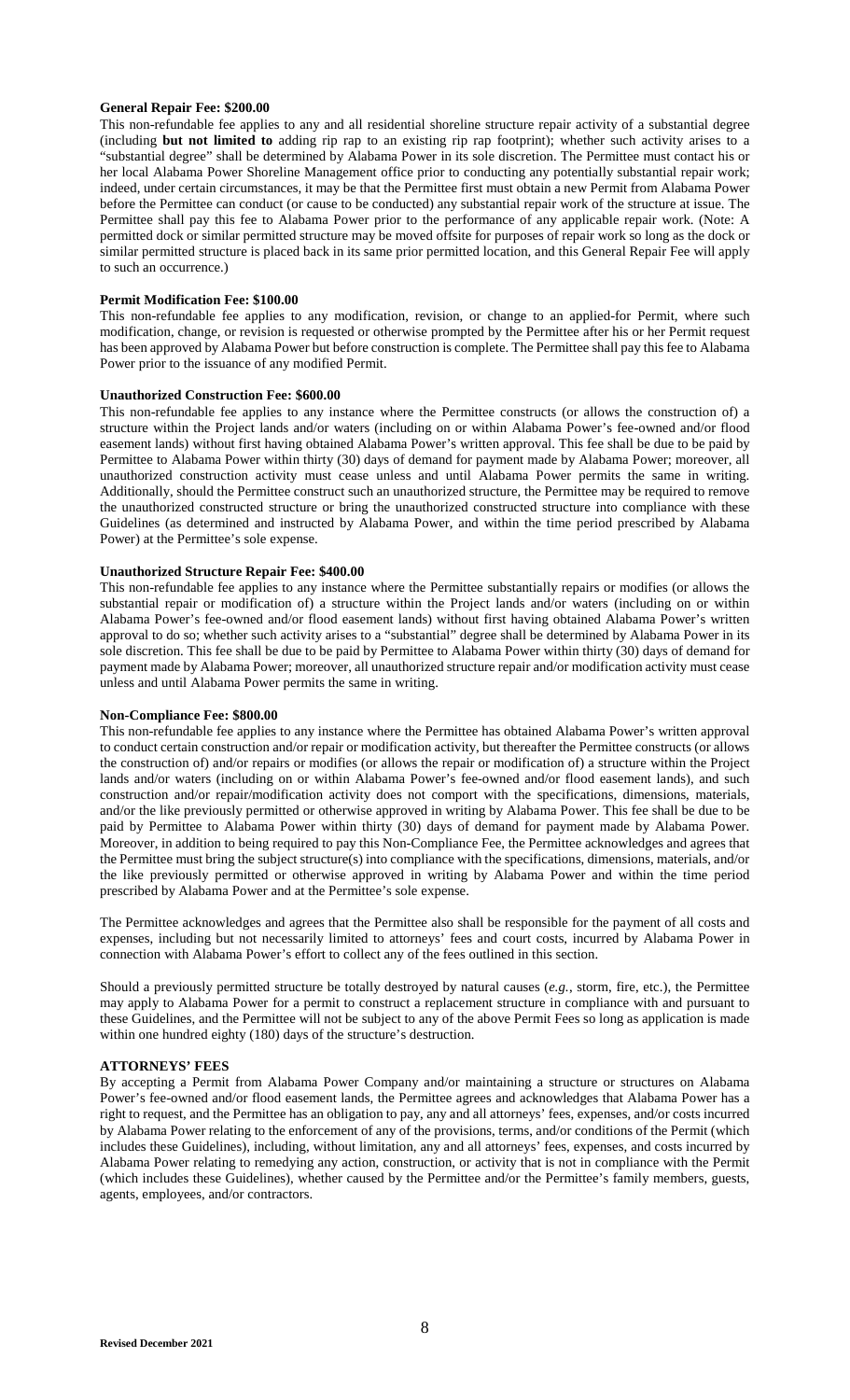**Permittee Statement: I have received, read, understand, and agree to abide by and otherwise adhere to these Guidelines.** 

**Signed:** Date: <u>**Signed: Date: Signed:** Date: **All Date:**  $\frac{1}{2}$ </u> Signed: **Permittee**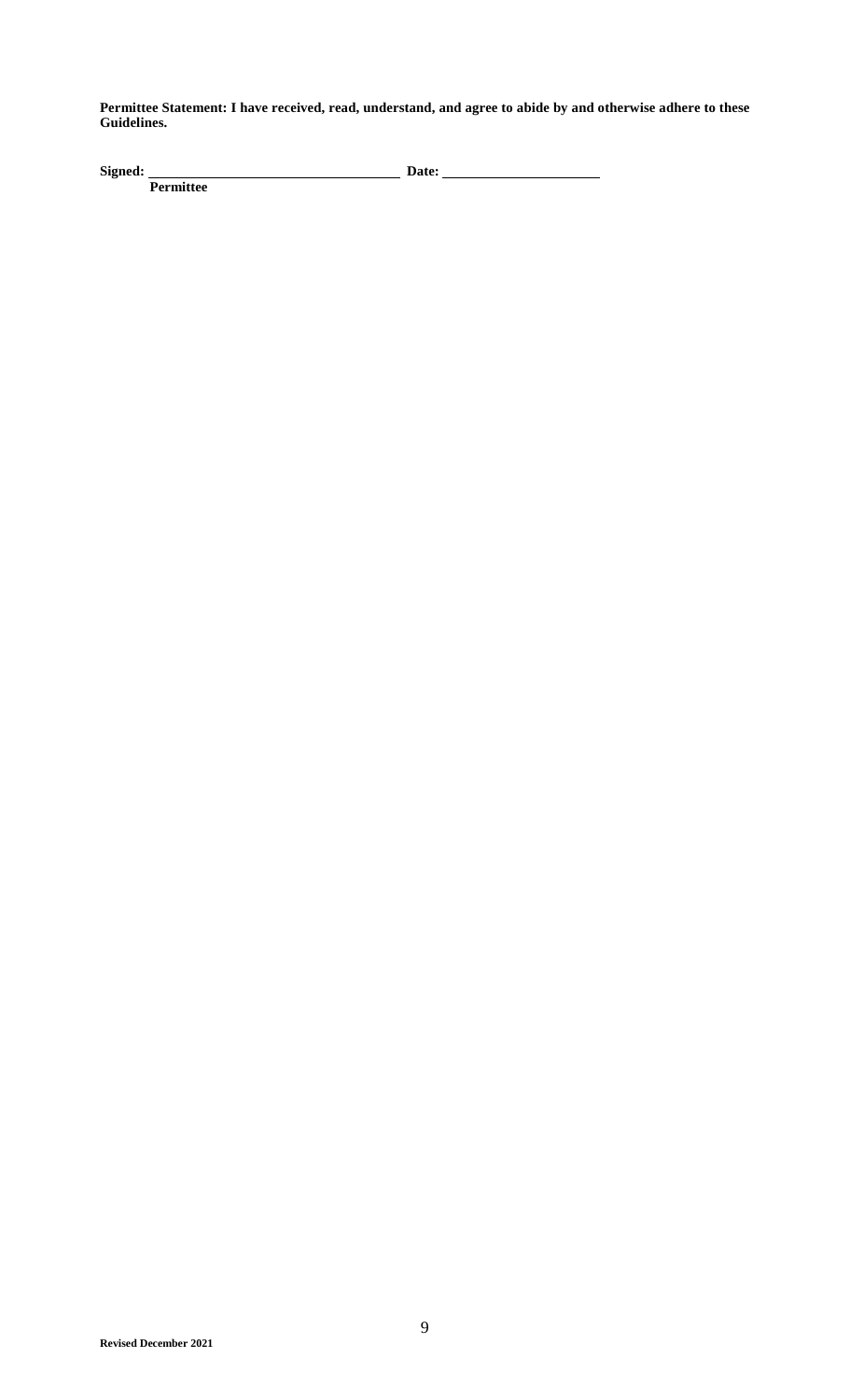### **SECTION B-1**

# **INITIAL STEPS FOR PERMITS REGARDING ELEVATED SINGLE-FAMILY STRUCTURES**

Contact your local Alabama Power Company ("Alabama Power") Shoreline Management Office via https://apcshorelines.com/ prior to beginning any construction on or within Project Lands and/or waters. **A written permit must be obtained from Alabama Power before any construction work may take place on Alabama Power's fee-owned and/or flood easement lands. Verbal approval is not sufficient.**

An appropriate elevated single-family habitable structure ("Elevated Structure"; sometimes referred to in the plural as "Elevated Structures") will be conditionally allowed within Alabama Power's flood easement area of the Project lands via Alabama Power's issuance of a Residential Shoreline Permit (the "Permit") to the Elevated Structure owner(s) ("Permittee" or "the Permittee").

A representative of Alabama Power will be available to meet with you at the site to discuss and review your proposed Elevated Structure work. In order to receive a Permit, you must provide the following to your Alabama Power Shoreline Management representative:

- 1. A signed copy of these Guidelines;
- 2. A copy of the current deed for the property at issue or a copy of the lease if the property at issue is being leased;
- 3. Conceptual plans for, or other documentation regarding, the proposed Elevated Structure confirming, to Alabama Power's satisfaction, that the Elevated Structure is a single-family residential structure and that no enclosures or flooring or building materials beyond those necessary for elevating the structure (*e.g.*, footings, stilts, etc.) will be located within Alabama Power's feeowned property and/or flood easement;
- 4. A sketch of all existing and additionally proposed shoreline structures (*i.e.*, additional to the proposed Elevated Structure);
- 5. A survey of the property that identifies the location of the proposed Elevated Structure vis-à-vis the adjoining property lines and the full pool elevation, and confirms that the lowest floor of the proposed Elevated Structure is located above the applicable flood easement elevation;
- 6. A certification from the applicable local health department approving the sanitation system associated with the proposed Elevated Structure; and
- 7. Any other relevant documentation as determined and required by Alabama Power.

Alabama Power will review the requisite documentation and determine eligibility.

#### **SECTION B-2**

# **PERMIT CRITERIA AND PROVISIONS APPLICABLE TO ELEVATED SINGLE-FAMILY STRUCTURES**

**Alabama Power makes no representation or warranty that any Elevated Structure is safe or suitable.** The Permittee of an Elevated Structure accepts sole responsibility for complying with all applicable restrictions, subdivision covenants, ordinances, health and sanitation regulations and codes, and building codes with regard to his or her Elevated Structure(s).

All Elevated Structures must maintain a 25 foot setback from the full pool elevation. No flooring or other building materials beyond those necessary for elevating the Elevated Structure (*e.g.*, footings, stilts, etc.) may be located on Alabama Power's fee-owned property and/or within Alabama Power's flood easement elevation. No storage rooms may be installed or otherwise implemented underneath the flooring of an Elevated Structure, and only screen or a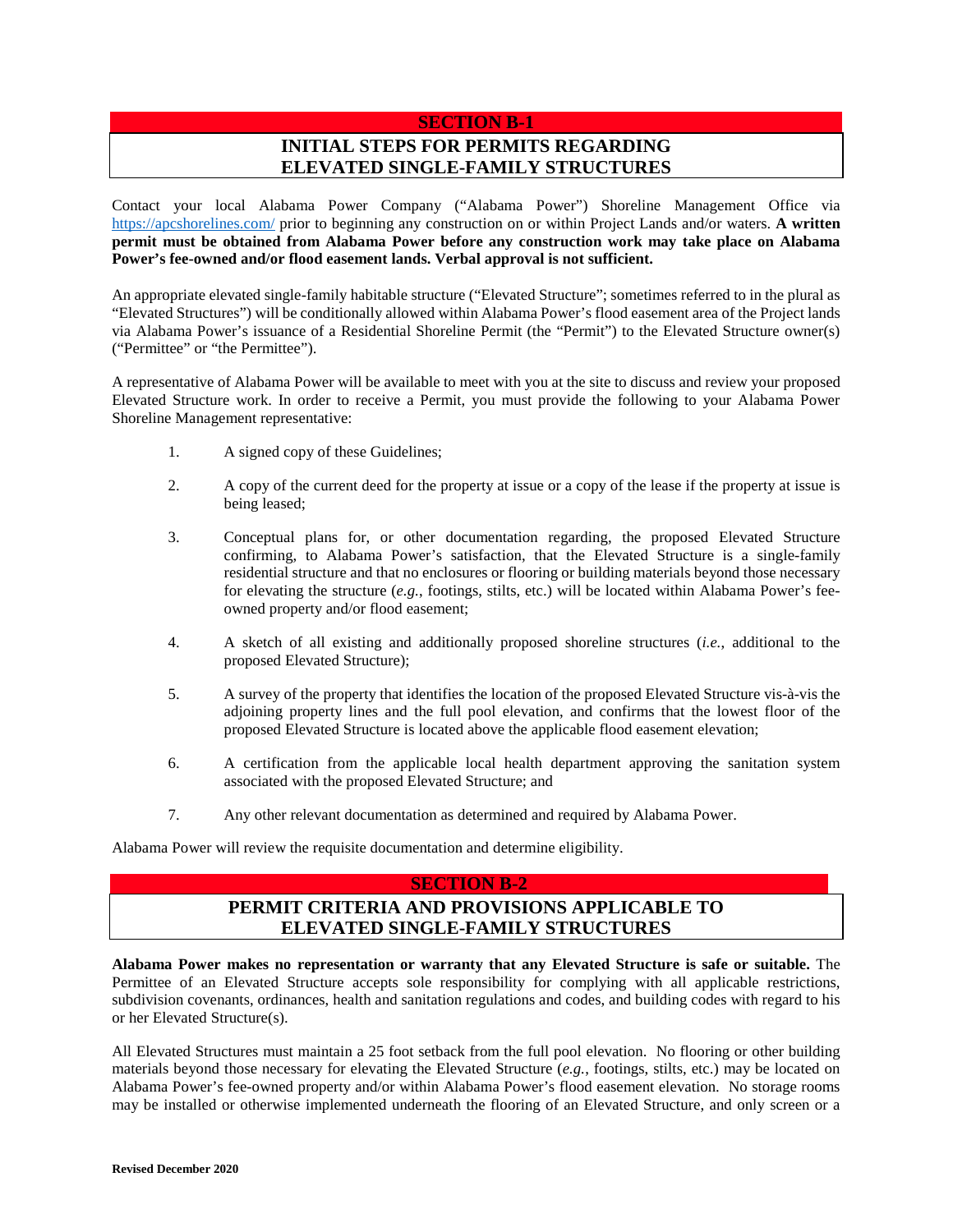chain-link fence may be used to enclose (or otherwise installed underneath the flooring of) an Elevated Structure. All septic systems must be approved by proper authorities prior to Permit issuance and prior to beginning construction.

The Permit Criteria and Provisions Applicable to Residential Shoreline Construction and/or Related Activity set forth in Section A-2 shall apply to the Permittee's Permit concerning an Elevated Structure (and Permittee shall be bound thereby) unless and only to the extent that the Permittee's Permit provides or allows otherwise.

The Permittee will have one year to complete construction of the Elevated Structure. Once the construction is complete, the Permittee must notify Alabama Power of the completed construction, and an Alabama Power representative will confirm compliance with the terms of the Permit and take photographs of the Elevated Structure, remove the pending permit tag, and affix a permit tag at the Permittee's lot that may not be removed for the life of the Permit.

**PROBATE COURT RECORDING:** The Permittee acknowledges and understands that Alabama Power may record a copy of the Permittee's Permit for the Elevated Structure (which will include these Guidelines and any other appropriate documentation, as determined by Alabama Power in its sole discretion) in the applicable local probate court.

### **ALABAMA POWER RESERVES THE RIGHT TO MAKE AND/OR REQUIRE EXCEPTIONS AND/OR MODIFICATIONS TO THE ABOVE CRITERIA AND PROVISIONS AT ITS SOLE DISCRETION.**

#### **SECTION B-3**

# **TERMS AND CONDITIONS OF PERMITS REGARDING ELEVATED SINGLE-FAMILY STRUCTURES**

Any Permit regarding an Elevated Structure granted by Alabama Power to the Permittee does and shall include and incorporate the following Terms and Conditions, and such Permit does and shall require the Permittee to comply with, and otherwise adhere to, the following Terms and Conditions:

- B-3.1 The Permit granted by Alabama Power to the Permittee is solely for the purpose described in the Permit.
- B-3.2 Alabama Power expressly gives its consent and permission to the Permittee to construct and maintain the Elevated Structure upon the Subject Land, subject to the terms and conditions of this Section B-3; the Elevated Structure and the Subject Land are more particularly described in the "Appendix: Elevated Structure(s)" attached hereto, which is incorporated in, and made a part of, the Permit. The Permittee agrees to complete construction of the Elevated Structure within one (1) year of the Permit issuance date. The Permit shall become null and void if the construction is not completed within that period, unless Permittee obtained an extension in writing from Alabama Power prior to the expiration of the initial one (1) year period. An extension of the Permit will be treated as a modification of the Permit, and the Permittee may be required to pay a Permit Modification Fee (see Section A-4) prior to being issued an extension (and the maximum extension will be for no more than ninety (90) days). All expenses and responsibilities for the construction and maintenance of the Elevated Structure, including the expenses of obtaining any necessary Federal, State, and local permits or approvals, shall be borne solely by the Permittee. The size, design, location, and material (when specified by the Permit) of the Elevated Structure shall conform to what is shown in the attached "Appendix: Elevated Structure(s)" and/or as otherwise set forth in the Permit. Any applicable Permit Modification Fee (or any other applicable fee; see Section A-4) must be paid prior to any construction/modification activity.
- B-3.3 The Permit applies only to the Elevated Structure described in the "Appendix: Elevated Structure(s)" attached hereto and made a part hereof as approved by Alabama Power. The Permit does not give the Permittee any right to modify or expand the Elevated Structure without prior written approval of Alabama Power. The Permit constitutes a mere license and does not convey any property rights, either in real estate or material, and does not authorize any unpermitted injury to private property or invasion of private rights or any infringement of Federal, State, or local laws or regulations. In keeping with the foregoing, should the Permittee cause (or allow to be caused) any unauthorized damage to Alabama Power's fee-owned lands (or any unauthorized interference to/with Alabama Power's flood easement rights), Alabama Power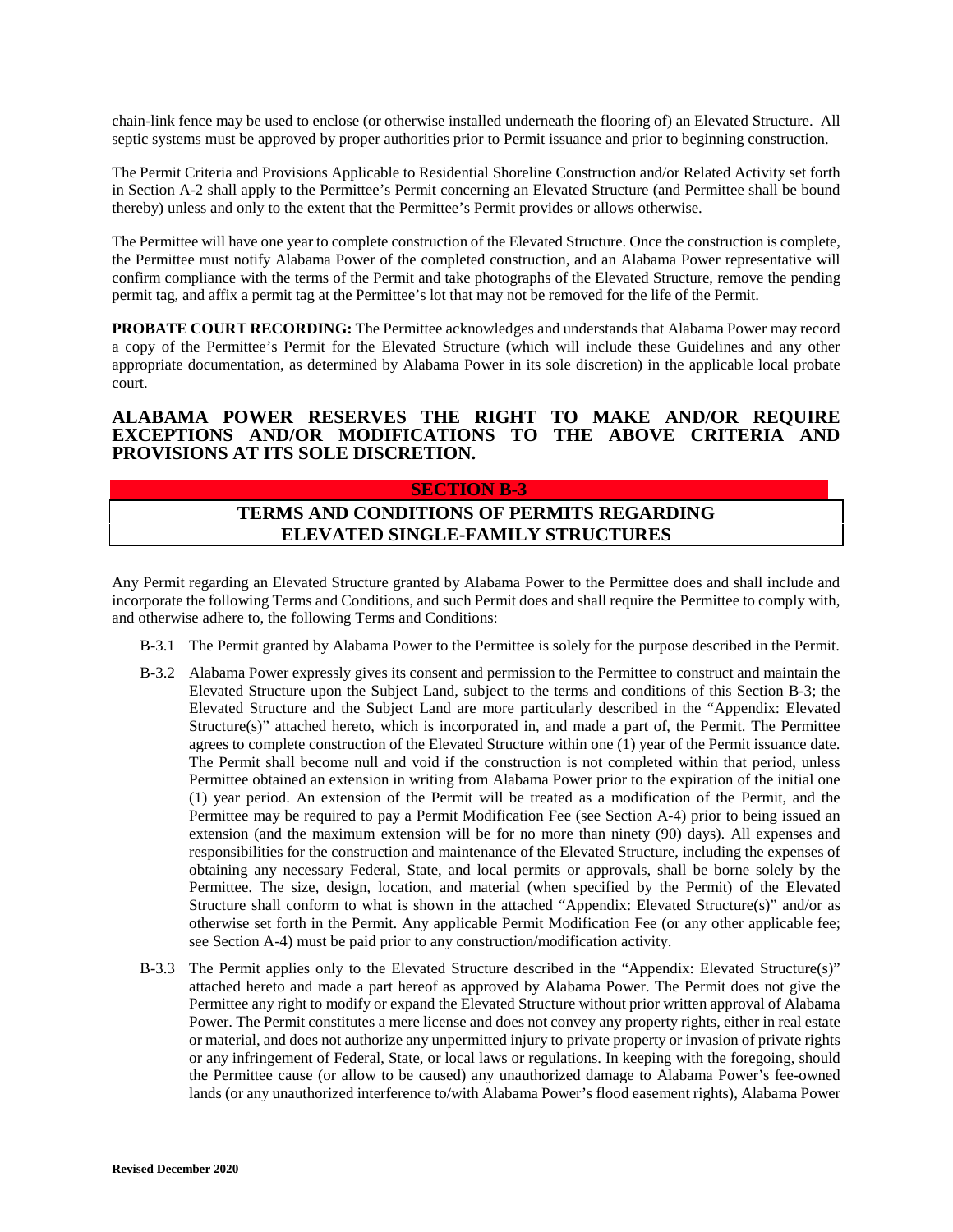may require the Permittee to remediate any such damage (or any such interference) and, if so, the Permittee must complete such remediation work within the time period prescribed by Alabama Power and at the Permittee's sole expense (and the Permittee further may be subject to any applicable Permit Fee as determined by Alabama Power (see Section A-4)). This Permit does not eliminate the necessity of the Permittee obtaining any Federal, State, or local permission required by law for the construction, operation, or maintenance of the Elevated Structure. The Permittee agrees that neither by the occupancy of the Elevated Structure, nor in any other way, does or shall the Permittee: a) make any claim of property rights or interests in or to Alabama Power's fee-owned and/or flood easement lands adverse to Alabama Power's rights therein; b) make any other claim adverse to Alabama Power; or c) deny or impair Alabama Power's right to use and enjoy its fee-owned and/or flood easement lands.

- B-3.4 The Permit Criteria and Provisions Applicable to Residential Shoreline Construction and/or Related Activity set forth in Section A-2 shall apply to Permittee's Permit concerning the Elevated Structure (and Permittee shall be bound thereby) unless and only to the extent that the Permit provides or allows otherwise. Likewise, the Permit Criteria and Provisions Applicable to Elevated Single-Family Structures set forth above in Section B-2 shall apply to Permittee's Permit concerning the Elevated Structure, and Permittee shall be bound thereby, unless and only to the extent that the Permit provides or allows otherwise.
- B-3.5 The Permittee agrees and represents that the construction and use of the Elevated Structure on the Subject Land by the Permittee is with Alabama Power's consent and permission only and in consideration of the Permittee's recognition of Alabama Power's superior rights and the Permittee's agreement to comply with all of the terms and conditions of the Permit.
- B-3.6 The Permittee acknowledges that Project No. 2165 is the property of Alabama Power and that Smith Dam was built and is being operated and maintained to hold back, retain, accumulate, store, release, and assist in controlling the waters of the Black Warrior River and its tributaries. In connection therewith, FERC has issued to Alabama Power a license for Project No. 2165 (together with any modification thereof or replacement license, the "FERC License"). Alabama Power reserves the full, unconditional, unrestricted, and complete right and privilege to raise or lower, restrict, control, store, retain, withhold, increase, decrease, retard, stop, obstruct, divert, release, or use the waters of the subject reservoir (*i.e.*, Smith Lake) in any manner Alabama Power, its successors and assigns may deem appropriate. The Permittee is informed and understands that in the operation of Alabama Power's business and in the exercise of Alabama Power's rights on the Subject Land, there may be fluctuations in the water level in the subject reservoir, and it is understood and agreed that the Permit shall be subject at all times to the right of Alabama Power, its successors and assigns, which right is hereby reserved from the rights granted to the Permittee hereunder, for and on behalf of Alabama Power, to raise and lower the waters of the subject reservoir from time to time and to flood any and all applicable portions of the Subject Land and/or Elevated Structure continuously or from time to time.
- B-3.7 Alabama Power shall in no case be liable for any damage or injury to the Elevated Structure or any personal property therein or the Subject Land that may be caused by or result from Alabama Power's operations or those of any Federal, State, or local governmental body for the improvement of navigation or for other lawful purposes, and no claims or right to compensation shall accrue from any such damage. Except to the extent caused by the negligence of Alabama Power or its employees, agents, or contractors, the Permittee agrees and covenants to release, indemnify, and hold harmless Alabama Power, its officers, agents, and employees, from and against any and all claims and demands by the Permittee, any guest, employee, agent, or contractor or other invitee or licensee of the Permittee, or any other persons whomever, for damages to property or injury or death to persons which may arise out of or be caused directly or indirectly by the Permittee's or any other person's use or occupancy of the Subject Land or Elevated Structure, including without limitation any of the same arising out of or directly or indirectly caused by any flooding of the Subject Land or Elevated Structure or other exercise of Alabama Power's rights with respect to the Subject Land or its FERC License (and including without limitation any and all alleged damages resulting from any issue existing between Permittee and Permittee's adjoining landowners (*i.e.*, neighbors)). It is specifically intended and agreed that no flooding of the Subject Land or Elevated Structure or other exercise of Alabama Power's rights with respect to the Subject Land or its FERC License, however and whenever occurring, shall constitute negligence in any way. This indemnification shall survive the expiration or termination of the Permit, the exercise of any right or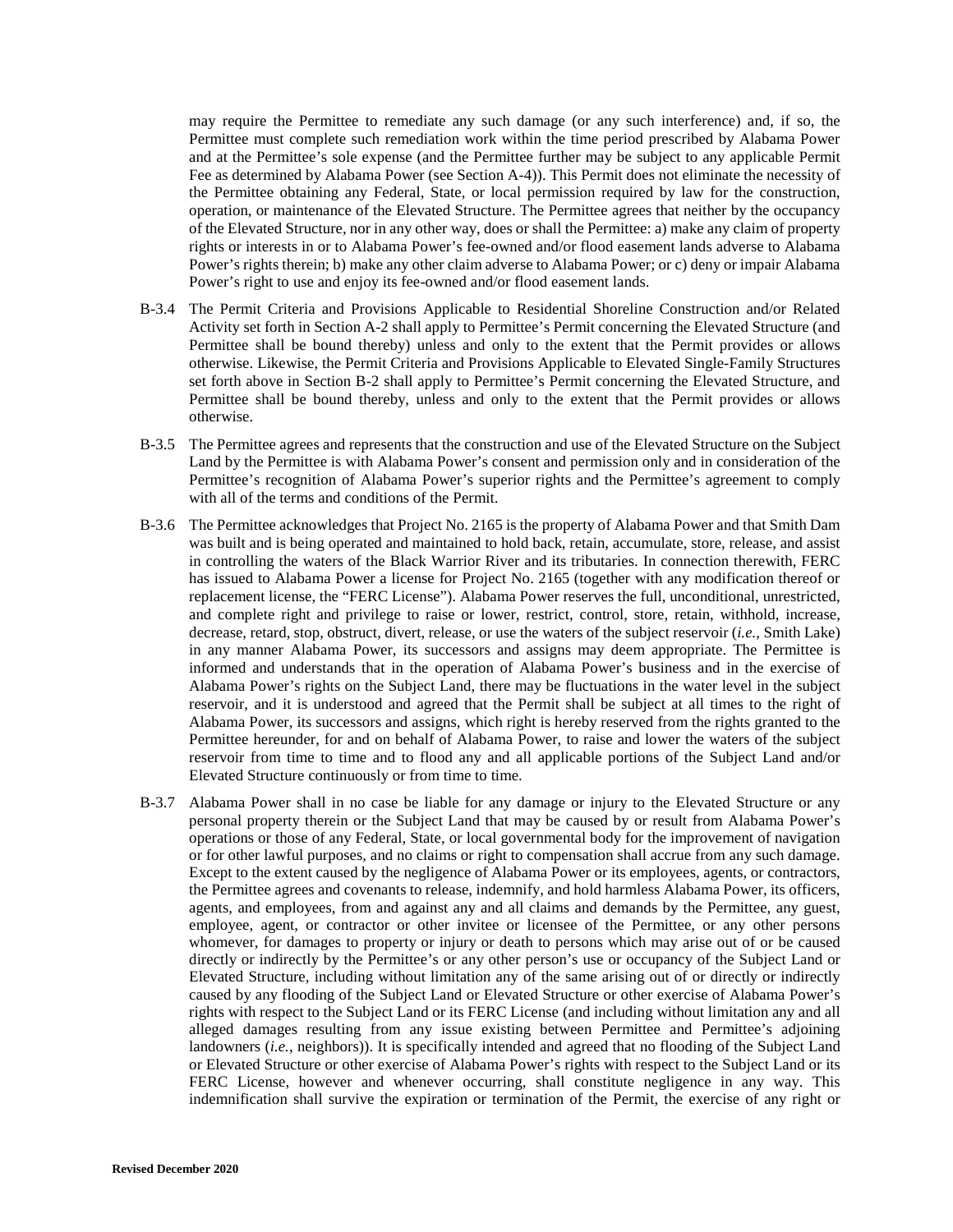remedy under the Permit, and any subsequent sale or transfer of the Elevated Structure and all similar or related events or occurrences.

- B-3.8 The Permittee acknowledges Alabama Power's rights in Alabama Power's fee-owned and flood easement lands, and the Permittee acknowledges and agrees that all rights of the Permittee under the Permit shall at all times be subject to the FERC License and all orders, directives, requests, rules, regulations, and other laws relating thereto.
- B-3.9 The Permittee acknowledges and agrees that: a) the Subject Land is within the Project boundary of Project No. 2165, which Alabama Power operates and maintains under its FERC License; and b) all rights of the Permittee under the Permit are subject to the terms, conditions, and requirements of such FERC License. The Permittee acknowledges and agrees that, if Alabama Power is required to do so in order to comply with the terms, conditions, or requirements of the FERC License, or if Alabama Power is directed to do so by FERC, or if FERC imposes on Alabama Power any conditions with respect to the Permit, the Subject Land or premises, the FERC License, or Project No. 2165, Alabama Power may, in its sole and absolute discretion, immediately or at any time thereafter cancel or terminate the Permit as to all or a portion of the Subject Land.
- B-3.10 Save for the occasional (*i.e.*, non-primary) temporary rental-by-owner arrangement (*e.g.*, "Airbnb" or "VRBO"), Permittee shall not charge others for use of the Elevated Structure. The Permittee hereby covenants and agrees that the Permittee will not cause or allow any illegal activity to take place on the Subject Land.
- B-3.11 The Permittee solely shall have the obligation of ensuring that the Elevated Structure is constructed and maintained in a good state of repair and in compliance with all applicable Federal, State, and local health, safety, and other codes, ordinances, regulations, rules, and laws and also in such a manner as to be consistent with shoreline aesthetic values (as may be determined by Alabama Power in its sole discretion). The Permittee shall comply promptly with any lawful regulations or instructions of any Federal, State, or local governmental agency or other governmental authority, as well as with any directive or instruction of Alabama Power. The Permittee agrees that the Permittee will maintain the Elevated Structure in a manner so as to minimize any adverse impact on fish and wildlife habitat and natural environmental values, and the Permittee shall maintain the Elevated Structure in such a manner as to not endanger health, create a nuisance, or otherwise be incompatible with the overall recreational use of the Smith Dam Project lands and/or waters (as may be determined by Alabama Power in its sole discretion). Further, the Permittee shall take all reasonable precautions to ensure that the scenic, recreational, and environmental values of the Project lands and/or waters are protected on the Subject Land. The Permittee shall not impair Alabama Power's flood storage capabilities unless and only to the extent expressly contemplated in the Permit. The Permittee shall not impair the full and free use by the public of all navigable waters at or adjacent to the Subject Land or interfere with navigation thereon through ownership, use, or maintenance of the Elevated Structure.
- B-3.12 The Permittee shall comply with all laws applicable to the use of the Elevated Structure, and without limiting the generality hereof, shall comply with all applicable Federal, State, and local environmental, health, and safety regulations, and any laws or regulations concerning the preservation of public order, and without limitation to the foregoing, the Permittee agrees as follows:
	- (a) No Hazardous Materials (as hereinafter defined) or Pesticides/Herbicides (as hereinafter defined) will be contained in, treated, stored, handled, generated, located on, discharged from, or disposed of on, or constitute a part of, the Elevated Structure or the Subject Land or treated, stored, handled, generated, located on, or disposed of on Smith Lake. As used herein, the term "Hazardous Materials" includes, without limitation, any asbestos, petroleum, or petroleum products, scrap tires, dry cleaning agents, urea formaldehyde foam insulation, flammable explosives, lead-based paints, polychlorinated biphenyls (hereinafter referred to as "PCBs"), radioactive materials, hazardous materials, hazardous wastes, hazardous or toxic substances, or related or unrelated substances or materials defined, regulated, controlled, limited, or prohibited in the Comprehensive Environmental Response Compensation and Liability Act of 1980 (42 U.S.C. §§ 9601, *et seq.*) ("CERCLA"), the Hazardous Materials Transportation Act (49 U.S.C. §§ 1801, *et seq.*), the Resource Conservation and Recovery Act (42 U.S.C. §§ 6901, *et seq.*) ("RCRA"), the Clean Water Act (33 U.S.C. §§ 1251, *et seq.*), the Oil Pollution Act (33 U.S.C. §§ 2701, *et seq.*), the Clean Air Act (42 U.S.C. §§ 7401, *et seq.*), the Toxic Substances Control Act (15 U.S.C. §§ 2601,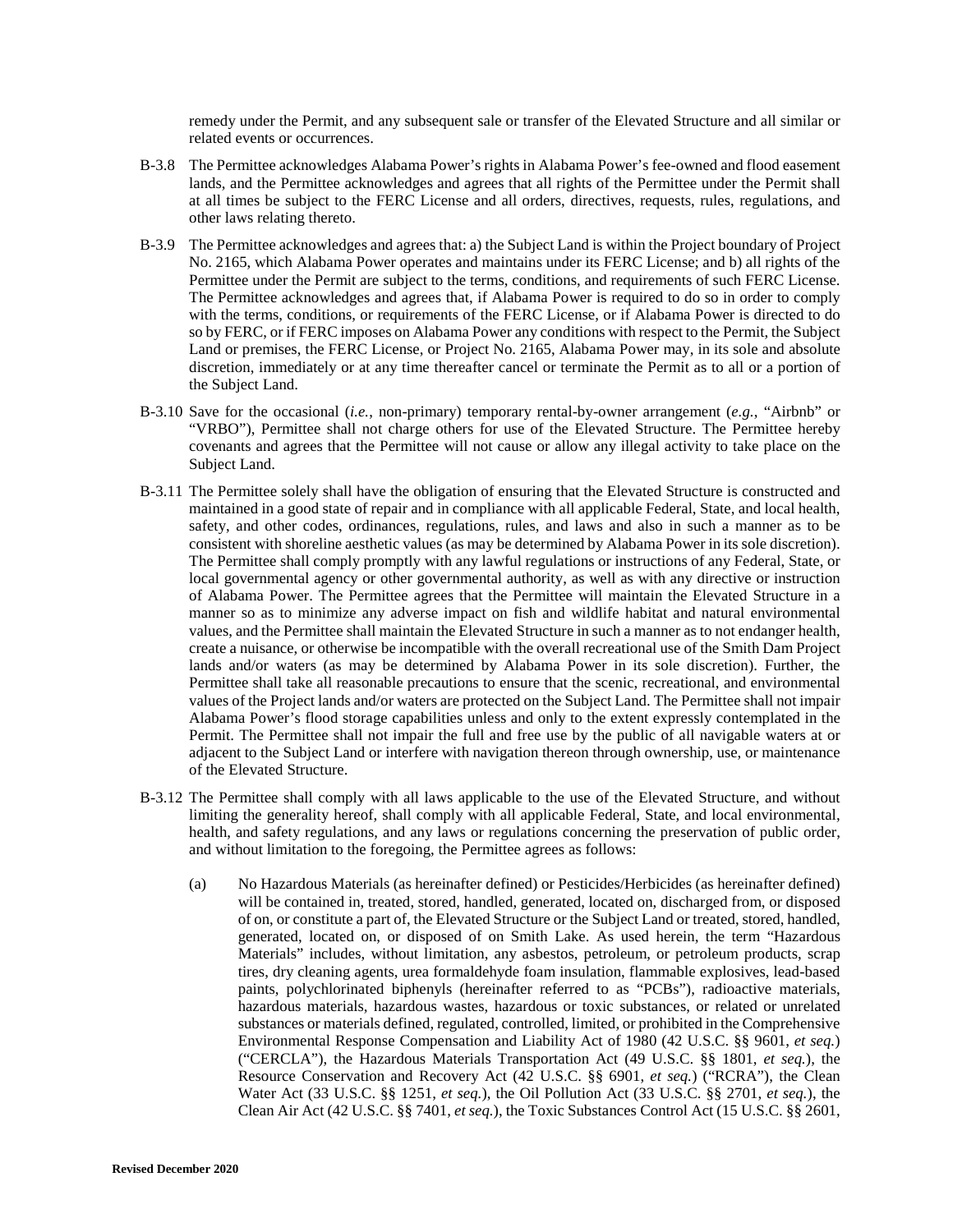*et seq.*), the Alabama Water Pollution Control Act (ALA. CODE §§ 22-22-1, *et seq.*), the Alabama Solid Wastes Disposal Act (ALA. CODE §§ 22-27-1, *et seq.*), the Alabama Hazardous Wastes Management and Minimization Act (ALA. CODE §§ 22-30-1, *et seq.*), the Alabama Hazardous Substance Cleanup Fund Act (ALA. CODE §§ 22-30A-1, *et seq.*), the Alabama Underground and Aboveground Storage Tank Trust Fund Act (ALA. CODE §§ 22-35-1, *et seq.*), the Alabama Lead Ban Act of 1988 (ALA. CODE §§ 22-37-1, *et seq.*), the Alabama Lead Reduction Act of 1997 (ALA.CODE §§ 22-37A-1, *et seq.*), the Alabama Drycleaning Environmental Response Trust Fund Act (ALA. CODE §§ 22-30D-1, *et seq.*), the Alabama Pesticide Act (Ala. Code §§ 2-27-1, *et seq.*), the Federal Insecticide, Fungicide and Rodenticide Act (7 U.S.C. §§ 136, *et seq.*), the Occupational Safety and Health Act (29 U.S.C. §§ 651, *et seq.*), and the Alabama Scrap Tire Disposal Act (ALA. CODE §§ 22-40-1, *et seq.*), each such Act as amended from time to time, and in the rules and regulations adopted and publications promulgated pursuant thereto, and in the rules and regulations of the Occupational Safety and Health Administration ("OSHA") pertaining to occupational exposure to asbestos, as amended from time to time, or in any other federal, state, or local environmental, health, and/or safety laws, statutes, codes, rules, regulations, or ordinances now or hereafter in effect (hereinafter collectively referred to as "Environmental Laws"). As used herein, the term "Pesticides/Herbicides" includes, without limitation, any pesticides, insecticides, nematocides, fungicides, rodenticides, herbicides, desiccants, and/or defoliants, or related or unrelated substances or materials defined, regulated, controlled, limited, or prohibited in the Alabama Pesticide Act (ALA. CODE §§ 2-27-1, *et seq.*), the Federal Insecticide, Fungicide and Rodenticide Act, the Occupational Safety and Health Act, RCRA, CERCLA, or in any other Environmental Law. Under no circumstances shall underground or aboveground storage tanks be constructed or used in conjunction with the Elevated Structure. Notwithstanding anything to the contrary in the foregoing, the Permittee shall be permitted to use reasonable amounts of those Hazardous Materials and Pesticides/Herbicides that are necessary to occupy the Elevated Structure; provided, however, that any such use shall be in compliance with all Federal, State, and local Environmental Laws. For purposes of the preceding sentence, Alabama Power shall be the sole judge as to what constitutes "reasonable amounts" and which Hazardous Materials are "necessary" to occupy with the Elevated Structure.

(b) Under no circumstances, however, shall the Subject Land or the Elevated Structure be utilized in such a manner as to constitute an "establishment" as that term is defined in 7 U.S.C. § 136(dd).

#### **(c) The Permittee shall ensure that all of the Subject Land and the Elevated Structure comply at all times and in all respects with all Environmental Laws.**

- (d) The Permittee shall give immediate oral and written notice to Alabama Power's Shoreline Management office (205-384-7385; 5558 Curry Highway, Suite #3, Jasper, AL 35503) of the Permittee's receipt of any written or oral notice of a violation of any of the Environmental Laws on or about the Elevated Structure or the Subject Land or any land adjacent thereto or of any written or oral notice of other claim relating to the environmental or physical condition of any of the same, or of the Permittee's discovery of any matter which would make the representations, warranties, and/or covenants herein to be inaccurate or misleading in any respect.
- B-3.13 In addition to, and not in substitution for or in limitation of, any other indemnification clause set forth herein, the Permittee agrees to and does hereby indemnify and hold Alabama Power, and its successors, assigns, directors, officers, agents, servants, and employees harmless from all loss, cost, damage, claim, and expense incurred by Alabama Power arising from or related to: a) the violation of any representation or warranty set forth in B-3.12 above; b) the Permittee's failure to perform any obligations of Paragraph B-3.12 above; c) the Permittee's, the Elevated Structure's, or the Subject Land's failure to fully comply with all Environmental Laws; or d) any other matter related to environmental or physical conditions on, under, or affecting the Elevated Structure or the Subject Land. This indemnification expressly includes, but is not limited to, any claims for cost recovery or contribution that Alabama Power may make against the Permittee pursuant to CERCLA, and the Permittee waives any right of contribution against Alabama Power under CERCLA. This indemnification clause shall be given effect in accordance with its plain meaning and no rule of interpretation shall be given effect as to construe it contrary to the party responsible for its drafting. This indemnification shall survive the expiration, revocation, cancellation, or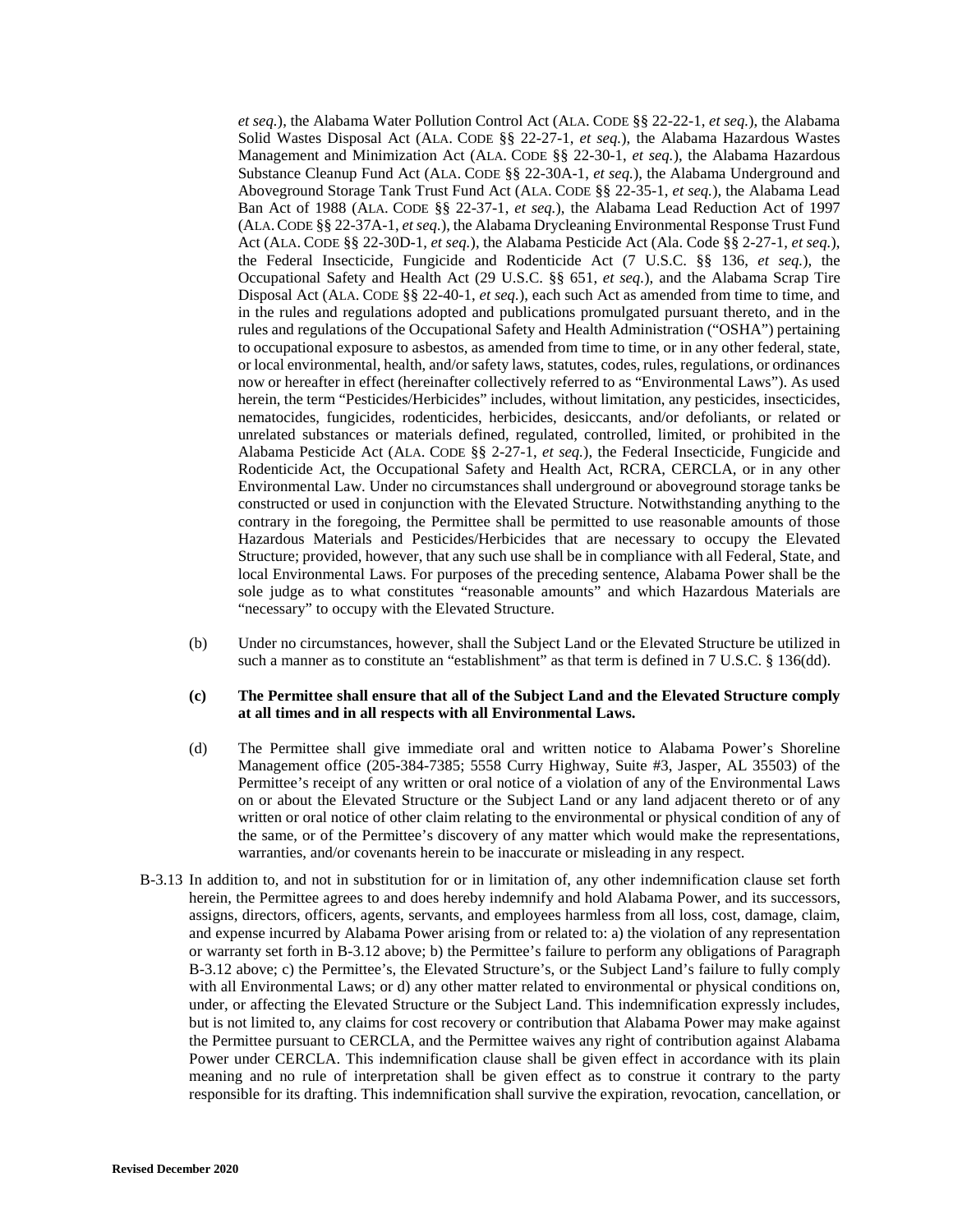termination of the Permit, the exercise of any right or remedy under the Permit, and any subsequent sale or transfer of the Elevated Structure and all similar or related events or occurrences. However, this indemnification shall not apply to any Hazardous Materials or Pesticides/Herbicides contained in, treated, stored, handled, generated, located on, discharged from, or disposed of on, or constituting a part of, the Subject Land before the Permittee's occupation of either the Elevated Structure or the Subject Land or after the termination, revocation, cancellation, or expiration of the Permit and the subsequent vacation of, and removal from the Subject Land of, the Elevated Structure.

- B-3.14 The Permittee represents that the Permittee owns the Elevated Structure and that the same is in good order and satisfactory condition. Alabama Power does not represent or warrant that the Elevated Structure is safe or suitable for the purposes for which it is permitted to be used under the terms of the Permit or represent or warrant anything else with respect to the Elevated Structure. The Permittee is solely responsible for proper design, engineering, certification, construction, and maintenance of the Elevated Structure and of the supporting sanitation system. **FURTHER, ALABAMA POWER MAKES NO REPRESENTATION OR WARRANTY OF ANY KIND AS TO THE SUITABILITY OR ADEQUACY OF THE SOIL OR SUBSURFACE OR OTHER CONDITIONS IN, ON, OR UNDER EITHER THE ELEVATED STRUCTURE OR THE SUBJECT LAND.** Neither Alabama Power, nor its successors, assigns, directors, officers, agents, servants, or employees, shall be liable to the Permittee, or the Permittee's heirs, assigns, employees, servants, agents, family members, guests, invitees, or any other persons or entities whomsoever, for loss or damage on account of injuries to the Elevated Structure or any personal property in or around the Elevated Structure, or on account of any past or future injuries to the Permittee, or the Permittee's heirs, assigns, employees, servants, agents, family members, guests, invitees, or any other persons or entities whomsoever, in or upon any portion of the Elevated Structure, which are caused by, or arise as a result of soil and/or subsurface conditions, known or unknown (including, without limitation, underground mines, tunnels, sinkholes, or other geological formations or conditions) in, on, or under either the Elevated Structure or the Subject Land.
- B-3.15 Alabama Power shall have no obligation to approve any proposed new structure or material or any modification of the Elevated Structure and may withhold its consent for any reason it may desire (without regard to any standard of reasonableness or otherwise). The Permittee shall obtain, comply with, and promptly provide to Alabama Power upon request copies of all Federal, State, and local governmental or other permits and approvals required in connection with any repair.
- B-3.16 The Permittee agrees to cooperate with and participate in any present or future program of solid waste disposal in effect in the area of the Subject Land. The Permittee shall keep the Elevated Structure and adjacent lands and waters free of all waste, garbage, and other unsightly debris, structures, or other materials (including but not limited to those of useless or limited value), and the Permittee shall comply with all local health statutes, codes, ordinances, rules, laws, and regulations.
- B-3.17 In the event previously unidentified archeological or historic items or properties are uncovered during the course of the Permittee's use or occupancy of the Subject Land, the Permittee shall immediately stop all activity in the vicinity of the area where such properties are uncovered. The Permittee shall immediately notify Alabama Power, the Alabama State Historic Preservation Officer, and any Indian Tribe attaching religious or cultural significance to such finding, and consult with these entities to determine the need for an additional cultural resource management plan. Such plan shall include, but not be limited to, a description of the potential effect of the Permittee's activities, the proposed measures for avoiding or mitigating any adverse impacts, documentation of consultation with the State Historic Preservation Officer and any Indian Tribe attaching religious or cultural significance, and a schedule for mitigating the impacts. Alabama Power may file such plan and evidence of the Permittee's consultation with Alabama Power, the State Historic Preservation Officer, and any Indian Tribe attaching religious or cultural significance with the Alabama State Historic Preservation Commission (the "Commission") for approval and no activities adversely affecting such archaeological or historic items or properties may resume until authorized in writing by Alabama Power or the Commission.
- B-3.18 If it is determined by Alabama Power, in the sole discretion of Alabama Power, that the Permittee has failed to comply with any of the terms, conditions, and/or provisions of the Permit, or with any additional requirements, directives, instructions, and/or conditions imposed by Alabama Power, or with any law, code, rule, regulation, ordinance, or directive of any Federal, State, or local governmental authority, the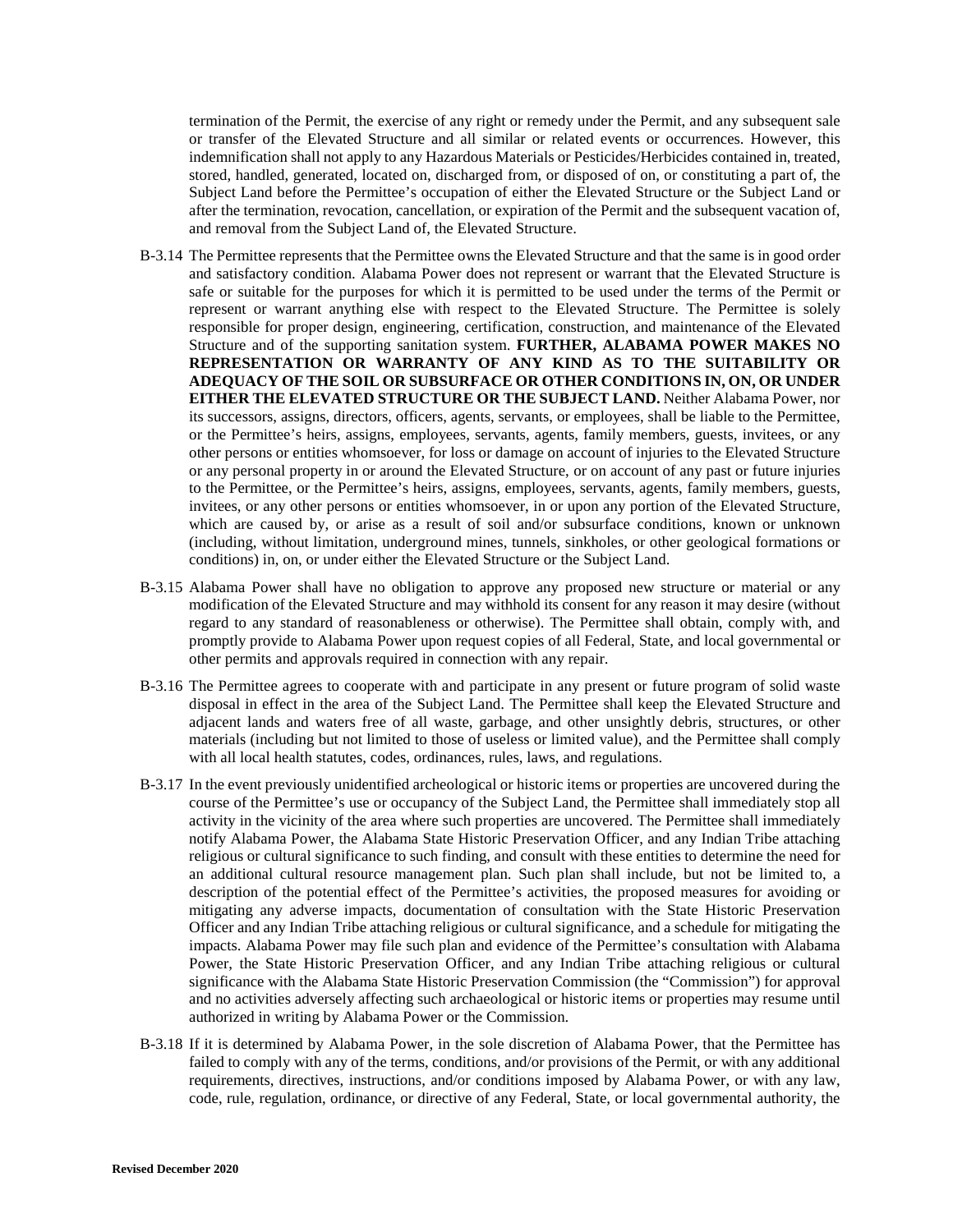Permittee shall take appropriate action to correct such violation. If said violation shall continue for a period of thirty (30) days after notice thereof by Alabama Power, Alabama Power may, in its sole discretion, terminate the Permit and all rights of the Permittee to maintain the Elevated Structure and require the Permittee to remove, or cause to be removed, from the Subject Land within thirty (30) days the Elevated Structure at the Permittee's sole expense. In the event Alabama Power institutes court proceedings to enforce the provisions of the Permit or to require the Permittee to remove the Elevated Structure, then the Permittee expressly waives hereby any defenses of estoppel, latches, the statute of limitations, and/or similar defenses. Further, the Permittee expressly agrees to reimburse Alabama Power for all costs and expenses, including but not limited to attorney's fees, incurred by Alabama Power in the enforcement of the Permit and any and all costs and expenses incurred by Alabama Power to remove and dispose of the Elevated Structure or any part thereof.

- B-3.19 The Permittee agrees that: a) upon requirement of a regulatory agency; or b) if Alabama Power determines, in its sole discretion, that emergency circumstances necessitate; or c) if Alabama Power determines, in its sole discretion, that Alabama Power's subsequent operations necessitate; or d) if Alabama Power determines, in its sole discretion, that the Elevated Structure may cause obstruction of navigation; or e) if Alabama Power determines, in its sole discretion, for any other reason whatsoever, then within thirty (30) days from written notice from Alabama Power, or within such lesser period from written notice from Alabama Power as Alabama Power may determine in its sole discretion in the event of any of the circumstances described in clauses a) through e), Alabama Power may terminate the Permit and all rights of the Permittee to maintain the Elevated Structure and/or require the Permittee to remove, alter, or relocate the Elevated Structure at the Permittee's sole expense without any further notice to Permittee.
- B-3.20 Upon any termination, cancellation, revocation, or expiration of the Permit for any reason, the Permittee shall at the Permittee's sole expense within thirty (30) days, or at such earlier time as required pursuant to Paragraph B-3.19 above, remove from the Subject Land the Elevated Structure and anything else left by the Permittee. In the event the Permittee shall fail to so remove the Elevated Structure or anything else left by the Permittee, Alabama Power may elect to treat the same as abandoned by the Permittee, and Alabama Power may dismantle, discard, convey, or otherwise dispose of or destroy the same in any manner Alabama Power may elect and may recover the costs incurred in connection therewith from the Permittee without any additional notice to Permittee.
- B-3.21 The Permit and the Permittee's rights under the Permit are personal to the Permittee, and may not be assigned without the express written consent of Alabama Power, which Alabama Power may grant or withhold in its sole discretion and without regard to any standard of reasonableness or otherwise. In the event the Permittee conveys or otherwise transfers the Elevated Structure (other than a transfer resulting from the death of the Permittee), the Permittee shall give to Alabama Power notice in writing of the name and address of the intended transferee at least seven (7) days prior to the transfer. The Permittee shall provide prior notice to any potential transferee of the existence and terms of the Permit. In the event that Alabama Power shall not give its written consent to the assignment of the Permit to any purported transferee of the Elevated Structure, any attempted transfer shall be voidable by Alabama Power but such purported transferee shall nonetheless be bound by the terms, conditions, and provisions of the Permit and the continued use of the Elevated Structure by any such purported transferee shall conclusively be deemed the purported transferee's agreement to be bound by all the terms, conditions, and provisions hereof.
- B-3.22 No delay or omission of Alabama Power to exercise any right, power, or remedy hereunder shall exhaust or impair any such right, power, or remedy or shall be construed to be a waiver of the same or a waiver of any default by the Permittee, or acquiescence in such a default; and every right, power, and remedy given hereunder to Alabama Power may be exercised from time to time and as often as Alabama Power may elect. No waiver of any default hereunder shall extend to or shall affect any subsequent or any other then existing default or shall impair any rights, powers, or remedies of Alabama Power. No right, power, or remedy conferred upon or reserved to Alabama Power under the Permit is intended to be exclusive of any other right, power, or remedy, but each and every such right, power, and remedy shall be cumulative and concurrent and shall be in addition to any other right, power, and remedy given hereunder or otherwise available at law or in equity. It is agreed that in any proceeding by Alabama Power to enforce the Permit, damages alone may not be an adequate remedy, and Alabama Power shall have the right to seek and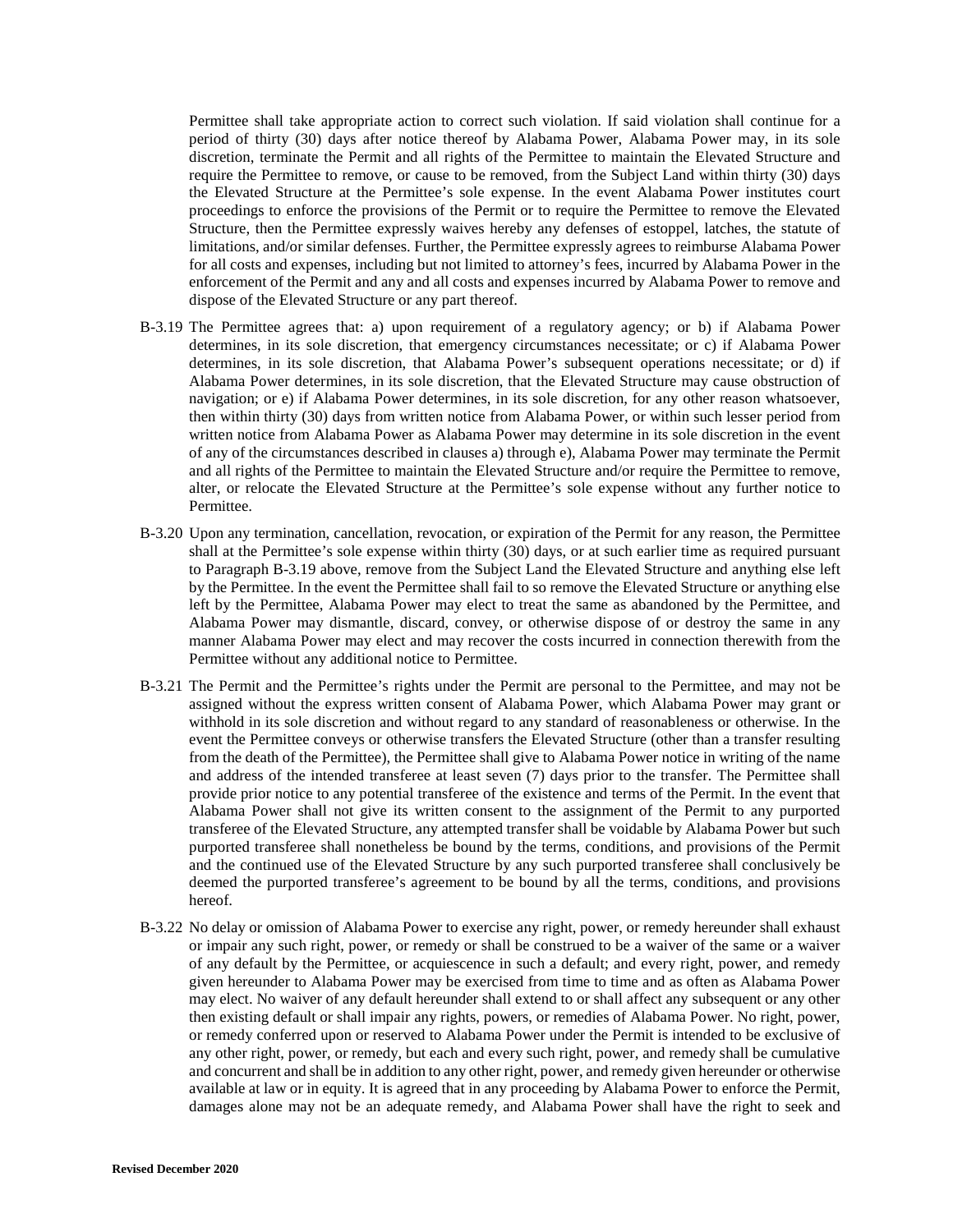obtain injunctive and other equitable relief in addition to monetary damages. The Permittee agrees that the obligations of the Permittee under the Permit are joint and several.

- B-3.23 The Permit and the rights of Alabama Power under the Permit may be assigned by Alabama Power, and the Permit shall be enforceable by any assignee, or transferee, or successor of Alabama Power.
- B-3.24 The Permittee shall assess and pay all taxes attributable to the Elevated Structure and all land and personal property of the Permittee.
- B-3.25 The Permit and the permission given hereby are subject to all easements, restrictions, reservations, and other matters that may affect Alabama Power's right, title, and interest in and to the Subject Land, whether the same are of record, are discoverable by an accurate survey or inspection of the Subject Land, or are shown in drawings on file with Alabama Power which shall be made available to the Permittee for inspection upon request made reasonably in advance of such inspection.
- B-3.26 The Permittee will pay or reimburse Alabama Power for all reasonable attorneys' fees, costs, and expenses incurred by Alabama Power in any proceeding involving the estate of a decedent or an insolvent, or, excluding those actions described in Paragraph B-3.27 below, in any action, proceeding, or dispute of any kind in which Alabama Power is made a party, or appears as party plaintiff or defendant, affecting the Permit, the Elevated Structure, or the Subject Land, including but not limited to the sale or other exercise of remedies under any mortgage or security interest affecting the Elevated Structure or the Permittee. If the Permittee shall default under any of the terms, conditions, or provisions of the Permit on the Permittee's part to be performed or observed, Alabama Power may but shall not be obligated to satisfy or perform the same on behalf of the Permittee and in the event it does so, Alabama Power shall be entitled to collect from the Permittee interest on any monies expended on behalf of the Permittee and any costs or expenses incurred by Alabama Power, at a rate per annum equal to the lesser of: a) the highest rate allowable by law; or b) 12% per annum. The Permittee expressly waives all exemptions secured to the Permittee under the laws of the State of Alabama or any State in the United States as against the collection of any debt herein or hereby incurred or secured.
- B-3.27 In the event that the whole or any part of the Elevated Structure and Subject Land shall be taken by any public authority under the power of eminent domain or like power or transferred in lieu thereof, then the Permit shall terminate effective as of the date possession thereof shall be required to be delivered pursuant to the instrument of transfer or the final order, judgment, or decree entered in the proceedings in exercise of such power. All damages awarded for a taking of the Elevated Structure and the Permittee's property, or any part thereof shall be payable in the full amount thereof to and the same shall be the property of the Permittee, including but not limited to, any sum paid or payable as compensation for loss of value of any leasehold or any other right of the Permittee with respect to any part of the Elevated Structure and the Permittee's property. Any award attributable to any taking of any of Alabama Power's property shall belong and be paid to Alabama Power.
- B-3.28 With respect to any action by Alabama Power to enforce any term, condition, or provision of the Permit or any action for the interpretation of any term, condition, or provision of the Permit or the parties' rights with respect to the Elevated Structure and/or the Subject Land, the Permittee hereby expressly waives any defense of estoppel, waiver, latches, the statute of limitations, and similar defenses. Further, the Permittee expressly agrees to reimburse Alabama Power for all costs and expenses, including attorneys' fees and other legal expenses, incurred in the interpretation or enforcement of any provision of the Permit where Alabama Power is the prevailing party, and for any and all costs and expenses incurred by Alabama Power to remove and/or dispose of the Elevated Structure or any part thereof or anything else left by the Permittee on Alabama Power's fee-owned and/or flood easement lands.
- B-3.29 The Permit does not convey a view or easement in light or air, and Alabama Power makes no guarantee of any particular view. Permittee agrees and acknowledges that there is no right to a view or light or air under Alabama law.
- B-3.30 Any Permittee that is issued a Programmatic General Permit ("PGP") by Alabama Power on behalf of the U.S. Army Corps of Engineers will be responsible for complying with the Special and General Conditions contained within the PGPs and with any project specific conditions provided. A copy of the PGPs for minor activities on Alabama Power reservoirs is available from Alabama Power and on the web sites of Alabama Power (https://apcshorelines.com/shoreline-management/) and the U.S. Army Corps of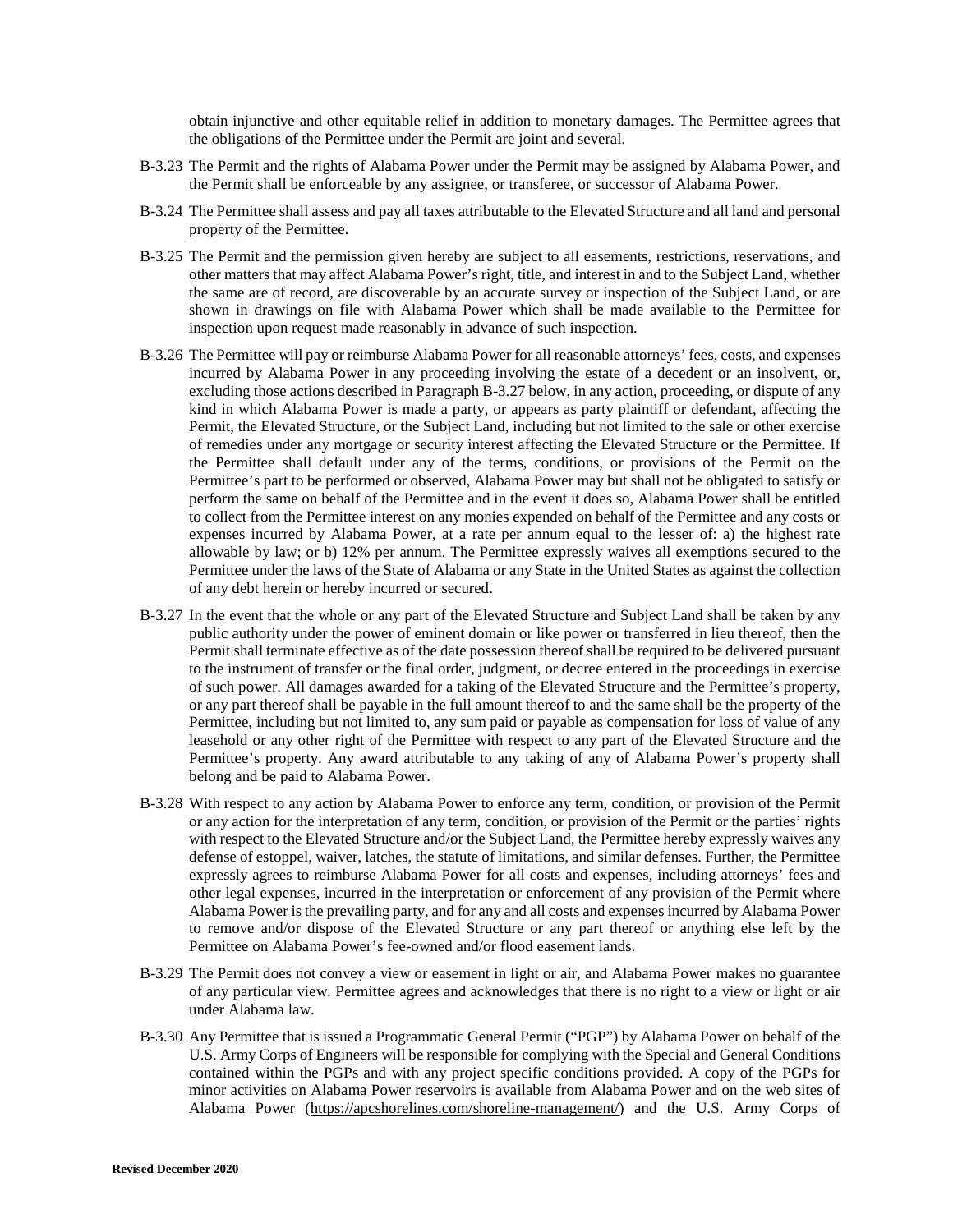Engineers (http://www.sam.usace.army.mil/Missions/Regulatory/GeneralPermits.aspx). The Permittee shall minimize adverse impacts to State waters by strict adherence to the ADEM Special Conditions and Best Management Practices that can be found on Alabama Power's Shoreline Management website at: https://apcshorelines.com/shoreline-management/. If it is determined by Alabama Power, the Permittee, or a Federal or State agency that the Permittee is performing work that may affect species listed as threatened or endangered under the Endangered Species Act or the habitat of such species, the Permittee must notify Alabama Power in writing and must cease and desist any and all potentially affecting work until further notified in writing by Alabama Power. Moreover, the Permittee shall comply with any specific terms and conditions as listed in any Approval Letter provided from Alabama Power's Environmental Affairs Department.

- B-3.31 Should Permittee fail to comply with any term, condition, criterion, or provision herein (and/or any other requirement or directive of Alabama Power or any government agency) regarding the protection of a Sensitive Resource Area, Permittee shall be solely responsible for correcting and remedying any and all such non-compliance within a time period determined by Alabama Power in its sole discretion.
- B-3.32 Alabama Power's rights contained herein, including without limitation Alabama Power's rights to remove the Elevated Structure upon revocation, cancellation, expiration, or termination of the Permit, rights to recover the cost thereof from the Permittee, and rights to recover attorneys' fees, shall survive the revocation, cancellation, expiration, or termination of the Permit.
- B-3.33 Where written notice from Alabama Power to the Permittee is contemplated herein, any such notice shall be addressed to the Permittee at the Permittee's address set forth in the Permit. Where written notice from the Permittee to Alabama Power is contemplated herein, any such notice shall be addressed to Alabama Power's Shoreline Management office (5558 Curry Highway, Suite #3, Jasper, AL 35503).
- B-3.34 The Permit sets forth the entire understanding and agreement among and/or between Permittee and Alabama Power with respect to the subject Elevated Structure(s) and supersedes any prior or contemporaneous oral and/or written agreements or representations among and/or between Permittee and Alabama Power with respect to the subject Elevated Structure(s).
- B-3.35 Should any of the terms, conditions, and/or provisions set forth in this Section B-3 be determined to be invalid by any court, agency, or any other tribunal of competent jurisdiction, such determination shall not affect the enforceability of the other terms, conditions, and/or provisions herein, and to this end the terms, conditions, and/or provisions of this Section B-3 are declared severable.

#### **SECTION B-4**

### **APPLICABLE PERMIT FEES REGARDING ELEVATED SINGLE-FAMILY STRUCTURES**

The Permit fee schedule and structure set forth in Section A-4 do and shall apply to all Permits for Elevated Structures, and the Permittee agrees to pay any such fee (as deemed applicable and appropriate by Alabama Power in its sole discretion) to Alabama Power. The Permittee further acknowledges and agrees that the Permittee also shall be responsible for the payment of all costs and expenses, including but not necessarily limited to attorneys' fees and court costs, incurred by Alabama Power in connection with Alabama Power's efforts to collect any of the fees outlined in Section A-4 that are owed by the Permittee to Alabama Power.

#### **ATTORNEYS' FEES**

By accepting a Permit from Alabama Power Company and/or constructing and keeping an Elevated Structure on Alabama Power's fee-owned and/or flood easement lands, the Permittee agrees and acknowledges that Alabama Power has a right to request, and the Permittee has an obligation to pay, any and all attorneys' fees, expenses, and/or costs incurred by Alabama Power relating to the enforcement of the rules, regulations, provisions, terms, and/or conditions of the Permit (which includes these Guidelines), including, without limitation, any and all attorneys' fees, expenses, and costs incurred by Alabama Power relating to remedying any action, construction, or activity that is not in compliance with the Permit (which includes these Guidelines), whether caused by the Permittee and/or the Permittee's family members, guests, agents, employees, and/or contractors.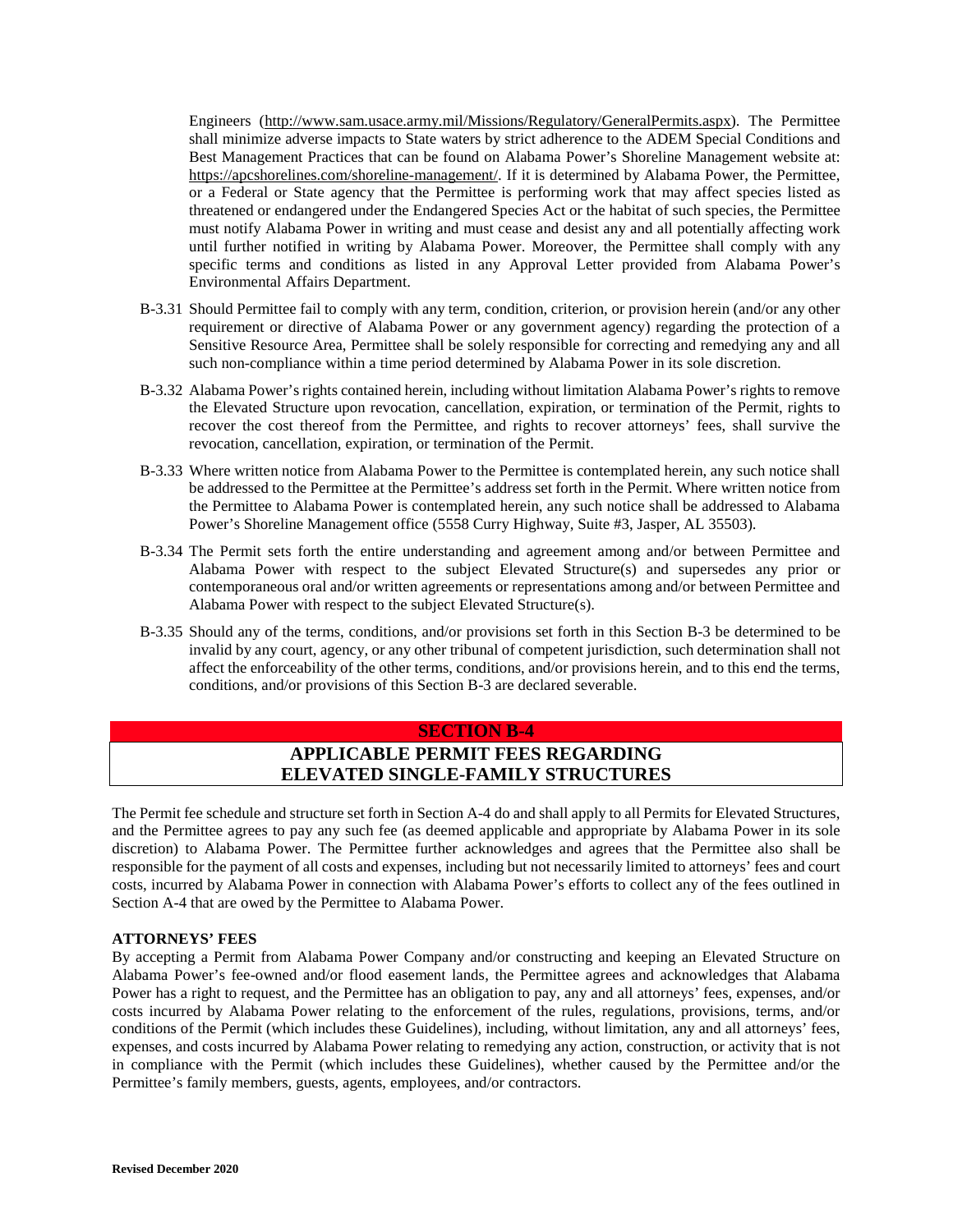**Permittee Statement: I have received, read, understand, and agree to abide by and otherwise adhere to these Guidelines.** 

Signed: Date:

**Permittee**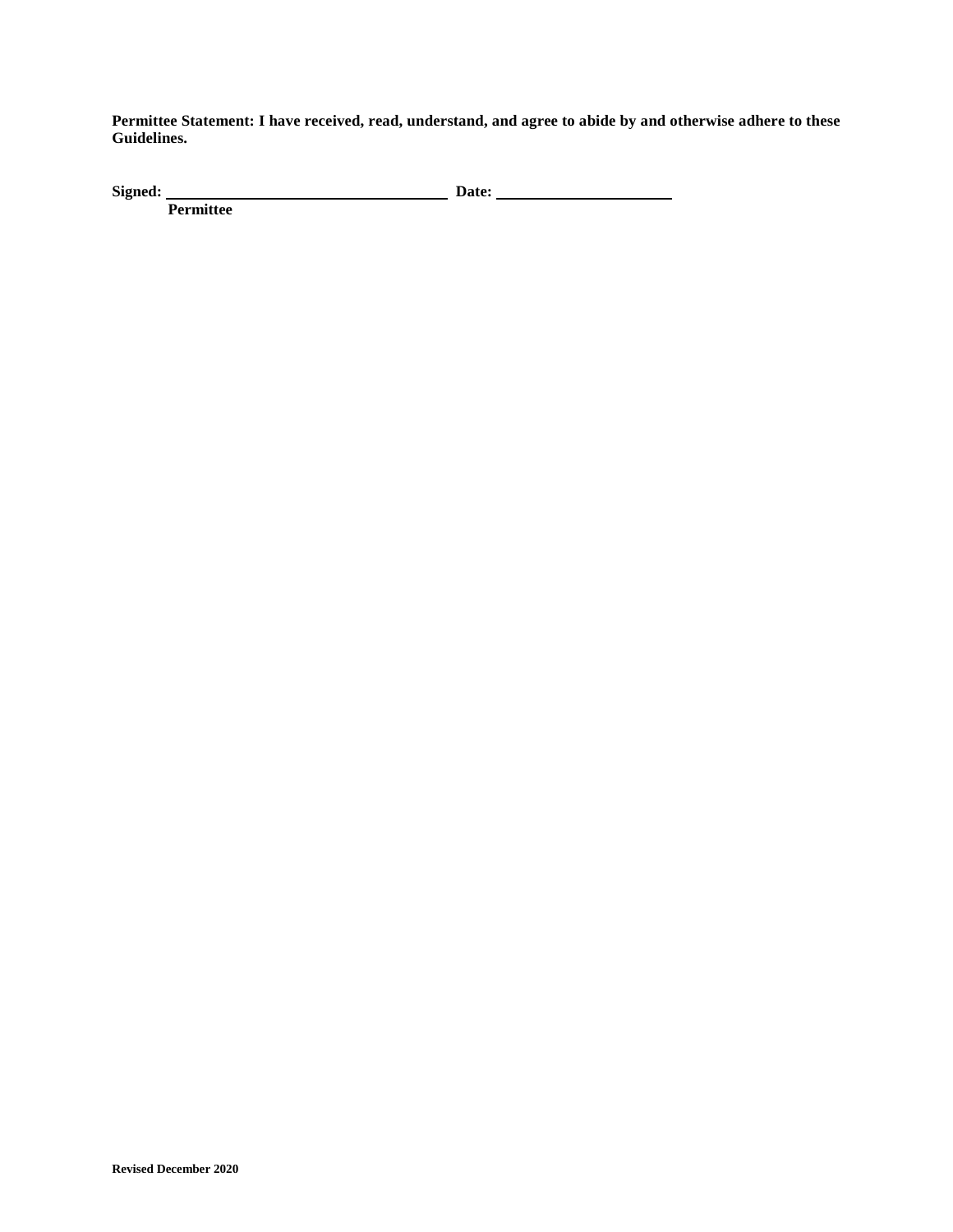# **SECTION C-1 ISSUANCE OF PERMITS REGARDING UNENCLOSED LEGACY STRUCTURES**

The owner of an Unenclosed Legacy Structure—*i.e.*, a Legacy Structure (an existing structure that generally is not encompassed by a written permit previously issued by Alabama Power Company ("Alabama Power") and is not in strict compliance with these Guidelines) where at least one side of said structure is not walled and thus does allow for the adequate flow of water, as determined by Alabama Power in its sole discretion—need not apply for a Residential Shoreline Permit (the "Permit"). Rather, Alabama Power will issue Permits for Unenclosed Legacy Structures to the owners of said structures at Alabama Power's sole discretion.

### **SECTION C-2**

# **PERMIT CRITERIA AND PROVISIONS APPLICABLE TO UNENCLOSED LEGACY STRUCTURES**

The Permit Criteria and Provisions Applicable to Residential Shoreline Construction and/or Related Activity set forth in Section A-2 do and shall apply to any and all Permits concerning an Unenclosed Legacy Structure (and Permittee is and shall be bound thereby) unless and only to the extent that the Permittee's Permit for the Unenclosed Legacy Structure(s) provides or allows otherwise.

### **ALABAMA POWER RESERVES THE RIGHT TO MAKE AND/OR REQUIRE EXCEPTIONS AND/OR MODIFICATIONS TO THE ABOVE CRITERIA AND PROVISIONS AT ITS SOLE DISCRETION.**

### **SECTION C-3**

# **TERMS AND CONDITIONS OF PERMITS REGARDING UNENCLOSED LEGACY STRUCTURES**

The Terms and Conditions of Permits Regarding Residential Shoreline Construction and/or Related Activity set forth in Section A-3 do and shall apply to all Permits concerning an Unenclosed Legacy Structure (and Permittee is and shall be bound thereby) unless and only to the extent that the Permit provides or allows otherwise.

Further, the Permit Criteria and Provisions Applicable to Residential Shoreline Construction and/or Related Activity set forth in Section A-2 shall apply to Permittee's Permit concerning the Unenclosed Legacy Structure(s) (and Permittee shall be bound thereby) unless and only to the extent that the Permittee's Permit provides or allows otherwise. The Permit Criteria and Provisions Applicable to Unenclosed Legacy Structures set forth in Section C-2 shall apply to Permittee's Permit concerning the Unenclosed Legacy Structure(s), and Permittee must comply with such criteria and provisions.

Further, the Permittee may not enlarge or otherwise modify the Permittee's Unenclosed Legacy Structure(s) without first obtaining Alabama Power's written permission to do so. Any such enlargement or modification will subject Permittee to payment of any applicable Alabama Power permitting program fee (see Section A-4).

Further, the Permit sets forth the entire understanding and agreement among and/or between Permittee and Alabama Power with respect to the subject Unenclosed Legacy Structure(s) and supersedes any prior or contemporaneous oral and/or written agreements or representations among and/or between Permittee and Alabama Power with respect to the subject Unenclosed Legacy Structure(s).

Further, should the Unenclosed Legacy Structure(s) be destroyed or incur significant damage—whether due to a weather-related reason or due to any other reason whatsoever—the Permittee may not rebuild or repair the Unenclosed Legacy Structure(s) without first obtaining Alabama Power's written permission to do so, and Alabama Power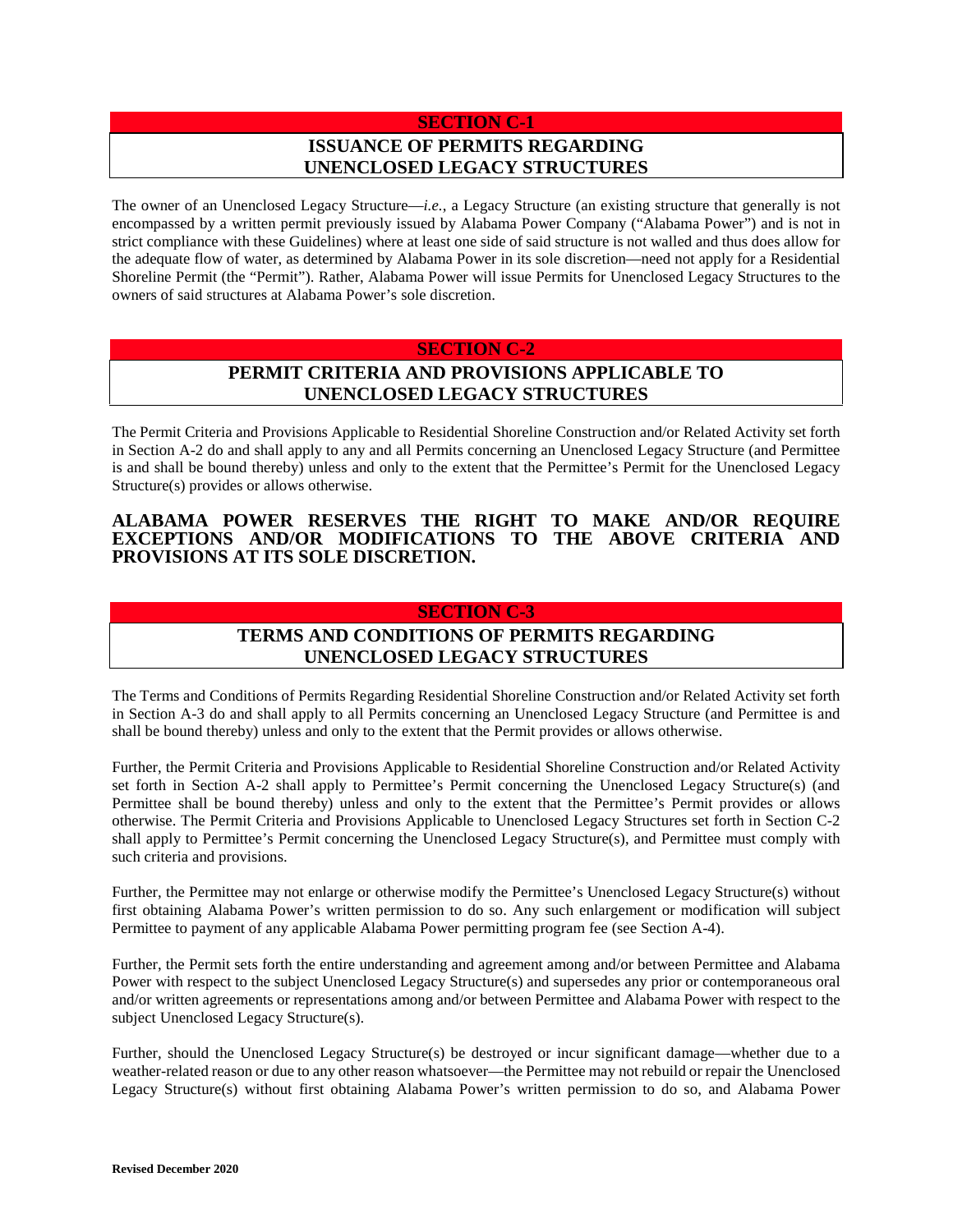reserves the right to require that any such rebuild or repair activity comply with, and otherwise be in accord with, the current Guidelines. Alabama Power is the sole judge as to what constitutes "significant damage."

#### **SECTION C-4**

# **APPLICABLE PERMIT FEES REGARDING UNENCLOSED LEGACY STRUCTURES**

There is no fee associated with the issuance of a Permit solely applicable to the authorization of an Unenclosed Legacy Structure. The Permit fee schedule and structure regarding the General Repair Fee, Unauthorized Construction Fee, Unauthorized Structure Repair Fee, and Non-Compliance Fee set forth in Section A-4 do and shall apply to all Permits for Unenclosed Legacy Structures, and the Permittee shall pay any such fee (as deemed applicable and appropriate by Alabama Power in its sole discretion) to Alabama Power. The Permittee also shall be responsible for the payment of all costs and expenses, including but not necessarily limited to attorneys' fees and court costs, incurred by Alabama Power in connection with Alabama Power's efforts to collect any of the aforementioned applicable fees outlined in Section A-4 that are owed by the Permittee to Alabama Power.

#### **ATTORNEYS' FEES**

Alabama Power has a right to request, and the Permittee has an obligation to pay, any and all attorneys' fees, expenses, and/or costs incurred by Alabama Power relating to the enforcement of the rules, regulations, provisions, terms and/or conditions of the Permit (which includes these Guidelines), including, without limitation, any and all attorneys' fees, expenses, and costs incurred by Alabama Power relating to remedying any action, construction, or activity that is not in compliance with the Permit (which includes these Guidelines), whether caused by the Permittee and/or the Permittee's family members, guests, agents, employees, and/or contractors.

**By and through the act of receiving a Permit encompassing an Unenclosed Legacy Structure and thereafter keeping said Unenclosed Legacy Structure on Alabama Power's fee-owned and/or flood easement lands (rather than removing said Unenclosed Legacy Structure(s) from Alabama Power's fee-owned and/or flood easement lands), the Permittee acknowledges and agrees that the Permittee shall be deemed to have read, understood, accepted, and agreed to be bound by these Guidelines (including but not limited to the criteria and provisions, terms and conditions, fee schedule and structure, and other matters set forth in Sections C-1 through C-4 above), regardless of whether these Guidelines are signed by the Permittee.**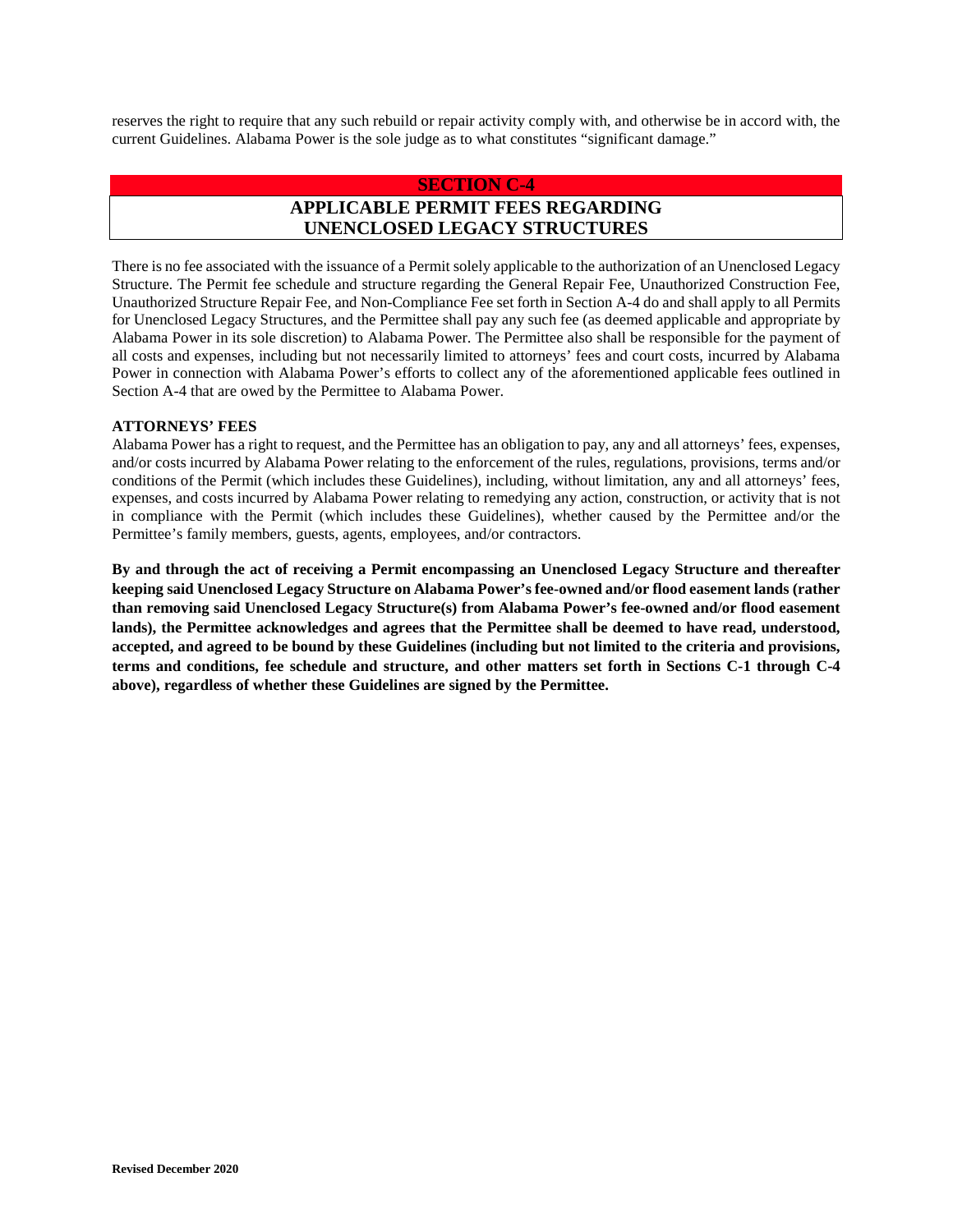# **SECTION D-1 ISSUANCE OF PERMITS REGARDING ENCLOSED LEGACY STRUCTURES**

The owner of an Enclosed Legacy Structure—a Legacy Structure (an existing structure that generally is not encompassed by a written permit previously issued by Alabama Power Company ("Alabama Power") and is not in strict compliance with these Guidelines) that is walled on all sides, as determined by Alabama Power in its sole discretion—need not apply for a Residential Shoreline Permit (the "Permit"). Rather, Alabama Power will issue Permits for Enclosed Legacy Structures to the owners of said structures at Alabama Power's sole discretion.

#### **SECTION D-2**

# **PERMIT CRITERIA AND PROVISIONS APPLICABLE TO ENCLOSED LEGACY STRUCTURES**

The guidance and other matters discussed in these Sections D-1 through D-4 are intended for use in permitting and potentially retrofitting and/or modifying (if necessary) Enclosed Legacy Structures. The presence of enclosed structures on Alabama Power's fee-owned and/or flood easement lands impedes Alabama Power's ability to exercise its property ownership, flood easement, and/or other rights, and these Sections D-1 through D-4 discuss the matters associated with Alabama Power's issuance of a Permit for an Enclosed Legacy Structure to an owner or owners of such a structure.

Alabama Power has instituted its Enclosed Legacy Structure permit program as a way to transition existing, noncompliant, enclosed structures into the permitting and compliance program and to ensure Alabama Power's property ownership, flood storage, and/or related rights are protected. However, this program is limited to the life of any at issue Enclosed Legacy Structure as it exists at the time of the issuance of the Permit (subject to any necessary retrofitting or modification work).

Upon Alabama Power's issuance of a Permit for an Enclosed Legacy Structure, the Permittee is and shall be required to determine whether said Enclosed Legacy Structure must be retrofitted or modified in order to accommodate fully Alabama Power's flood storage capacity by allowing for rising water to freely enter and exit the Enclosed Legacy Structure (*e.g.*, elevating the Enclosed Legacy Structure so that the entirety of the enclosed portion(s) is situated above and outside of Alabama Power's flood easement elevation or "wet flood-proofing" the Enclosed Legacy Structure by venting or otherwise modifying said structure to allow for the free flow of water into and out of the enclosed portion(s) situated within Alabama Power's flood easement elevation). The Permittee need not retrofit or modify the Enclosed Legacy Structure if the Permittee obtains written certification from a licensed engineer or contractor in good standing attesting to either of the following:

- 1. The portion, if any, of the Enclosed Legacy Structure located beneath Alabama Power's applicable flood storage area elevation can be shown to allow water to freely enter and exit the structure (as ultimately may be determined by Alabama Power in its sole discretion)—Alabama Power may require the Permittee to provide Alabama Power with certification from a licensed engineer or contractor affirming the ability for water to freely enter and exit the Enclosed Legacy Structure, and Alabama Power reserves the right to require recertification at any time; or
- 2. The entirety of the lowest floor of the Enclosed Legacy Structure is located above Alabama Power's applicable flood storage elevation, and the portion, if any, of the structure located beneath the lowest floor can be shown to allow water to freely enter and exit the structure (as ultimately may be determined by Alabama Power in its sole discretion)—Alabama Power may require the Permittee to provide Alabama Power with certification from a licensed engineer or contractor affirming the ability for water to freely enter and exit any relevant portion of the Enclosed Legacy Structure, and Alabama Power reserves the right to require recertification at any time.

**Any Permittee who is unable to satisfy either of the conditions shown above is and shall be required to retrofit or modify the Enclosed Legacy Structure in order to accommodate Alabama Power's flood storage capacity by allowing for the free flowage of water into and out of said structure; the Permittee is and shall be solely**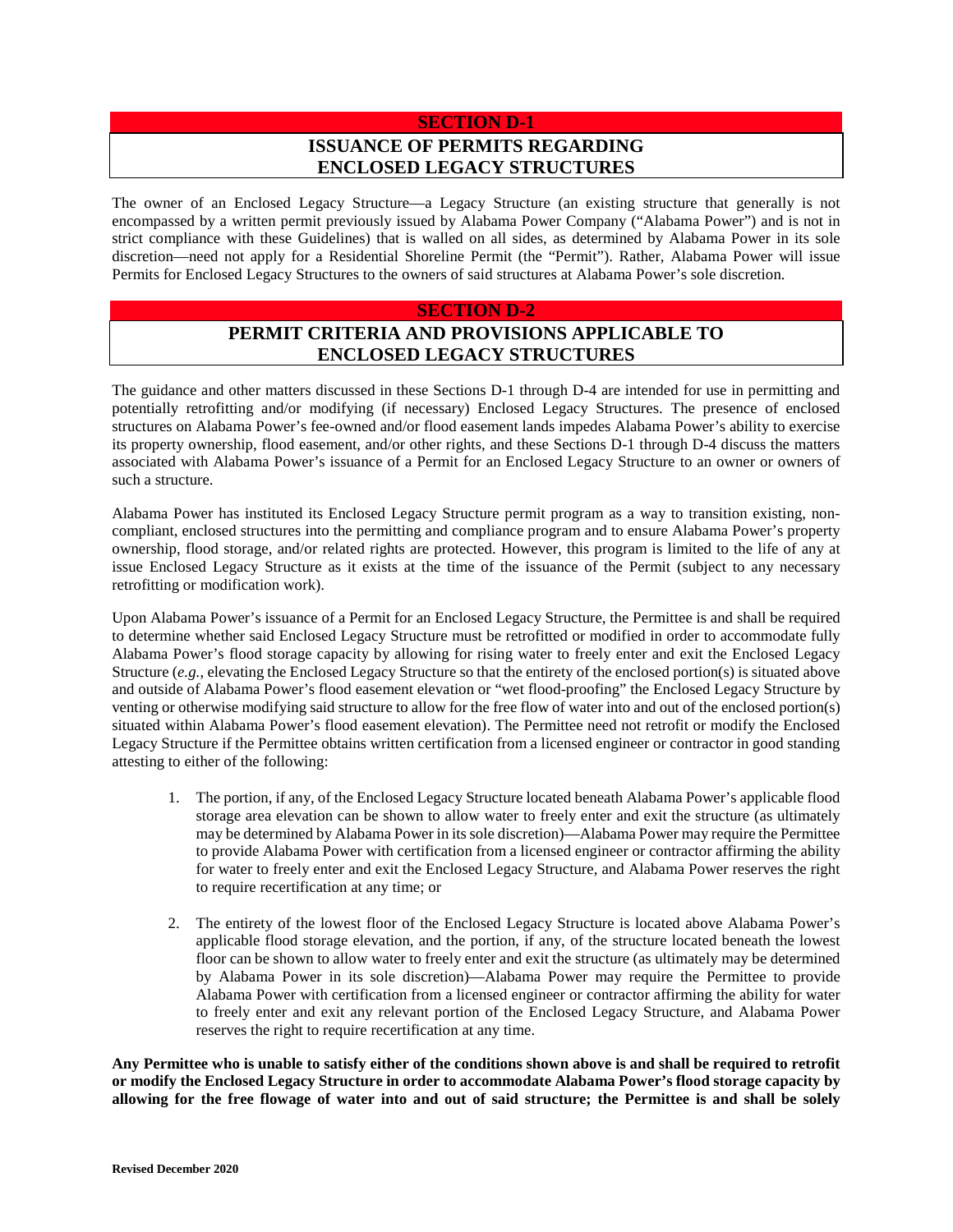**responsible for any and all costs and expenses associated with retrofitting or modifying the Enclosed Legacy Structure, and the Permittee is and shall be solely responsible for ensuring that the Enclosed Legacy Structure is retrofitted or modified in adequate fashion within one year of the issuance of the Permit.** At any time after this one-year retrofit/modification deadline, Alabama Power may request from the Permittee, and the Permittee is and shall be required to provide to Alabama Power, written certification (or subsequent written recertification) from a licensed engineer or contractor in good standing affirming that the completed retrofit and/or modification work has resulted in the full and complete accommodation of Alabama Power's flood storage capacity by allowing for water to freely enter and exit the Enclosed Legacy Structure. In regard to any requisite retrofitting or modification work, the Permittee (and/or the Permittee's licensed engineer or contractor) may wish to refer to the methods for retrofitting/modifying (*i.e.*, making changes to existing) enclosed structures in floodplains outlined in FEMA's *Homeowner's Guide to Retrofitting*, FEMA P-312 (current edition available on FEMA's website: http://www.fema.gov/library).

Any requisite retrofitting or modification of an Enclosed Legacy Structure is for the sole purpose of protecting Alabama Power's flood storage area and/or other property rights; Alabama Power does not and shall not warrant the safety or suitability of any Enclosed Legacy Structure retrofit and/or modification work, and Alabama Power personnel is not authorized to confirm or otherwise opine as to whether the Permittee's retrofit and/or modification work results in compliance with any Federal, State, or local flood and/or other relevant laws, ordinances, codes, rules, or regulations. Alabama Power reserves the right to determine in its sole discretion whether the Permittee's subsequent retrofitting and/or modification work ultimately allows water to freely enter and exit the Enclosed Legacy Structure in an adequate fashion.

Alabama Power makes no representation or warranty that any Enclosed Legacy Structure is safe or suitable. The Permittee does and shall have sole responsibility for complying with all applicable restrictions, subdivision covenants, ordinances, health and sanitation codes, laws, rules, ordinances, and regulations, and building codes with regard to his or her Enclosed Legacy Structure(s).

Should the Enclosed Legacy Structure(s) be destroyed or incur significant damage—whether due to a weather-related reason or due to any other reason whatsoever—the Permittee may not rebuild or repair the Enclosed Legacy Structure(s) without first obtaining Alabama Power's written permission to do so, and Alabama Power reserves the right to require that any such rebuild or repair activity comply with, and otherwise be in accord with, the current Guidelines. Alabama Power is the sole judge as to what constitutes "significant damage." No expansion, rebuilding, substantial repair, and/or replacement of the Enclosed Legacy Structure may take place unless the Permittee first obtains Alabama Power's express written consent to do so. Any such unauthorized activity will subject Permittee to payment of any applicable Alabama Power permitting program fee (see Section A-4).

The Permit Criteria and Provisions Applicable to Residential Shoreline Construction and/or Related Activity set forth in Section A-2 do and shall apply to all Permits concerning an Enclosed Legacy Structure (and Permittee is and shall be bound thereby) unless and only to the extent that the Permittee's Permit for an Enclosed Legacy Structure provides or allows otherwise.

**PROBATE COURT RECORDING:** Alabama Power may record a copy of the Permittee's Permit for the Enclosed Legacy Structure(s) (which will include these Guidelines and any other appropriate documentation, as determined by Alabama Power in its sole discretion) in the applicable local probate court to provide notice of the Permit within the Permittee's chain of title.

### **ALABAMA POWER RESERVES THE RIGHT TO MAKE AND/OR REQUIRE EXCEPTIONS AND/OR MODIFICATIONS TO THE ABOVE CRITERIA AND PROVISIONS AT ITS SOLE DISCRETION.**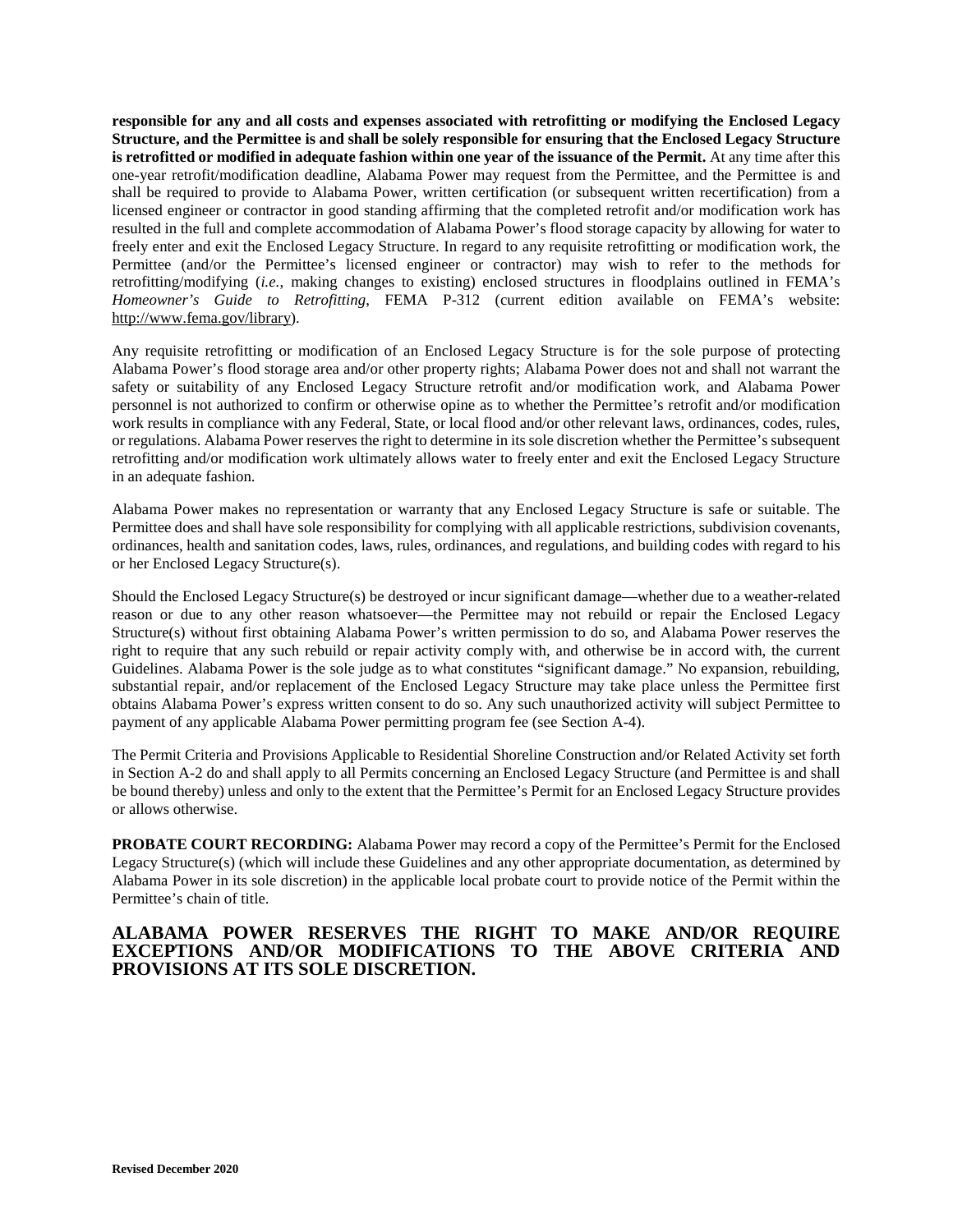#### **SECTION D-3**

# **TERMS AND CONDITIONS OF PERMITS REGARDING ENCLOSED LEGACY STRUCTURES**

Any Permit regarding an Enclosed Legacy Structure granted by Alabama Power to Permittee does and shall include and incorporate the following Terms and Conditions, and such Permit does and shall require the Permittee to comply with, and otherwise adhere to, the following Terms and Conditions:

- D-3.1 The Permit granted by Alabama Power to the Permittee is solely for the purpose described in the Permit.
- D-3.2 Alabama Power expressly gives its consent and permission to the Permittee to maintain the Enclosed Legacy Structure upon the Subject Land, subject to the terms and conditions of this Section D-3; the Enclosed Legacy Structure and the Subject Land are referenced and/or more particularly described in the Permit (*e.g.*, see "Subject Land Coordinates/Information" and "SKETCH OF PERMITTED STRUCTURES"). All expenses and responsibilities regarding the Enclosed Legacy Structure, including the expenses of obtaining any necessary Federal, State, and local permits or approvals, shall be borne solely by the Permittee. The Permittee shall not enlarge the Enclosed Legacy Structure unless the Permittee first obtains Alabama Power's express written consent to do so.
- D-3.3 The Permit applies only to the Enclosed Legacy Structure(s) referenced and/or more particularly described in the Permit as approved by Alabama Power. The Permit does not give the Permittee any right to expand the Enclosed Legacy Structure(s) without prior written approval of Alabama Power. The Permit constitutes a mere license and does not convey any property rights, either in real estate or material, and does not authorize any unpermitted injury to private property or invasion of private rights or any infringement of Federal, State, or local laws or regulations. In keeping with the foregoing, should the Permittee cause (or allow to be caused) any unauthorized damage to Alabama Power's fee-owned lands (or any unauthorized interference to/with Alabama Power's flood easement rights), Alabama Power may require the Permittee to remediate any such damage (or any such interference) and, if so, the Permittee must complete such remediation work within the time period prescribed by Alabama Power and at the Permittee's sole expense (and the Permittee further may be subject to any applicable Permit Fee as determined by Alabama Power (see Section A-4)). This Permit does not eliminate the necessity of the Permittee obtaining any Federal, State, or local permission required by law for the operation or maintenance of the Enclosed Legacy Structure. Neither by the use of the Enclosed Legacy Structure, nor in any other way, does or shall the Permittee: a) make any claim of property rights or interests in or to Alabama Power's fee-owned, flood easement, and/or control strip lands adverse to Alabama Power's rights therein; b) make any other claim adverse to Alabama Power; or c) deny or impair Alabama Power's right to use and enjoy its fee-owned, flood easement, and/or control strip lands.
- D-3.4 The Permit Criteria and Provisions Applicable to Residential Shoreline Construction and/or Related Activity set forth in Section A-2 apply to Permittee's Permit concerning the Enclosed Legacy Structure(s) (and Permittee must comply with such criteria and provisions) unless and only to the extent that the Permit provides or allows otherwise. The Permit Criteria and Provisions Applicable to Enclosed Legacy Structures set forth above in Section D-2—including but not limited to the criteria and provisions concerning potentially required retrofitting and/or modification of the Enclosed Legacy Structure(s) apply to Permittee's Permit concerning the Enclosed Legacy Structure(s), and Permittee must comply with such criteria and provisions.
- D-3.5 The maintenance and use of the Enclosed Legacy Structure(s) on the Subject Land by the Permittee is with Alabama Power's consent and permission only and in consideration of the Permittee's recognition of Alabama Power's superior rights and the Permittee's compliance with all of the terms, conditions, and provisions of the Permit.
- D-3.6 Project No. 2165 is the property of Alabama Power, and Alabama Power's associated dam (*i.e.*, Smith Dam) was built and is being operated and maintained to hold back, retain, accumulate, store, release, and assist in controlling the waters of the Black Warrior River and its tributaries. In connection therewith, FERC has issued to Alabama Power a license for Project No. 2165 (together with any modification thereof or replacement license, the "FERC License"). Alabama Power reserves the full, unconditional, unrestricted, and complete right and privilege to raise or lower, restrict, control, store, retain, withhold,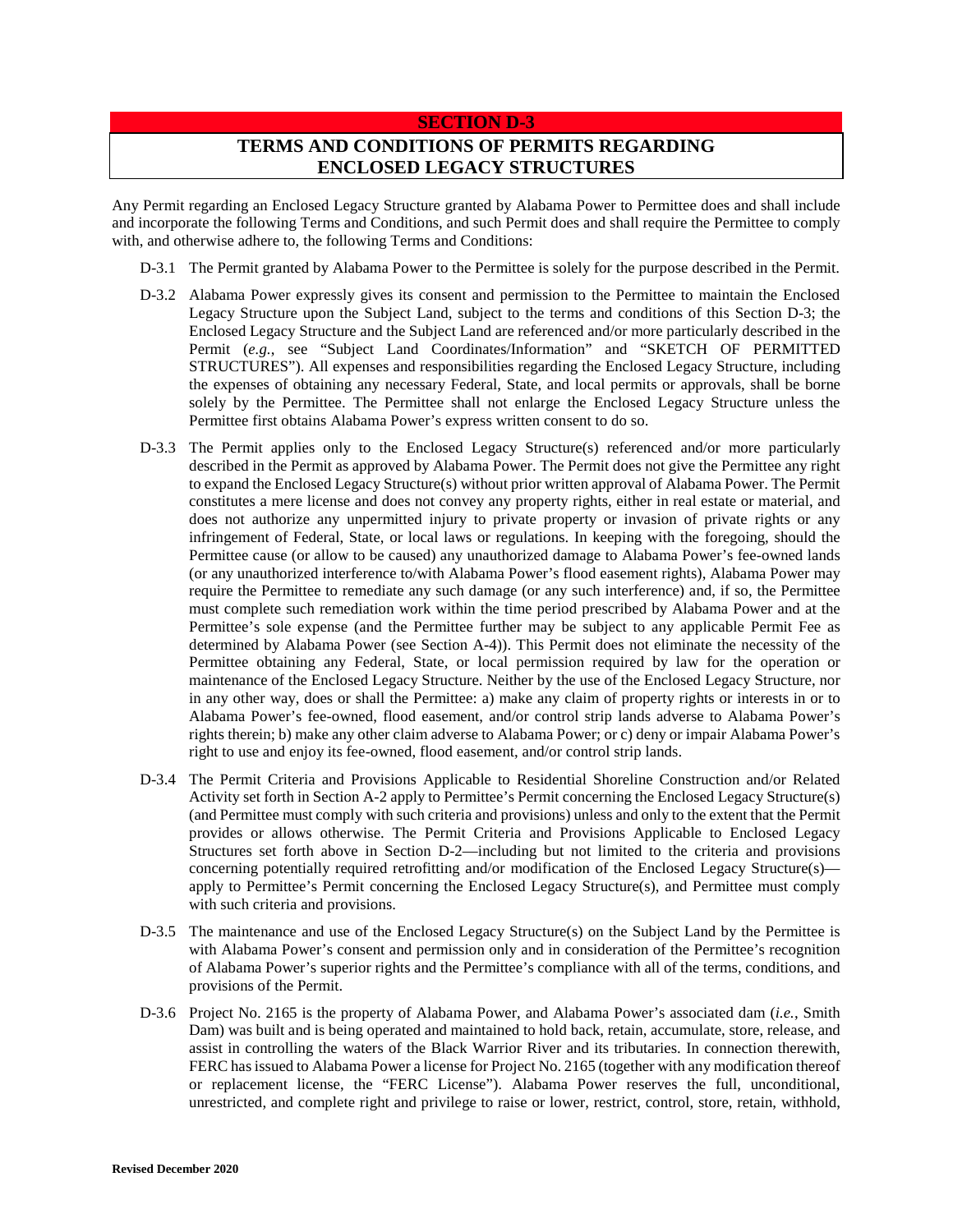increase, decrease, retard, stop, obstruct, divert, release, or use the waters of each of the associated reservoir (*i.e.*, Smith Lake) in any manner Alabama Power, its successors, and assigns may deem appropriate. In the operation of Alabama Power's business and in the exercise of Alabama Power's property rights, there may be fluctuations in the water level in the aforementioned reservoir, and the Permit shall be subject at all times to the right of Alabama Power, its successors, and assigns, which right is hereby reserved from the rights granted to the Permittee hereunder, for and on behalf of Alabama Power, to raise and lower the waters of the aforementioned reservoir from time to time and to flood any and all portions of the Subject Land and/or the Enclosed Legacy Structure(s) continuously or from time to time.

- D-3.7 Alabama Power shall in no case be liable for any damage or injury to the Enclosed Legacy Structure(s) or any personal property therein or the Subject Land that may be caused by or result from Alabama Power's operations or those of any Federal, State, or local governmental body for the improvement of navigation or for other lawful purposes, and no claims or right to compensation shall accrue from any such damage. Except to the extent caused by the negligence of Alabama Power or its employees, agents, or contractors, the Permittee shall release, indemnify, and hold harmless Alabama Power, its officers, agents, and employees, from and against any and all claims and demands by the Permittee, any guest, employee, agent, or contractor or other invitee or licensee of the Permittee, or any other persons whomever, for damages to property or injury or death to persons which may arise out of or be caused directly or indirectly by the Permittee's or any other person's use of the Subject Land or the Enclosed Legacy Structure(s), including without limitation any of the same arising out of or directly or indirectly caused by any flooding of the Subject Land or the Enclosed Legacy Structure(s) or other exercise of Alabama Power's rights with respect to the Subject Land or its FERC License (and including without limitation any and all alleged damages resulting from any issue existing between Permittee and Permittee's adjoining landowners (*i.e.*, neighbors)). It is specifically intended that no flooding of the Subject Land or the Enclosed Legacy Structure(s) or other exercise of Alabama Power's rights with respect to the Subject Land or its FERC License, however and whenever occurring, shall constitute negligence in any way. This indemnification shall survive the expiration, revocation, cancellation, or termination of the Permit, the exercise of any right or remedy under the Permit, and any subsequent sale or transfer of the Enclosed Legacy Structure(s) and all similar or related events or occurrences.
- D-3.8 Any right of the Permittee under the Permit shall at all times be subject to Alabama Power's property rights, as well as the FERC License and all orders, directives, requests, rules, regulations, and other laws relating thereto.
- D-3.9 The Subject Land is within the Project boundary of Project No. 2165, which Alabama Power operates and maintains under its FERC License, and all rights of the Permittee under the Permit are subject to the terms, conditions, and requirements of such FERC License. If Alabama Power is required to do so in order to comply with the terms, conditions, and requirements of the FERC License, or if Alabama Power is directed to do so by FERC, or if FERC imposes on Alabama Power any conditions with respect to the Permit, the Subject Land or premises, the FERC License, or Project No. 2165 (or any portion thereof), Alabama Power may, in its sole and absolute discretion, immediately or at any time thereafter cancel or terminate the Permit.
- D-3.10 Save for the occasional (*i.e.*, non-primary) temporary rental-by-owner arrangement (*e.g.*, "Airbnb" or "VRBO"), Permittee shall not charge others for use of the Enclosed Legacy Structure(s). The Permittee hereby covenants and agrees that the Permittee will not cause or allow any illegal activity to take place on the Subject Land.
- D-3.11 The Permittee solely shall have the obligation of ensuring that the Enclosed Legacy Structure(s) is maintained in a good state of repair and in compliance with all applicable Federal, State, and local health, safety, and other codes, ordinances, regulations, and laws and also in such a manner as to be consistent with shoreline aesthetic values (as may be determined by Alabama Power in its sole discretion). The Permittee shall comply promptly with any lawful regulations or instructions of any Federal, State, or local governmental agency or other governmental authority, as well as with any directive or instruction of Alabama Power. The Permittee shall maintain the Enclosed Legacy Structure(s) in a manner so as to minimize any adverse impact on fish and wildlife habitat and natural environmental values, and the Permittee shall maintain the Enclosed Legacy Structure(s) in such a manner as to not endanger health, create a nuisance, or otherwise be incompatible with the overall recreational use of the Project lands and/or waters (as may be determined by Alabama Power in its sole discretion). Further, the Permittee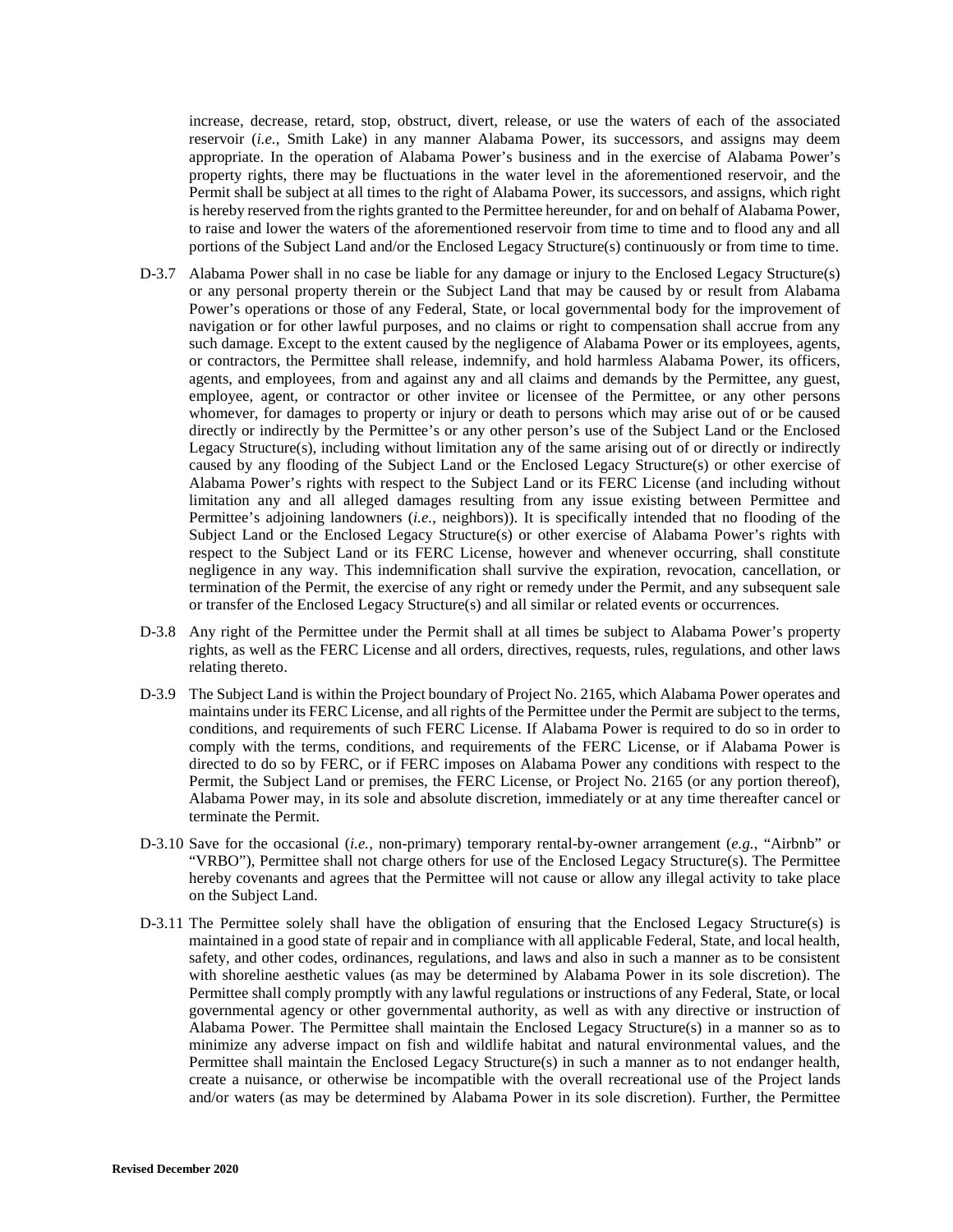shall take all reasonable precautions to ensure that the scenic, recreational, and environmental values of the Project lands and/or waters are protected on the Subject Land. The Permittee shall ensure the full and complete accommodation of Alabama Power's flood storage capabilities as set forth in Section D-2 above. The Permittee shall not impair the full and free use by the public of all navigable waters at or adjacent to the Subject Land or interfere with navigation thereon through ownership, use, or maintenance of the Enclosed Legacy Structure(s).

- D-3.12 The Permittee shall comply with all laws applicable to the use of the Enclosed Legacy Structure(s), and without limiting the generality hereof, shall comply with all applicable Federal, State, and local environmental, health, and safety codes, rules, ordinances, laws, and regulations, and any laws or regulations concerning the preservation of public order, and without limitation to the foregoing, the Permittee shall comply with, and otherwise adhere to, the following:
	- (a) No Hazardous Materials (as hereinafter defined) or Pesticides/Herbicides (as hereinafter defined) will be contained in, treated, stored, handled, generated, located on, discharged from, or disposed of on, or constitute a part of, the Enclosed Legacy Structure(s) or the Subject Land or treated, stored, handled, generated, located on, or disposed of on the reservoir associated with Project No. 2165 (*i.e.*, Smith Lake). As used herein, the term "Hazardous Materials" includes, without limitation, any asbestos, petroleum, or petroleum products, scrap tires, dry cleaning agents, urea formaldehyde foam insulation, flammable explosives, lead-based paints, polychlorinated biphenyls (hereinafter referred to as "PCBs"), radioactive materials, hazardous materials, hazardous wastes, hazardous or toxic substances, or related or unrelated substances or materials defined, regulated, controlled, limited, or prohibited in the Comprehensive Environmental Response Compensation and Liability Act of 1980 (42 U.S.C. §§ 9601, *et seq.*) ("CERCLA"), the Hazardous Materials Transportation Act (49 U.S.C. §§ 1801, *et seq.*), the Resource Conservation and Recovery Act (42 U.S.C. §§ 6901, *et seq.*) ("RCRA"), the Clean Water Act (33 U.S.C. §§ 1251, *et seq.*), the Oil Pollution Act (33 U.S.C. §§ 2701, *et seq.*), the Clean Air Act (42 U.S.C. §§ 7401, *et seq.*), the Toxic Substances Control Act (15 U.S.C. §§ 2601, *et seq.*), the Alabama Water Pollution Control Act (ALA. CODE §§ 22-22-1, *et seq.*), the Alabama Solid Wastes Disposal Act (ALA. CODE §§ 22-27-1, *et seq.*), the Alabama Hazardous Wastes Management and Minimization Act (ALA. CODE §§ 22-30-1, *et seq.*), the Alabama Hazardous Substance Cleanup Fund Act (ALA. CODE §§ 22-30A-1, *et seq.*), the Alabama Underground and Aboveground Storage Tank Trust Fund Act (ALA. CODE §§ 22-35-1, *et seq.*), the Alabama Lead Ban Act of 1988 (ALA. CODE §§ 22-37-1, *et seq.*), the Alabama Lead Reduction Act of 1997 (ALA. CODE §§ 22-37A-1, *et seq.*), the Alabama Drycleaning Environmental Response Trust Fund Act (ALA. CODE §§ 22-30D-1, *et seq.*), the Alabama Pesticide Act (Ala. Code §§ 2-27-1, *et seq.*), the Federal Insecticide, Fungicide and Rodenticide Act (7 U.S.C. §§ 136, *et seq.*), the Occupational Safety and Health Act (29 U.S.C. §§ 651, *et seq.*), and the Alabama Scrap Tire Disposal Act (ALA. CODE §§ 22-40-1, *et seq.*), each such Act as amended from time to time, and in the rules and regulations adopted and publications promulgated pursuant thereto, and in the rules and regulations of the Occupational Safety and Health Administration ("OSHA") pertaining to occupational exposure to asbestos, as amended from time to time, or in any other federal, state, or local environmental, health, and/or safety laws, statutes, codes, rules, regulations, or ordinances now or hereafter in effect (hereinafter collectively referred to as "Environmental Laws"). As used herein, the term "Pesticides/Herbicides" includes, without limitation, any pesticides, insecticides, nematocides, fungicides, rodenticides, herbicides, desiccants, and/or defoliants, or related or unrelated substances or materials defined, regulated, controlled, limited, or prohibited in the Alabama Pesticide Act (ALA. CODE §§ 2-27-1, *et seq.*), the Federal Insecticide, Fungicide and Rodenticide Act, the Occupational Safety and Health Act, RCRA, CERCLA, or in any other Environmental Law. Under no circumstances shall underground or aboveground storage tanks be constructed or used in conjunction with the Enclosed Legacy Structure(s). Notwithstanding anything to the contrary in the foregoing, the Permittee shall be permitted to use reasonable amounts of those Hazardous Materials and Pesticides/Herbicides that are necessary to use the Enclosed Legacy Structure(s); provided, however, that any such use shall be in compliance with all Federal, State, and local Environmental Laws. For purposes of the preceding sentence, Alabama Power shall be the sole judge as to what constitutes "reasonable amounts" and which Hazardous Materials are "necessary" to the use of the Enclosed Legacy Structure(s).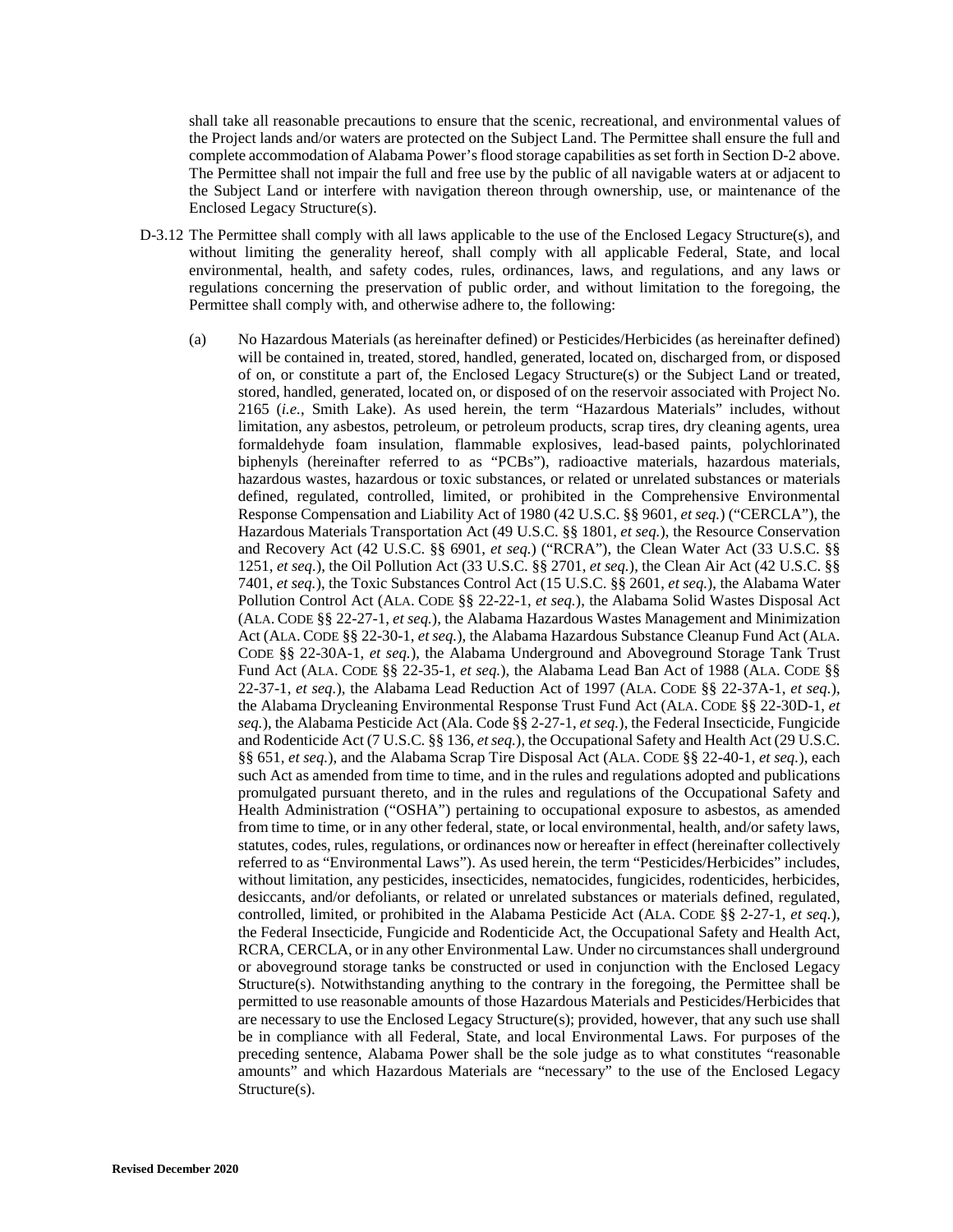- (b) Under no circumstances, however, shall the Subject Land or the Enclosed Legacy Structure(s) be utilized in such a manner as to constitute an "establishment" as that term is defined in 7 U.S.C. § 136(dd).
- **(c) The Permittee shall ensure that all of the Subject Land and the Enclosed Legacy Structure(s) comply at all times and in all respects with all Environmental Laws.**
- (d) The Permittee shall give immediate oral and written notice to Alabama Power's Shoreline Management office (205-384-7385; 5558 Curry Highway, Suite #3, Jasper, AL 35503) of the Permittee's receipt of any written or oral notice of a violation of any of the Environmental Laws on or about the Enclosed Legacy Structure(s) or the Subject Land or any land adjacent thereto or of any written or oral notice of other claim relating to the environmental or physical condition of any of the same, or of the Permittee's discovery of any matter which would contradict any of the terms, conditions, or provisions herein in any respect.
- D-3.13 In addition to, and not in substitution for or in limitation of, any other indemnification clause set forth herein, the Permittee shall indemnify and hold Alabama Power, and its successors, assigns, directors, officers, agents, servants, and employees harmless from all loss, cost, damage, claim, and expense incurred by Alabama Power arising from or related to: a) the violation of any provision set forth in D-3.12 above; b) the Permittee's failure to perform any obligations of Paragraph D-3.12 above; c) the Permittee's, the Enclosed Legacy Structure's(s'), or the Subject Land's failure to fully comply with all Environmental Laws; or d) any other matter related to environmental or physical conditions on, under, or affecting the Enclosed Legacy Structure(s) or the Subject Land. This indemnification expressly includes, but is not limited to, any claims for cost recovery or contribution that Alabama Power may make against the Permittee pursuant to CERCLA, and the Permittee shall have no right of contribution against Alabama Power under CERCLA. This indemnification clause shall be given effect in accordance with its plain meaning and no rule of interpretation shall be given effect as to construe it contrary to the party responsible for its drafting. This indemnification shall survive the expiration or termination of the Permit, the exercise of any right or remedy under the Permit, and any subsequent sale or transfer of the Enclosed Legacy Structure(s) and all similar or related events or occurrences. However, this indemnification shall not apply to any Hazardous Materials or Pesticides/Herbicides contained in, treated, stored, handled, generated, located on, discharged from, or disposed of on, or constituting a part of, the Subject Land before the Permittee's use of either the Enclosed Legacy Structure(s) or the Subject Land or after the termination, revocation, cancellation, or expiration of the Permit and the subsequent vacation of, and removal from the Subject Land of, the Enclosed Legacy Structure(s).
- D-3.14 Alabama Power does not represent or warrant that the Enclosed Legacy Structure(s) is safe or suitable for the purposes for which it is permitted to be used under the terms of the Permit or represent or warrant anything else with respect to the Enclosed Legacy Structure(s). The Permittee is solely responsible for proper design, engineering, certification, modification/retrofitting (to allow water to flow freely through), and maintenance of the Enclosed Legacy Structure(s). **FURTHER, ALABAMA POWER MAKES NO REPRESENTATION OR WARRANTY OF ANY KIND AS TO THE SUITABILITY OR ADEQUACY OF THE SOIL OR SUBSURFACE OR OTHER CONDITIONS IN, ON, OR UNDER EITHER THE ENCLOSED LEGACY STRUCTURE(S) OR THE SUBJECT LAND.** Neither Alabama Power, nor its successors, assigns, directors, officers, agents, servants, or employees, shall be liable to the Permittee, or the Permittee's heirs, assigns, employees, servants, agents, family members, guests, invitees, or any other persons or entities whomsoever, for loss or damage on account of injuries to the Enclosed Legacy Structure(s) or any personal property in or around the Enclosed Legacy Structure(s), or on account of any past or future injuries to the Permittee, or the Permittee's heirs, assigns, employees, servants, agents, family members, guests, invitees, or any other persons or entities whomsoever, in or upon any portion of the Enclosed Legacy Structure(s), which are caused by, or arise as a result of soil and/or subsurface conditions, known or unknown (including, without limitation, underground mines, tunnels, sinkholes, or other geological formations or conditions) in, on, or under either the Enclosed Legacy Structure(s) or the Subject Land.
- D-3.15 Should the Enclosed Legacy Structure(s) be destroyed or damaged, Alabama Power shall have no obligation to approve any proposed replacement or repair work, and Alabama Power may withhold its consent for any reason it may desire (without regard to any standard of reasonableness or otherwise).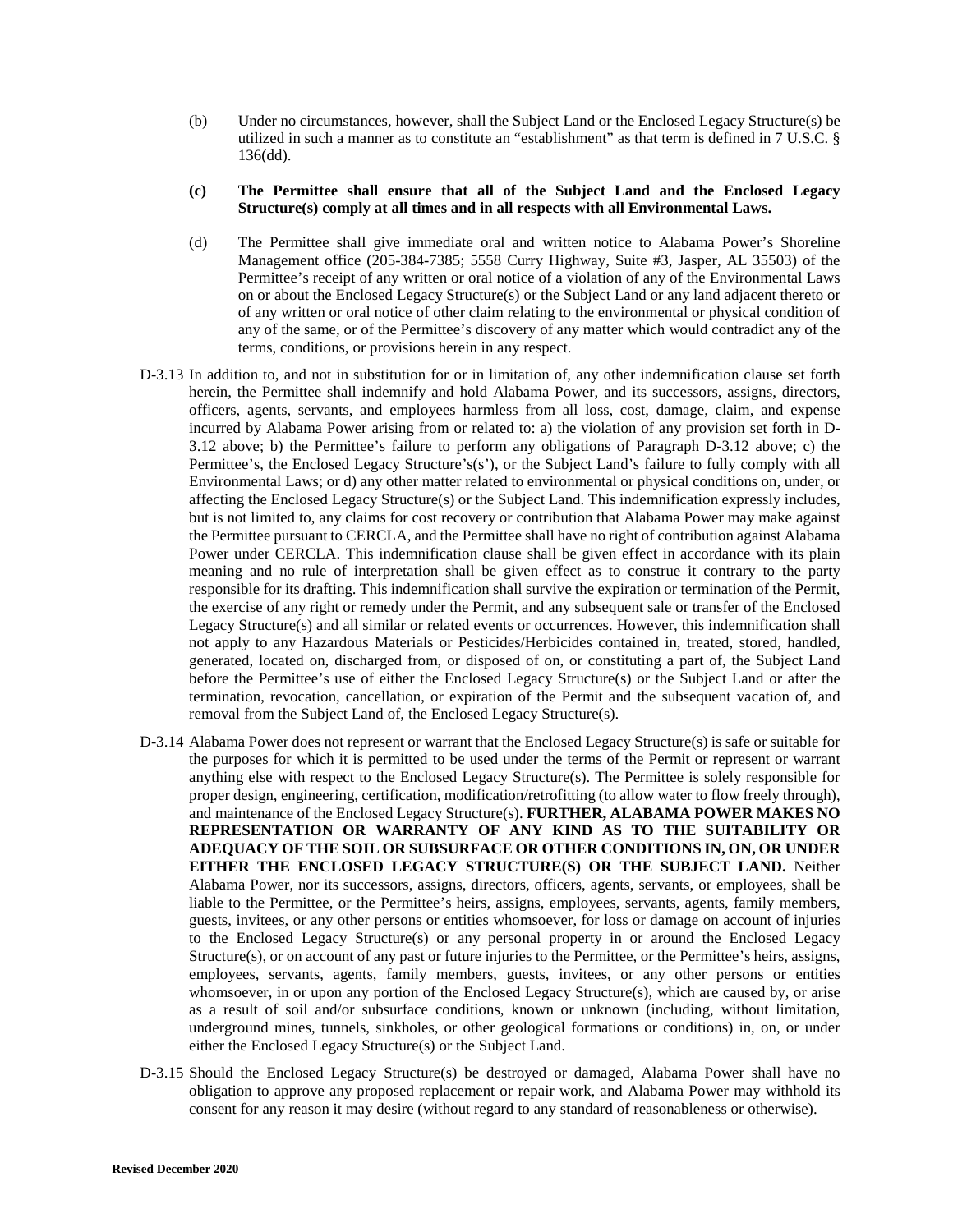- D-3.16 The Permittee shall cooperate with and participate in any present or future program of solid waste disposal in effect in the area of the Subject Land. The Permittee shall keep the Enclosed Legacy Structure(s) and adjacent lands and waters free of all waste, garbage, and other unsightly debris, structures, or other materials (including but not limited to those of useless or limited value), and the Permittee shall comply with all local health statutes, codes, ordinances, rules, laws, and regulations.
- D-3.17 In the event previously unidentified archeological or historic items or properties are uncovered during the course of the Permittee's use of the Subject Land, the Permittee shall immediately stop all activity in the vicinity of the area where such properties are uncovered. The Permittee shall immediately notify Alabama Power, the Alabama State Historic Preservation Officer, and any Indian Tribe attaching religious or cultural significance to such finding, and consult with these entities to determine the need for an additional cultural resource management plan. Such plan shall include, but not be limited to, a description of the potential effect of the Permittee's activities, the proposed measures for avoiding or mitigating any adverse impacts, documentation of consultation with the State Historic Preservation Officer and any Indian Tribe attaching religious or cultural significance, and a schedule for mitigating the impacts. Alabama Power may file such plan and evidence of the Permittee's consultation with Alabama Power, the State Historic Preservation Officer, and any Indian Tribe attaching religious or cultural significance with the Alabama State Historic Preservation Commission (the "Commission") for approval and no activities adversely affecting such archaeological or historic items or properties may resume until authorized in writing by Alabama Power or the Commission.
- D-3.18 At any time after one year from the issuance date of the Permit, Alabama Power may request from the Permittee, and the Permittee is and shall be required to provide to Alabama Power, written certification (or subsequent written recertification) from a licensed engineer or contractor in good standing affirming that the Enclosed Legacy Structure(s) fully and completely accommodates Alabama Power's flood storage capacity by allowing for water to freely enter and exit any portion of the Enclosed Legacy Structure(s) that is situated within Alabama Power's applicable flood easement elevation. Should the Permittee fail to provide such written certification (or subsequent written recertification) to Alabama Power within thirty (30) days of Alabama Power's request, the same shall be deemed a violation of the terms, conditions, and/or provisions of the Permit, and Alabama Power, in turn, shall be entitled to pursue any and all of its resulting rights, remedies, and powers articulated herein.
- D-3.19 If it is determined by Alabama Power, in the sole discretion of Alabama Power, that the Permittee has failed to comply with any of the terms, conditions, and/or provisions of the Permit, or with any additional requirements, directives, instructions, and/or conditions imposed by Alabama Power, or with any law, code, rule, regulation, ordinance, or directive of any Federal, State, or local governmental authority, the Permittee shall take appropriate action to correct such violation. If said violation shall continue for a period of thirty (30) days after notice thereof by Alabama Power, Alabama Power may, in its sole discretion, terminate the Permit and all rights of the Permittee to maintain the Enclosed Legacy Structure(s) and require the Permittee to remove, or cause to be removed, from the Subject Land within thirty (30) days the Enclosed Legacy Structure(s) at the Permittee's sole expense and without any additional notice from Alabama Power. In the event Alabama Power institutes court proceedings to enforce the provisions of the Permit or to require the Permittee to remove the Enclosed Legacy Structure(s), then the Permittee shall waive any defenses of estoppel, latches, the statute of limitations, and/or similar defenses. Further, the Permittee shall reimburse Alabama Power for all costs and expenses, including attorney's fees incurred in the enforcement of the Permit and any and all costs and expenses incurred by Alabama Power to remove and dispose of the Enclosed Legacy Structure(s) or any part thereof.
- D-3.20 If: a) required by a regulatory agency; or b) Alabama Power determines, in its sole discretion, that emergency circumstances necessitate; or c) Alabama Power determines, in its sole discretion, that Alabama Power's subsequent operations necessitate; or d) Alabama Power determines, in its sole discretion, that the Enclosed Legacy Structure(s) may cause obstruction of navigation; of e) Alabama Power determines, in its sole discretion, for any other reason whatsoever, then within thirty (30) days from written notice from Alabama Power, or within such lesser period from written notice from Alabama Power as Alabama Power may determine in its sole discretion in the event of any of the circumstances described in clauses a) through e), Alabama Power may terminate the Permit and all rights of the Permittee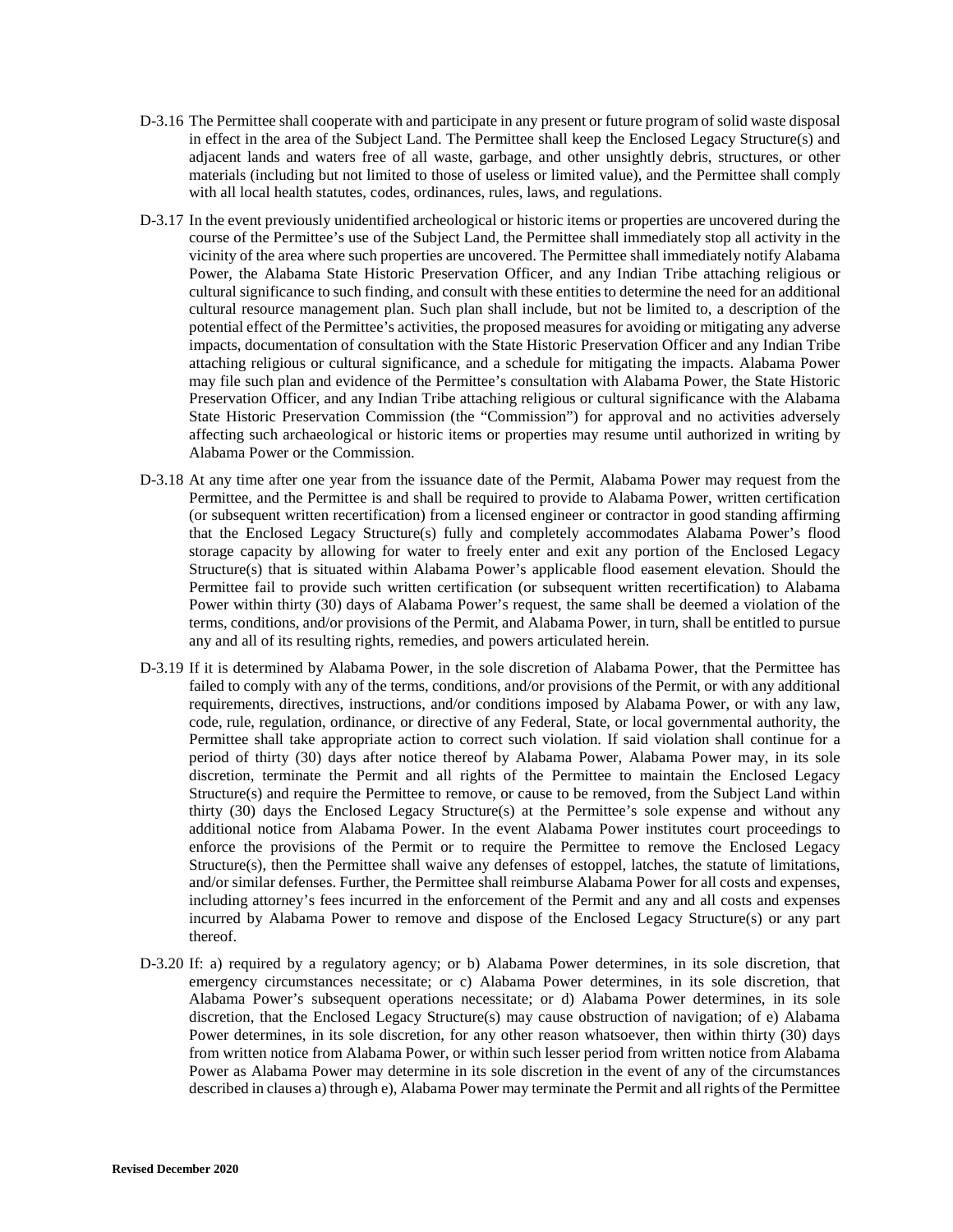to maintain the Enclosed Legacy Structure(s) and/or require the Permittee to remove, alter, or relocate the Enclosed Legacy Structure(s) at the Permittee's sole expense.

- D-3.21 Upon any termination, cancellation, revocation, or expiration of the Permit for any reason, the Permittee shall at the Permittee's sole expense within thirty (30) days, or at such earlier time as required pursuant to Paragraph D-3.20 above, remove from the Subject Land the Enclosed Legacy Structure(s) and anything else left by the Permittee. In the event the Permittee shall fail to so remove the Enclosed Legacy Structure(s) or anything else left by the Permittee, Alabama Power may elect to treat the same as abandoned by the Permittee, and Alabama Power may dismantle, discard, convey, or otherwise dispose of or destroy the same in any manner Alabama Power may elect and may recover the costs incurred in connection therewith from the Permittee without any further notice to Permittee.
- D-3.22 The Permit and the Permittee's rights under the Permit are personal to the Permittee, and may not be assigned without the express written consent of Alabama Power, which Alabama Power may grant or withhold in its sole discretion and without regard to any standard of reasonableness or otherwise. In the event the Permittee conveys or otherwise transfers the Enclosed Legacy Structure(s) (other than a transfer resulting from the death of the Permittee), the Permittee shall give to Alabama Power notice in writing of the name and address of the intended transferee at least seven (7) days prior to the transfer. The Permittee shall provide prior notice to any potential transferee of the existence and terms of the Permit. In the event that Alabama Power shall not give its written consent to the assignment of the Permit to any purported transferee of the Enclosed Legacy Structure(s), any attempted transfer shall be voidable by Alabama Power but such purported transferee shall nonetheless be bound by the terms, conditions, and provisions of the Permit and the continued use of the Enclosed Legacy Structure(s) by any such purported transferee shall conclusively be deemed the purported transferee's agreement to be bound by all the terms, conditions, and provisions hereof.
- D-3.23 No delay or omission of Alabama Power to exercise any right, power, or remedy hereunder shall exhaust or impair any such right, power, or remedy or shall be construed to be a waiver of the same or a waiver of any default by the Permittee, or acquiescence in such a default; and every right, power, and remedy given hereunder to Alabama Power may be exercised from time to time and as often as Alabama Power may elect. No waiver of any default hereunder shall extend to or shall affect any subsequent or any other then existing default or shall impair any rights, powers, or remedies of Alabama Power. No right, power, or remedy conferred upon or reserved to Alabama Power under the Permit is intended to be exclusive of any other right, power, or remedy, but each and every such right, power, and remedy shall be cumulative and concurrent and shall be in addition to any other right, power, and remedy given hereunder or otherwise available at law or in equity. It is agreed that in any proceeding by Alabama Power to enforce the Permit, damages alone may not be an adequate remedy, and Alabama Power shall have the right to seek and obtain injunctive and other equitable relief in addition to monetary damages. The obligations of the Permittee under the Permit are joint and several.
- D-3.24 The Permit and the rights of Alabama Power under the Permit may be assigned by Alabama Power, and the Permit shall be enforceable by any assignee, transferee, or successor of Alabama Power.
- D-3.25 The Permittee shall assess and pay all taxes attributable to the Enclosed Legacy Structure(s) and all land and personal property of the Permittee.
- D-3.26 The Permit and the permission given hereby are subject to all easements, restrictions, reservations, and other matters that may affect Alabama Power's right, title, and interest in and to any of the Project lands and waters and/or the Subject Land, whether the same are of record, are discoverable by an accurate survey or inspection of the Subject Land, or are shown in drawings on file with Alabama Power which shall be made available to the Permittee for inspection upon request made reasonably in advance of such inspection.
- D-3.27 In the event that the whole or any part of the Enclosed Legacy Structure(s) and Subject Land shall be taken by any public authority under the power of eminent domain or like power or transferred in lieu thereof, then the Permit shall terminate effective as of the date possession thereof shall be required to be delivered pursuant to the instrument of transfer or the final order, judgment, or decree entered in the proceedings in exercise of such power. All damages awarded for a taking of the Enclosed Legacy Structure(s) and the Permittee's property, or any part thereof shall be payable in the full amount thereof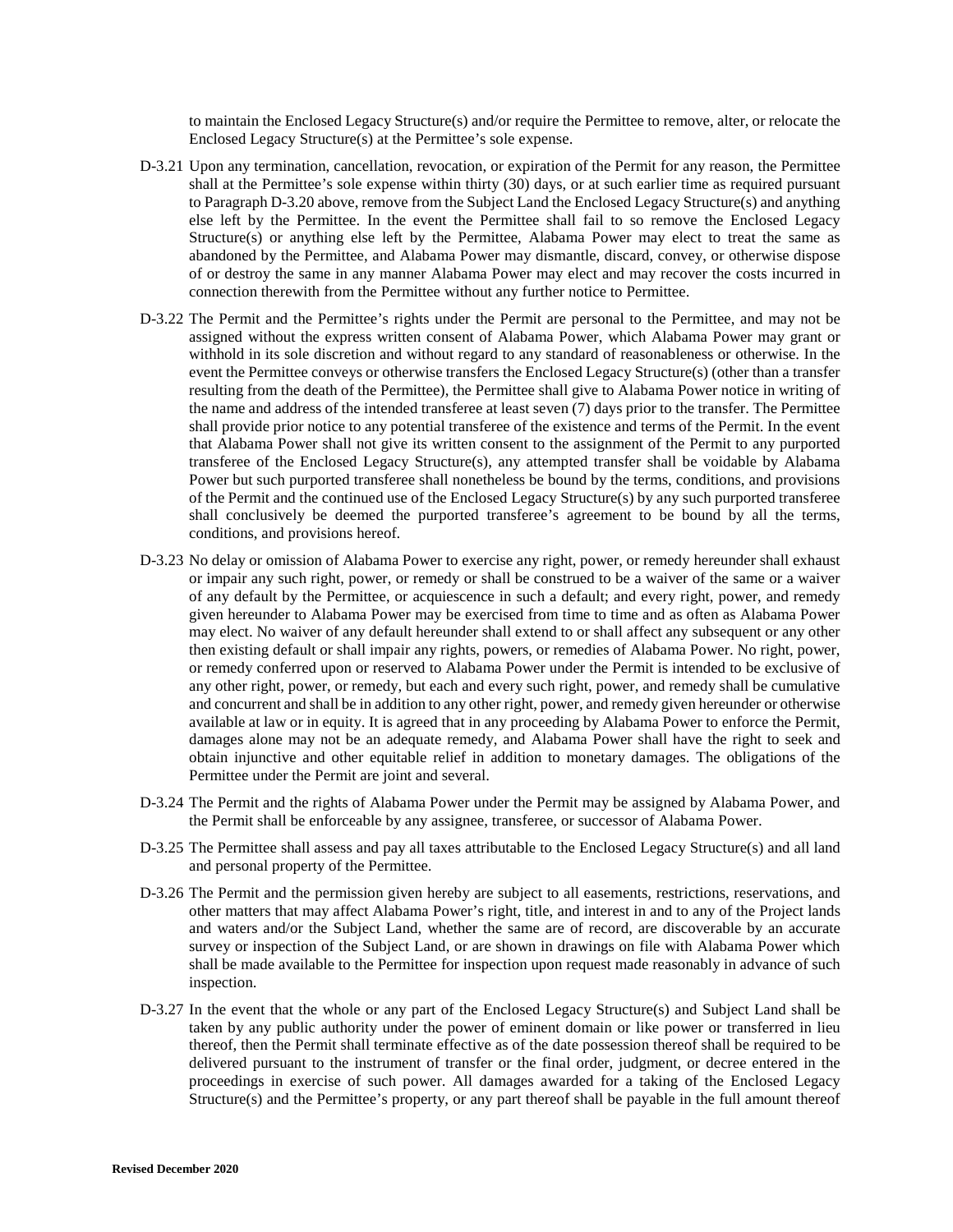to and the same shall be the property of the Permittee, including but not limited to, any sum paid or payable as compensation for loss of value of any right of the Permittee with respect to any part of the Enclosed Legacy Structure(s) and the Permittee's property. Any award attributable to any taking of any of Alabama Power's property shall belong and be paid to Alabama Power.

- D-3.28 With respect to any action by Alabama Power to enforce any term, condition, or provision of the Permit or any action for the interpretation of any term, condition, or provision of the Permit or the parties' rights with respect to the Enclosed Legacy Structure(s) and/or the Subject Land, the Permittee shall expressly waive any defense of estoppel, waiver, latches, the statute of limitations, and similar defenses. Further, the Permittee shall reimburse Alabama Power for all costs and expenses, including attorneys' fees and other legal expenses, incurred in the interpretation or enforcement of any provision of the Permit where Alabama Power is the prevailing party, and for any and all costs and expenses incurred by Alabama Power to remove and/or dispose of the Enclosed Legacy Structure(s) or any part thereof or anything else left by the Permittee on Alabama Power's fee-owned and flood easement lands.
- D-3.29 The Permit does not convey a view or easement in light or air, and Alabama Power makes no guarantee of any particular view. The Permittee agrees and acknowledges that there is no right to a view or light or air under Alabama law.
- D-3.30 Should the Enclosed Legacy Structure(s) be destroyed or incur significant damage—whether due to a weather-related reason or due to any other reason whatsoever—the Permittee may not rebuild or repair the Enclosed Legacy Structure(s) without first obtaining Alabama Power's written permission to do so, and Alabama Power reserves the right to require that any such rebuild or repair activity comply with, and otherwise be in accord with, the Guidelines. Alabama Power is the sole judge as to what constitutes "significant damage." No expansion, rebuilding, substantial repair, and/or replacement of the Enclosed Legacy Structure(s) may take place unless the Permittee first obtains Alabama Power's express written consent to do so.
- D-3.31 Any Permittee that is issued a Programmatic General Permit ("PGP") by Alabama Power on behalf of the U.S. Army Corps of Engineers will be responsible for complying with the Special and General Conditions contained within the PGPs and with any project specific conditions provided. A copy of the PGPs for minor activities on Alabama Power reservoirs is available from Alabama Power and on the web sites of Alabama Power (https://apcshorelines.com/shoreline-management/) and the U.S. Army Corps of Engineers (http://www.sam.usace.army.mil/Missions/Regulatory/GeneralPermits.aspx). The Permittee shall minimize adverse impacts to State waters by strict adherence to the ADEM Special Conditions and Best Management Practices that can be found on Alabama Power's Shoreline Management website at: https://apcshorelines.com/shoreline-management/. If it is determined by Alabama Power, the Permittee, or a Federal or State agency that the Permittee is performing work that may affect species listed as threatened or endangered under the Endangered Species Act or the habitat of such species, the Permittee must notify Alabama Power in writing and must cease and desist any and all potentially affecting work until further notified in writing by Alabama Power. Moreover, the Permittee shall comply with any specific terms and conditions as listed in any Approval Letter provided from Alabama Power's Environmental Affairs Department.
- D-3.32 Should Permittee fail to comply with any term, condition, criterion, or provision herein (and/or any other requirement or directive of Alabama Power or any government agency) regarding the protection of a Sensitive Resource Area, Permittee shall be solely responsible for correcting and remedying any and all such non-compliance within a time period determined by Alabama Power in its sole discretion.
- D-3.33 Alabama Power's rights contained herein, including without limitation Alabama Power's rights to remove the Enclosed Legacy Structure(s) upon revocation, expiration, cancellation, or termination of the Permit, rights to recover the cost thereof from the Permittee, and rights to recover attorneys' fees, shall survive the revocation, cancellation, expiration, or termination of the Permit.
- D-3.34 Where notice from Alabama Power to the Permittee is contemplated herein, any such notice shall be addressed to the Permittee at the Permittee's address set forth in the Permit. Where written notice from the Permittee to Alabama Power is contemplated herein, any such notice shall be addressed to Alabama Power's Shoreline Management office (5558 Curry Highway, Suite #3, Jasper, AL 35503).